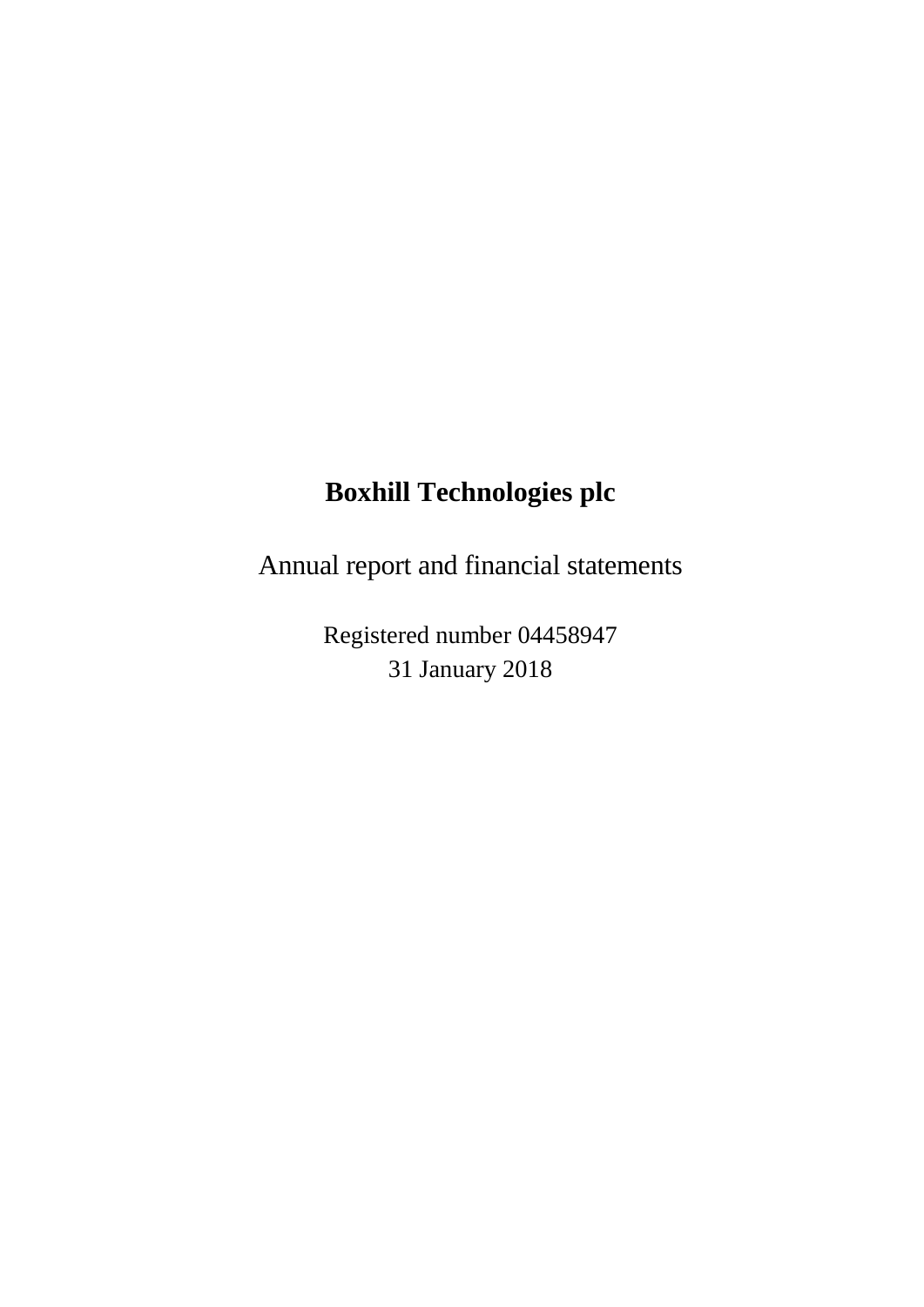# **Company Information**

| <b>DIRECTORS</b>                              | Lord E T Razzall<br>A J A Flitcroft<br>C M Hyman<br>A Rudolf                             |
|-----------------------------------------------|------------------------------------------------------------------------------------------|
| <b>SECRETARY</b>                              | A J A Flitcroft                                                                          |
| <b>COMPANY NUMBER</b>                         | 04458947                                                                                 |
| <b>REGISTERED OFFICE</b>                      | 39 St James Street<br>London<br>SW1A 1JD                                                 |
| <b>NOMINATED ADVISER AND</b><br><b>BROKER</b> | <b>Allenby Capital Limited</b><br>5 St Helens Place<br>London<br>EC3A 6AB                |
| <b>AUDITOR</b>                                | <b>KPMG LLP</b><br>15 Canada Square<br>London<br>E14 5GL                                 |
| <b>REGISTRAR</b>                              | <b>SLC Registrars Limited</b><br>42-46 High Street<br>Esher<br>Surrey<br>KT10 9QY        |
| PRINCIPAL BANKER                              | Lloyds TSB Bank PLC<br>134 High Street<br>Stourbridge<br><b>West Midlands</b><br>DY8 1DS |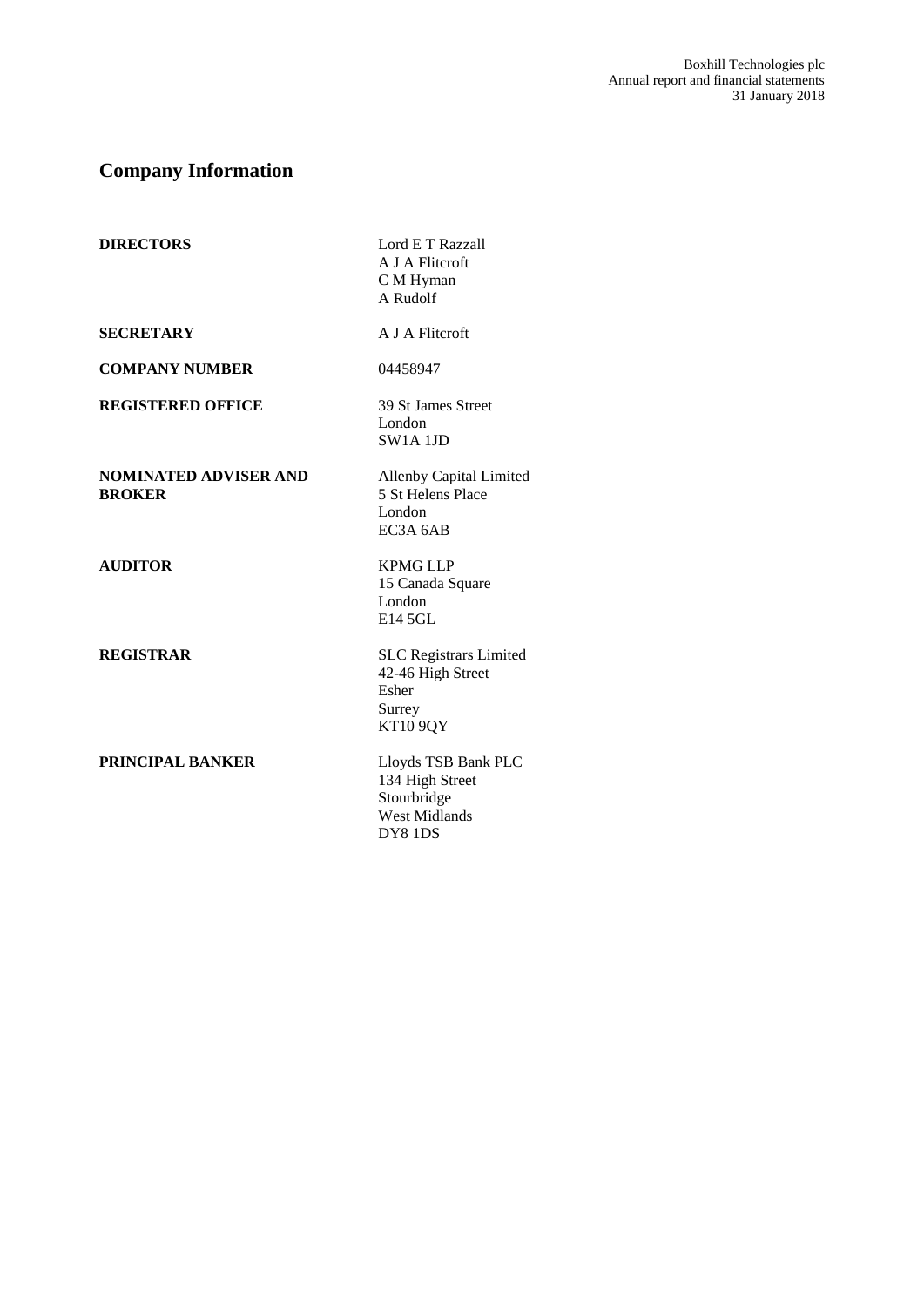# **Contents**

| Strategic report                                                                                      |    |
|-------------------------------------------------------------------------------------------------------|----|
| Directors' report                                                                                     | 9  |
| Statement of Compliance with the QCA Corporate Governance Code                                        | 13 |
| Statement of directors' responsibilities in respect of the annual report and the financial statements | 20 |
| Independent auditor's report to the members of Boxhill Technologies Plc                               | 21 |
| Consolidated Statement of Profit and Loss and Other Comprehensive Income                              | 26 |
| <b>Consolidated Balance Sheet</b>                                                                     | 27 |
| Consolidated Statement of Changes in Equity                                                           | 28 |
| <b>Consolidated Cash Flow Statement</b>                                                               | 29 |
| <b>Notes</b>                                                                                          | 30 |
| Company Balance Sheet                                                                                 | 60 |
| Company Statement of Changes in Equity                                                                | 61 |
| <b>Notes</b>                                                                                          | 62 |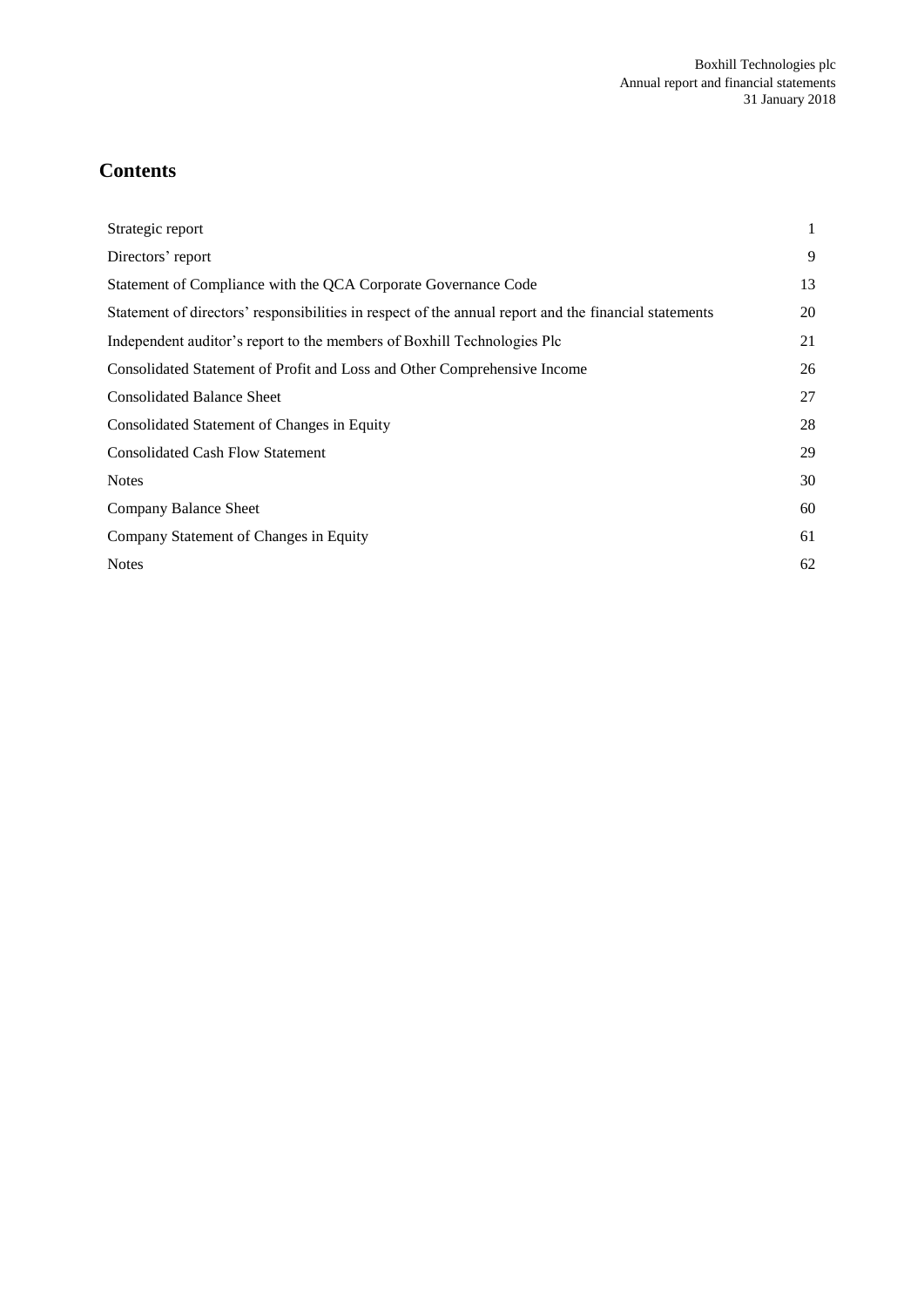# **Strategic report**

The Directors present their Strategic Report on the Group for the year ended 31 January 2018.

#### **Operating and Financial Review for the year ending 31 January 2018**

The principal activities of Boxhill Technologies PLC are that of lottery administrators and the provision of payment processing products and services.

Performance in the Payments processing business in the year to 31 January 2018 was impacted by a number of regulatory changes limiting the volume of activity undertaken. These included the residual effect of the 2016 Visa and Mastercard geographical location regulations and then later in the year the impact of the industry wide preparation for, and the ultimate introduction of, MIFID II in early 2018.

During the year, the Group placed considerable focus and investment in enhancing the suite of payment technologies and related services that it offered its customers.

On 10 April 2017, the Company acquired all of the ordinary shares in Timegrand Limited satisfied in full by the issue of 500,000,000 ordinary shares. Timegrand Limited holds intellectual property and software, including a new 10-year licence, granted on 10 April 2017, to use an advanced payment gateway software system known as the WPJ Services Control Centre, with advanced analytics and security/fraud management as well as finance and administration services. The acquisition of the Timegrand software asset further enhances the offering of the Payments Division bringing about improved efficiencies between our delivery and internal back office functions.

In July 2017 EmexGo started issuing Virtual IBANs, with development of the full functionality completed in November 2017, meaning that its customers are able to supply their account information in standardised international bank account format, with the customer as the named beneficiary, to receive inward and make outward payments. Available in multiple currencies this important improvement makes Emex's services user friendly and therefore more attractive to those wishing to use alternative payment platforms by utilising internationally understood account formats which other providers are unable to do.

Also in July 2017, a high value transfer service, facilitating transactions in excess of €10,000,000, for corporate and individual customers was launched. The service takes into account the additional care and attention that such low frequency but high value transactions require to complete smoothly.

While both the EmexGo and high value transfer services were subsequently disposed of on 30 July 2018, the know how has been rolled over into the new Market Access service (as described in the post-balance sheet events).

Prize Provision Services Limited (PPSL) is licensed by the UK Gambling Commission as an External Lottery Manager (ELM) to provide administration services to societies. It administers all aspects such as lottery draws, prizes, player accounts, financial and data administration required by law to run a lottery.

During Summer 2017, the Board committed to investment in the lottery in order to stimulate growth in this business. Following this decision, PPSL completed a thorough operational overhaul which reviewed all aspects of internal processes and the services provided to clients.

Furthermore, in November 2017, PPSL launched the Sports Club Lottery website to better support the large number of sports clubs it provides services for and allow a specific focus on sporting societies across Great Britain.

#### **Financial key performance indicators ("KPI's")**

KPIs provide an illustration of management's ability to successfully deliver against the Group's strategic objectives. The Board periodically reviews the KPIs of the Group taking into account the strategic objectives and the challenges facing implementation of such. The measures reflect the Group's development focused strategy, the importance of a positive cash position and our underlying commitment to ensuring safe operations. These KPI's can be categorised into operational and financial. These include, but are not limited to:

- Revenue
- Gross profit
- EBITDA
- Profit before taxation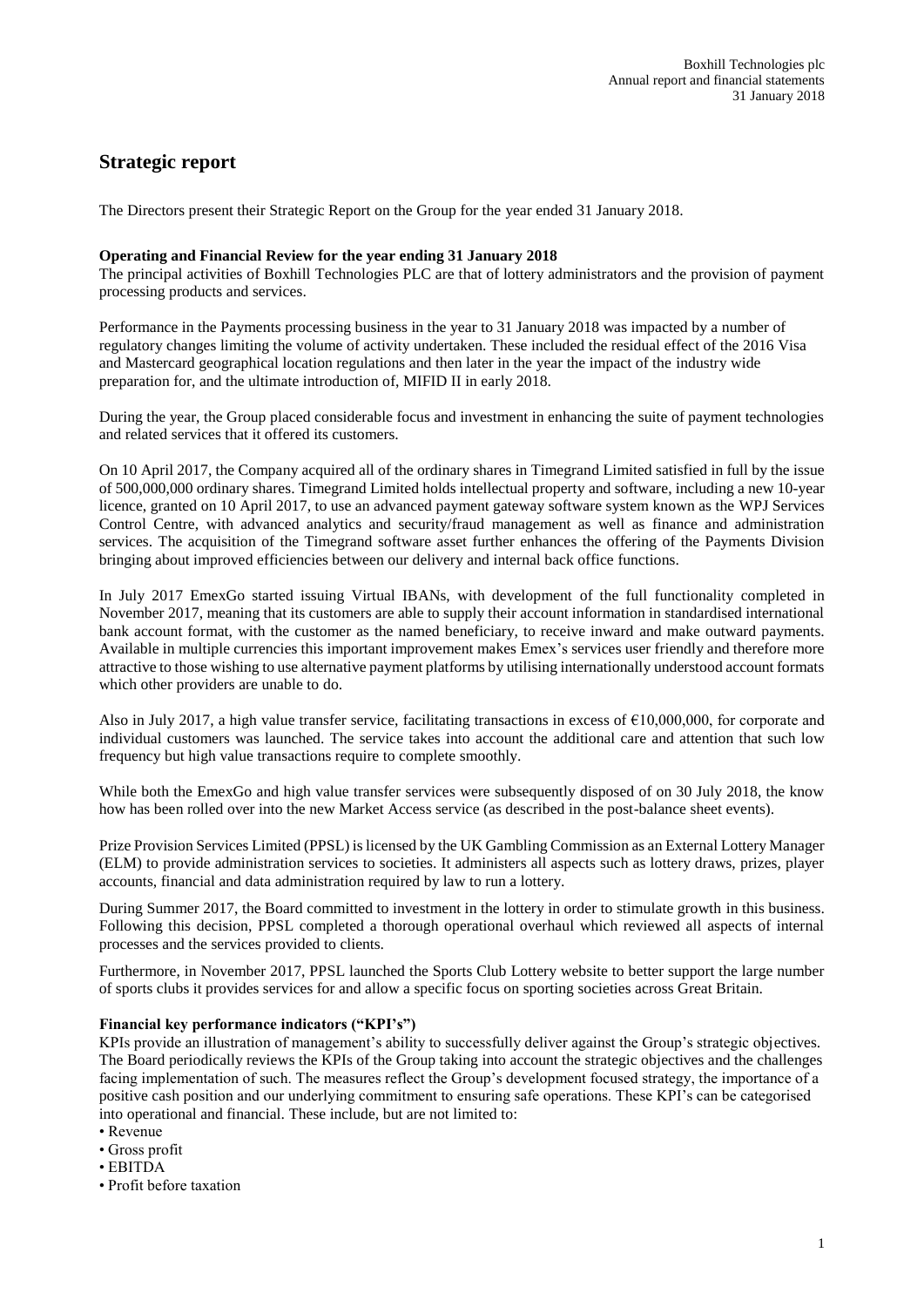The Group Board review these indicators at least once a month. Explanations are sought and given for any material variances and the management are required to provide plans to resolve any performance failures as they occur during the year.

As the business grows and increases its expenditure on internally generated and externally purchased tangible and intangible assets, resulting in increased depreciation and amortisation, the business has moved to measuring performance using EBITDA as it provides a better measurement of underlying operational performance.

EBITDA is defined as profit before tax, net finance costs, depreciation and amortisation.

#### *Financial Summary*

For the full year to 31 January 2018 the Group incurred an EBITDA loss of £1,628,000 compared to an EBITDA profit of £38,000 for the year ended 31 January 2017.

In summary, for the year to 31 January 2018 the Group performance was as follows: Revenue : **£1,367,000 (2017: £1,727,000)** Gross Profit : **£914,000 (2017: £1,165,000)** EBITDA : **Loss of £1,628,000 (2017 : Profit of £38,000)** Depreciation & Amortisation : **£122,000 (2017 : £26,000)** (Loss)/profit before tax **: Loss of £1,751,000 (2017: Profit of £2,000)**

As can be seen in note 3, the overall loss after tax is comprised of a small loss of £16,000 (2017: profit of £46,000) in the Lottery business and a loss of £1,147,000 (2017: Profit of £337,000) in the Payment processing businesses, further reduced by unallocated central costs of £588,000 (2017: £381,000).

Performance in the payments processing business in the year to 31 January 2018 was impacted by a number of regulatory changes limiting the volume of activity undertaken. These included the residual effect of the 2016 Visa and MasterCard geographical location regulations and then later in the year the impact of the Industry wide preparation for, and the ultimate introduction of, MIFID II in early 2018.

Despite lower than anticipated revenue, particularly during the first half of the year to 31 January 2018, the payment processing business maintained its infrastructure and invested in a number of internally developed systems and licences including the high value transfer service and the introduction of virtual IBANS to Emexgo customers. During the year, the Group recorded amortisation expense on internally generated and acquired intangible assets of £120,000 (2017: £26,000).

The Board, upon analysis of expenditure and a review of the underlying performance of Emex, found that the team in Malta had failed to deliver either the growth in revenues or the cost savings required to ensure that the company operated at an acceptably profitable level. The anticipated returns on investments in people, travel and expenses were not delivered. The Operations Director and the support team (with a few exceptions) were acting imprudently, without reference to and inconsistent with The Company's strategy of broadening its customer base across several industries, consolidating certain business under the Emex brand and in particular back end support and delivery services for the FX market as well as FX services for existing clients. The Board had been anticipating capitalising significant expenditure during the year relating to the development of internal systems, but on subsequent review, concluded it was not appropriate to do so. This expenditure significantly increased the reported loss compared to the prior year.

Following the previous year's consolidatory work, PPSL implemented its growth strategy for the business. In addition to the continued development of client services, 2018 saw the launch of the Sports Club Lottery designed to support sporting societies raise money through their own lottery. All sports societies who the company provides services to are listed on the Sports Club Lottery website and several new societies have already signed up.

As a result, the trend of reducing revenue experienced in the Lottery segment for several years was halted in Autumn 2017, with small month-on-month revenue growth experienced in the last couple of months of the year to 31 January 2018, and this trend is expected to continue through future periods.

Costs remained relatively stable in the year to 31 January 2018 compared to the prior year.

During the year to 31 January 2018 trade and other receivables increased by £1,276,000, driven by the investment in the high value transaction service with Phillite D UK Limited as announced to the market in November 2017. In addition, the client balances within other payables (as can be seen in note 19) increased by £4,740,000 due to an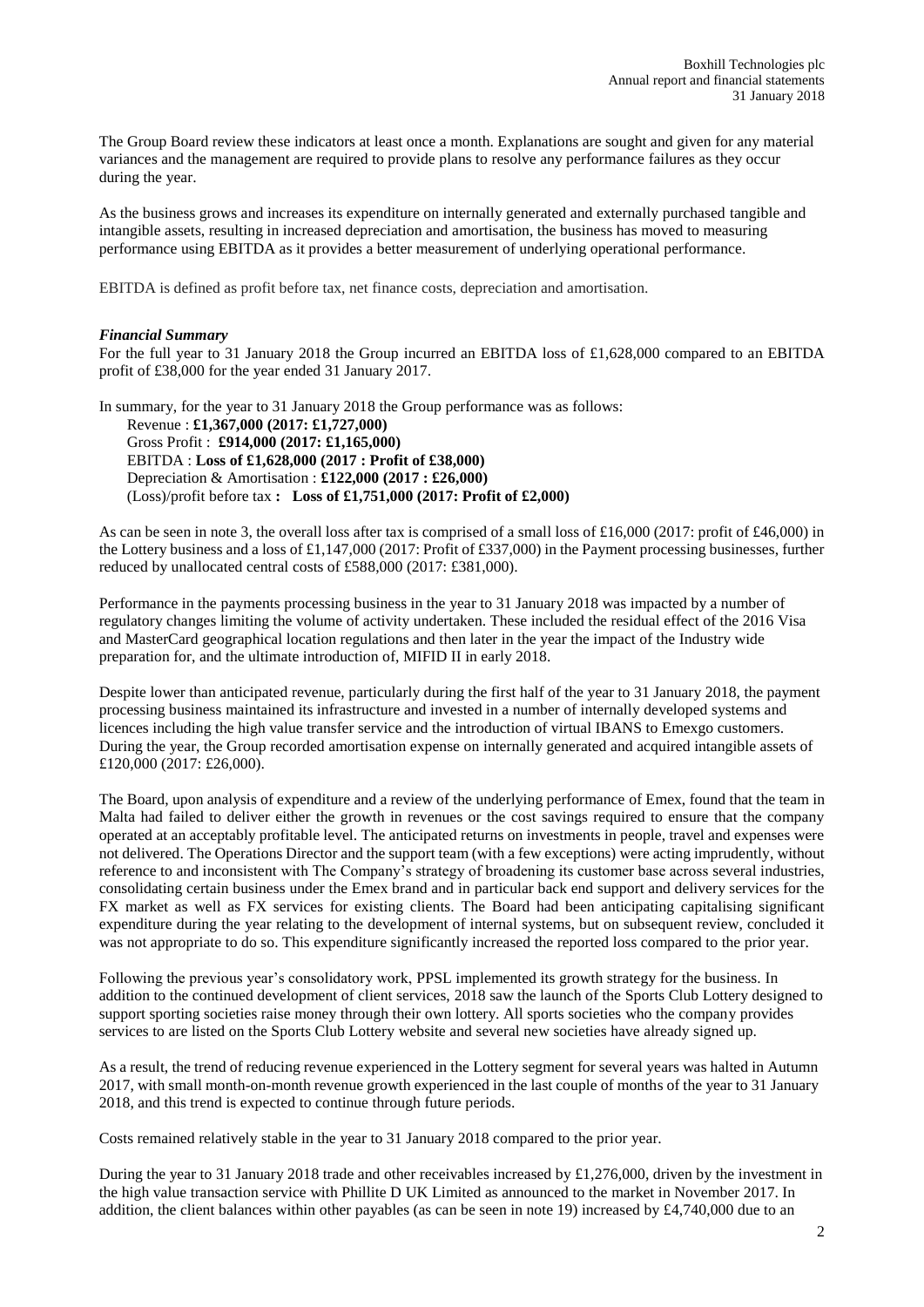increased volume of client funds held in EmexGo, the Group's digital wallet services. Together these were the major drivers of the increase in bank and cash balances as at 31 January 2018 to £2,151,000 (2016: £818,000), offset by cash absorbed in the operating activities.

#### **Post Balance Sheet events**

#### *Launch of Market Access Limited*

During 2018, Boxhill Technologies plc established Market Access Limited ("Market Access") as a wholly owned subsidiary to operate a foreign exchange and treasury services business and provide payment processing to low risk clients, with the intention of generating a more stable growth pattern than had been seen with Emex's traditional customer base. Additionally, the management will be based in London and will benefit from the additional direct support the Board and the team based there can offer.

Investment in technology has continued through 2018, with the development of a software system called M3 Market Access. This system is a specialist application for treasury and FX operations. There are two primary offerings:

1. FX Broker – an in-house treasury management platform that allows for front, middle, and back office functions

2. Customer Online – a cloud based portal which enables end users to place trades and review activity

In October 2018, a beta version of Customer Online was released to a handful of clients and a full production release was made in November 2018.

Furthermore, and following the sale of the Emex companies to MDC Nominees Ltd, Market Access has undertaken a review of gateway solutions available in the market. As a result, Market Access will operate its processing business through ICS, a gateway platform with a strong global presence and a link to over 800 acquiring banks worldwide. In the short-term, Market Access will lease the platform, with a view to creating a stronger relationship/joint venture in the future.

Market Access is led by Mark Harris who brings a great deal of experience in FX. Mark has significant sales experience, principally in FX companies such as Travelex and Baydonhill (which was sold to Earthport PLC) and more recently has held a successful career consulting to several fintech and payments companies.

#### *Issue of Equity*

On 23 April 2018 (admitted to trade on AIM with effect from 30 April 2018), new shares totalling 410,000,000 Ordinary Shares of 0.1 pence each ("Ordinary Shares") were issued in settlement of amounts invoiced:

- 1. 140,000,000 Ordinary Shares for consultancy fees totalling £140,000 from Moorhen Limited, a company controlled by Phil Jackson, in relation to his contracted ongoing role within the payment services division of the Group.
- 2. 10,000,000 Ordinary Shares for consultancy fees totalling £10,000 from FS Business Limited, a company controlled by Andrew Flitcroft, in relation to his contracted services as Finance Director and company secretary of the Group.
- 3. The Board has agreed contractual terms with John Botros trading as St. James Street Chambers in relation to the legal work involved in the integration of Timegrand Limited with the newly established Market Access in February 2018 and post-acquisition dealings with the Gambling Commission for a total consideration of £100,000.
- 4. The Board has agreed contractual terms with Bluedale Corporate Limited in relation to the corporate finance work involved in the establishment of Market Access Limited (announced on 28 March 2018) and post-establishment activities for a total consideration of £160,000. Bluedale is a company controlled by John Botros.

Also, on 23 April 2018, share options were granted to Directors and key management totalling 60,000,000 at an exercise price of 0.1 pence per share and a life of 5 years. Included in the Options were 20,000,000 granted to Arno Rudolf and 20,000,000 to Clive Hyman, who are both directors of the Company. The Directors' Options were not a contractual entitlement and have been granted to reward additional work undertaken.

On 9 May 2018 (admitted to trade on AIM with effect from 14 May 2018), new shares totalling 50,000,000 Ordinary Shares of 0.1 pence each were issued in settlement of invoices for consultancy fees totalling £50,000 from Nineteen Twelve Management Limited, a company controlled by James Rose.

#### *Disposal of Subsidiaries*

Following a substantial decline in certain payment processing revenues during Q2 2018 due to a requirement by particular banks to change the nature of transactions they are willing to deal with following regulatory changes mentioned above, the business announced a re-structuring of the Group (as described in the Directors' report on page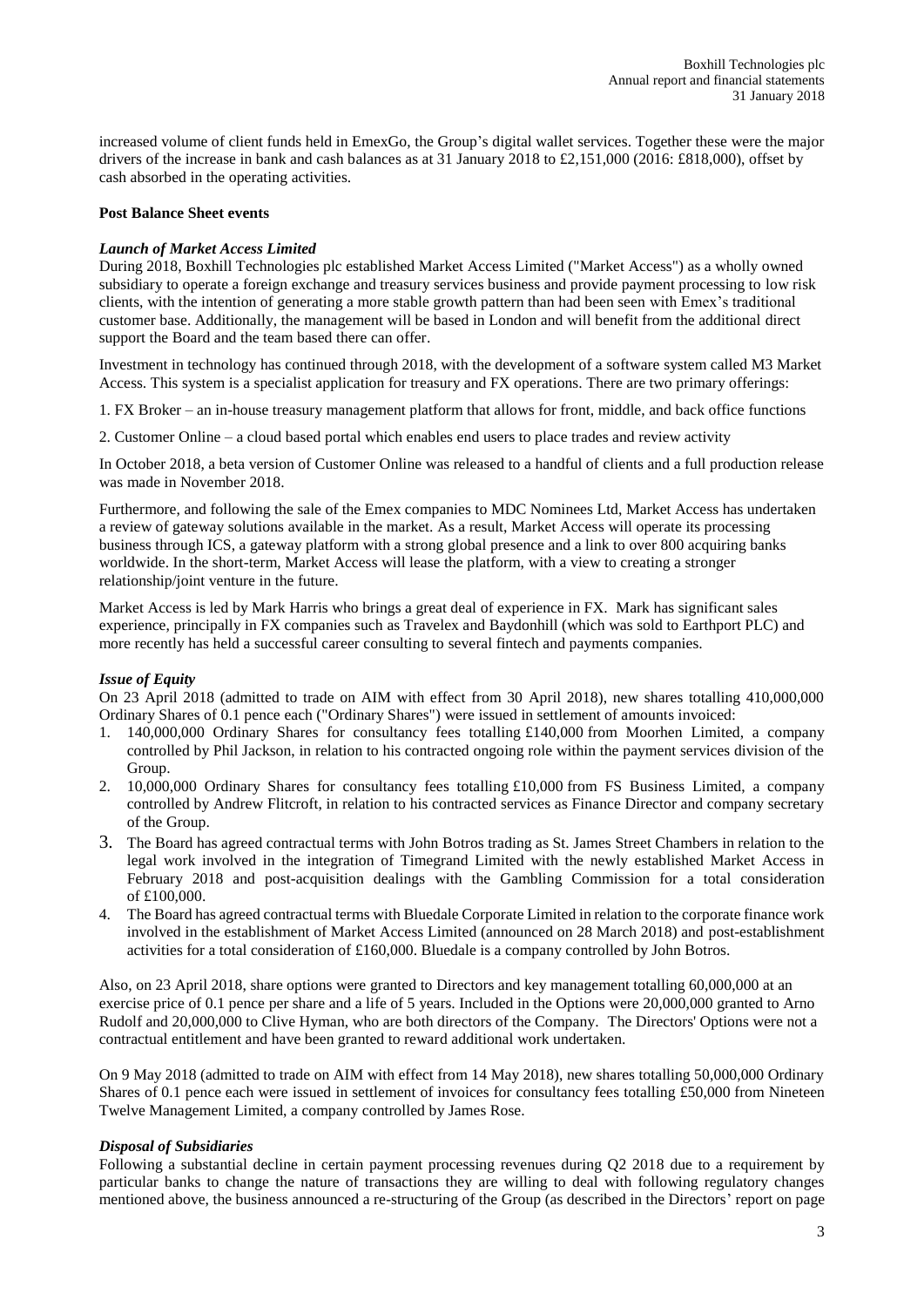6). On 30 July 2018, the Group separated the provision of payment services to Non-Conforming Customers from the rest of the Group through the sale of Emex (UK) Group Limited, Emexconsult Limited and Emex Technologies Limited to MDC Nominees Limited. This included the disposal of all assets and liabilities that formed part of the Payment Processing operating segment as at and for the year ended 31 January 2018. Further details are described below.

The consideration for Emex was £2,000,000, satisfied through the issue by MDC Nominees Limited of the Loan Note, which has the following key terms:

- Amount £2,000,000
- Term 10 years
- Interest rate 0 per cent
- Security A debenture over the issued share capital of Emex Technologies Limited, Emexconsult Ltd, Net World Limited and Emex (UK) Group Limited
- Repayment by way of the establishment of a sinking fund into which the net revenues of Emex resulting from the customers left in place at the time of the transaction or any new Non-Conforming Customers referred by Market Access shall be transferred on a monthly basis and used for general working capital purposes and any balance outstanding at the end of 10 years, after the above sinking fund has been extinguished, by MDC Nominees Limited.

As part of the Transaction, whilst Non-Conforming Customers of Emex remained with the Emex Group Conforming customers were given the opportunity from October 2018 to engage with Market Access Limited as part of the transaction, clear of any liabilities. In consideration of this arrangement for the Conforming Customers, Boxhill agreed to issue 100,000,000 Shares to MDC.

Under the terms of the Transaction, Market Access continues to have an ongoing commercial relationship with Emex, with Market Access referring any new Non-Conforming Customers to Emex, and Market Access providing certain ongoing support services to Emex. Once the Loan Note is fully repaid, Market Access will receive a commission of 50 per cent of the net revenues resulting from the Non-Conforming Customers both in place at the time of the Transaction and those subsequently referred to Emex by Market Access.

The Board believes that this transaction will be financially beneficial to the Group. While profits will be reduced in the short-term until Market Access becomes more established, the structure of the transaction will be neutral in terms of Group cashflow in the short-term. The separation of the Conforming Clients from the Non-Conforming Clients is anticipated to lead to improved banking relationships for the Group, which in turn should generate financial benefits over the medium term. Furthermore, these businesses were in a significant net liabilities position which had arisen from the working capital shortfall between cash balances and client fund liabilities in EmexGo. Therefore, their disposal helps to establish a better balance sheet position for the continuing Group. Subsequent to the disposal, Emex Technologies Limited has entered into administration. The Directors, having taken external legal advice, are satisfied that the Group has no further obligations or liabilities related to this matter.

MDC Nominees Limited is owned by John Botros, a director of certain Group subsidiaries and, with persons closely associated (as defined under the Market Abuse Regulation), a substantial shareholder (as defined by the AIM Rules) of Boxhill. The Transaction therefore constituted a related party transaction under the AIM Rules.

#### *Suspension of Shares*

On 1 August 2018 trading in the Company's ordinary shares of 0.1 pence each ("Ordinary Shares") were suspended on AIM. This was as a result of the Company being unable to finalise the annual report and consolidated accounts for the year to 31 January 2018. As stated in the announcement to the market on 1 August 2018, certain outstanding information from one of the Company's banks remained outstanding along with the final risk review relating to the high value transfer service ("HVTS") announced on 28 July 2017. Whilst the final risk review for the HVTS was resolved in early September 2018 (and announced to the Market on 17 September 2018), the obtaining of the necessary information related to a bank account in the name of Networld Ltd proved much harder than originally expected. Following the dismissal of a former subsidiary director (the "FSD"), a change to the bank account mandate for this bank account (where the FSD was the sole authorised signatory) was not possible.

These issues have also delayed the introduction of payment processing services by Market Access and the receipt of amounts from MDC Nominees Limited.

As a result of this and upon further investigation, the Board, in consultation with our advisers, considered whether Networld Limited (incorporated during the year) is a subsidiary of the Group. We concluded that the Group did not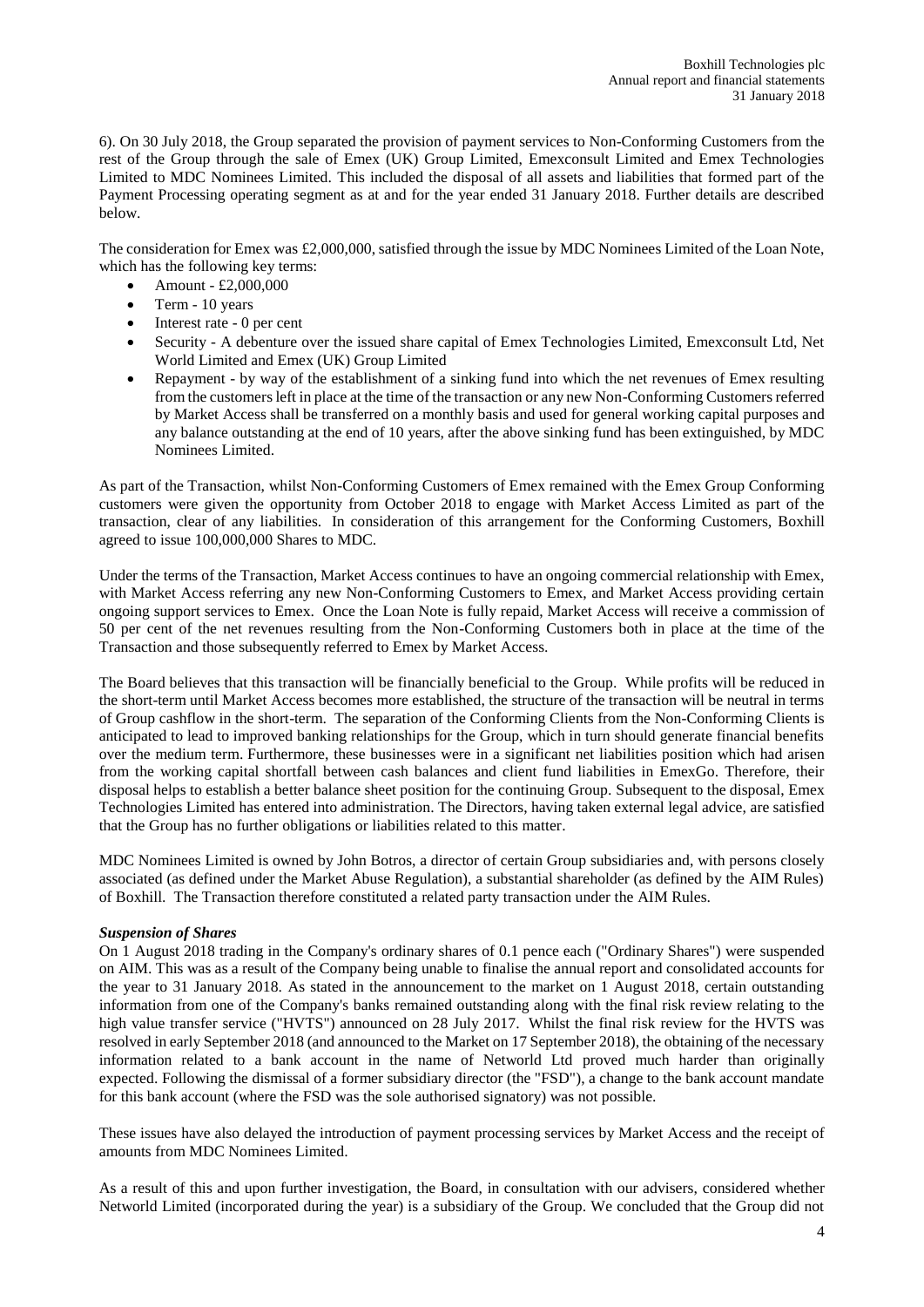control Networld Limited as it was never owned by the Group, had not delivered any revenues to the Group, and had been operated as a separate business over which the Group did not and could not exercise control. As a consequence, in accordance with relevant accounting standards, Networld Limited has not been consolidated within the accounts of the Group and it is not disclosed as a subsidiary owned by the Group (at any point from its incorporation during the year ended 31 January 2018).

During the intervening time period between suspension and the signing of these consolidated statutory accounts to 31 January 2018, a review of the Company has been successfully undertaken with the company's Nominated Advisor, Allenby Capital Limited, prior to the lifting of the suspension of trading on AIM following the publication of these accounts and in accordance with the AIM Rules for Companies.

It is therefore anticipated that following the publication of these accounts, along with those for the six months to 31 July 2018, the suspension of share trading will be lifted and the Company's shares will then continue to trade on AIM.

#### *Change in Senior Management/Board*

Graeme Paton – joins The Board as Chief Executive Officer Cath McCormick – joins The Board as Finance Director Ryan Porter – Removed from all subsidiaries Andrew Flitcroft – steps down from the Board on 1 February 2019, but remains as Company Secretary

Having overseen the reorganisation of the business, including the sale of Emex to MDC Nominees Ltd, Lord Razzall and Clive Hyman will not seek re-election at the AGM expected to be held in June or July 2019.

In order to deliver improved centralised and fewer regional controls the company is opening new operational offices in London and senior staff based in UK will have direct operational and financial responsibility for overseas operations, ensuring changes in focus are reflected quickly and directly in our domestic and overseas activities and continue to support our clients as changes in regulations and technology mean that we must remain agile and open to change as the market develops in a post Brexit world.

#### *Lottery Product Offerings*

In April 2018, Prize Provision Services Ltd (PPSL) entered into an agreement with one of the UK's largest membership organisations. The size of the opportunity generates an opportunity to significantly increase the size of the lottery business on its own.

PPSL will provide lottery administration, marketing and promotional services along with a standalone website operated under a bespoke brand.

The minimum viable product launched on December 1<sup>st</sup>, 2018 and the first players entered into draws in January 2019.

In addition, a scratch-card product has recently been launched which will be available to all lottery clients. The product offers further choice and flexibility to all clients to be able to produce a product which both immediately appeals to their supporters while giving a good profit margin.

Expected to retail at £1 with a £1,000 top prize, the scratch-cards are expected to best benefit those societies who regularly meet face to face with supporters in any environment and offer an impulse purchase which a subscription lottery does not.

In addition, there is a strong pipeline of new Weather Lottery and Sports Club Lottery charities and societies.

#### *Operational Summary*

The Board has demonstrated its commitment to resolving the operational challenges faced through the year to 31 January 2018 and also the issues highlighted by the suspension in shares in August 2018.

The Board has embarked on a programme of improvements across the entire business, with a focus on control, agility and delivery. There are immediate and planned changes to The Board, the first of which are two executive appointments. Furthermore, the Company is moving all operational controls into the UK and a new operational office is being established in London, with improved facilities and space so that all operations can be based in one place.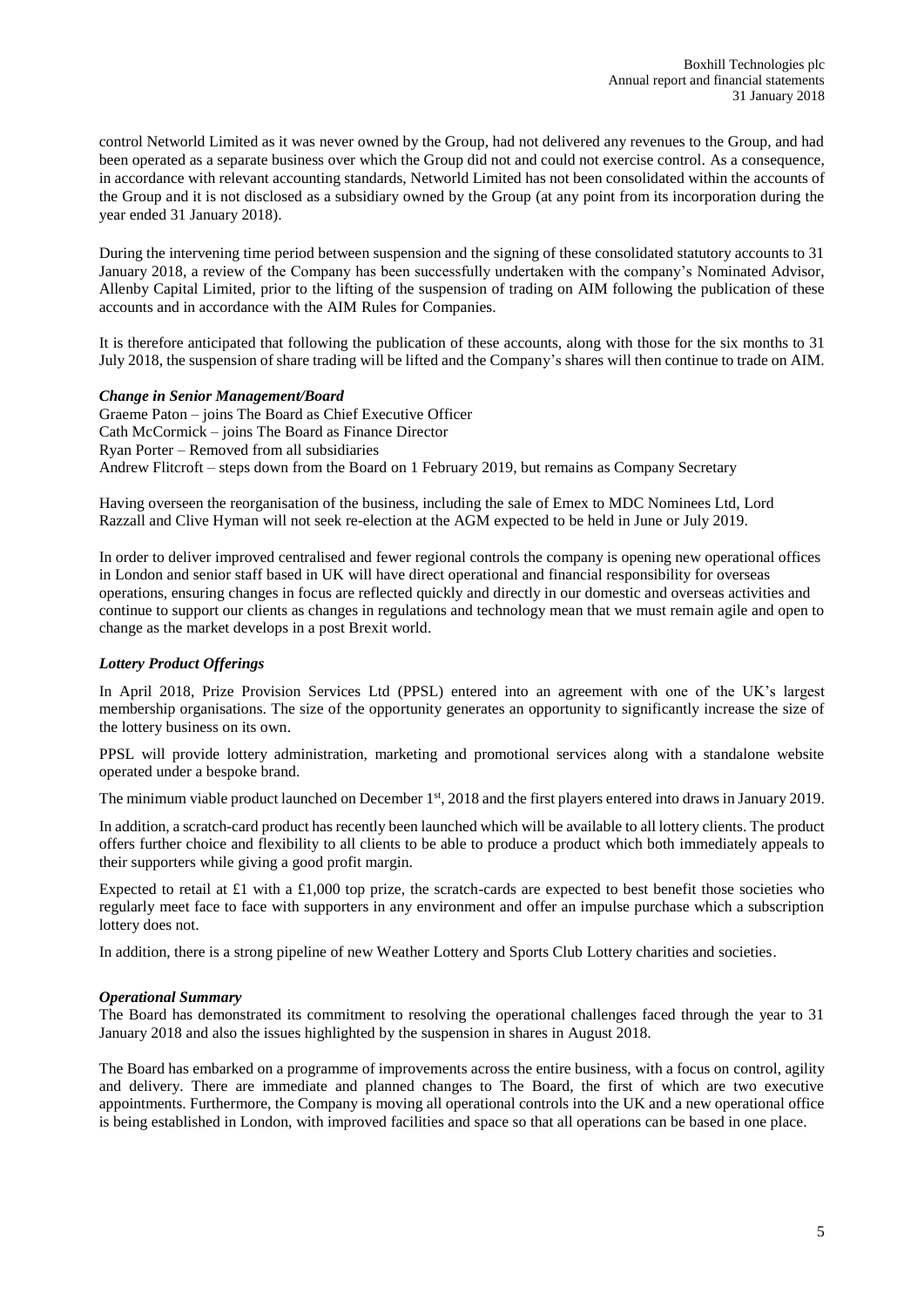### *Outlook*

#### *Payment Services*

The enhancements in technology and strong product offerings, combined with the link to MDC Nominees Ltd for high risk clients, positions Boxhill Technologies Plc as one of very few fintech companies that can offer a true alternative to traditional banking. Customers can open accounts with IBANs in their names, send and receive money worldwide either on a peer to peer basis, via bank wire or even directly to any card issued by a recognised issuer, and now they are able to manage their foreign exchange and treasury needs all in one place.

Working with low risk clients, enables Market Access to partner with a wider network of acquiring banks, as Market Access is unencumbered by the strict criteria that acquiring banks place on high risk traffic. This should help to facilitate stronger and longer acquiring bank relationships.

The extensive network of clients that Mark Harris brought with him, combined with an increasing number of new clients that had previously been put off doing business with Boxhill Technologies plc, provides a strong pipeline of opportunity. Typical Market Access clients include other FX companies (for technology), family offices, sports and bloodstock companies, international property developers and start-up companies across a range of industries.

#### *Lottery*

PPSL has completed roll out of a number of technology improvements and rolled out the Sports Club Lottery focused on raising funds for sports clubs including over 100 league and non-league football clubs, alongside the Weather Lottery which supports hundreds of local and national health and education programmes.

In November 2018 PPSL announced that it is to operate the lottery for on the UK's largest membership organisation. Already players are being recruited despite only being at soft launch stage. 2019 will see a number of player recruitment activities in order to raise funds for the organisation's benevolent fund. This includes dedicated online and offline marketing activity and inclusion of lottery information with recruitment and membership initiatives.

#### **Principal risks and uncertainties facing the Group**

There are a number of potential risks and uncertainties that could have a material impact on the Group's long-term performance, and the Group takes a positive approach to risk management.

#### *Management and employees*

The nature of the Group and its business model creates reliance upon retaining and incentivising its senior management and certain key employees, whose expertise will be important to the fortunes of the Group going forward. The Directors have endeavoured to ensure that the principal members of its management team are suitably incentivised, but the retention of such staff cannot be guaranteed.

The Group may need to recruit additional senior management and other staff in order to further develop its business. There can be no guarantee that such individuals will be recruited in the Group's preferred timetable or at the cost levels anticipated by the Group. Competition for staff is strong and therefore the Group may find it difficult to retain key management and staff. The loss of key personnel and the inability to recruit further key personnel could have a material adverse effect on the future of the Group through the impairment of the day-to-day running of the businesses and the inability to maintain existing client relationships.

#### *Economic risk*

Demand for the Group's services may be significantly affected by the general level of economic activity and economic conditions in the regions and sectors in which the Group operates. Therefore, a continuation of the challenging economic environment, especially in regions or sectors where the Group's operations are focused, could have a material adverse effect on the Group's business and financial results.

#### *Financial Risk*

The Group's financial risk management strategy is based on sound economic objectives and corporate practices. The main financial risks concern the availability of funds to meet obligations as they arise (liquidity risk) and fluctuations in exchange rates (exchange rate risk).

#### *Competition*

The Group is engaged in business activities where there are a number of competitors. Many of these competitors are larger than the relevant businesses carried on by the Group and have access to greater funds than the Group, which will potentially enable them to gain market share at the expense of the Group.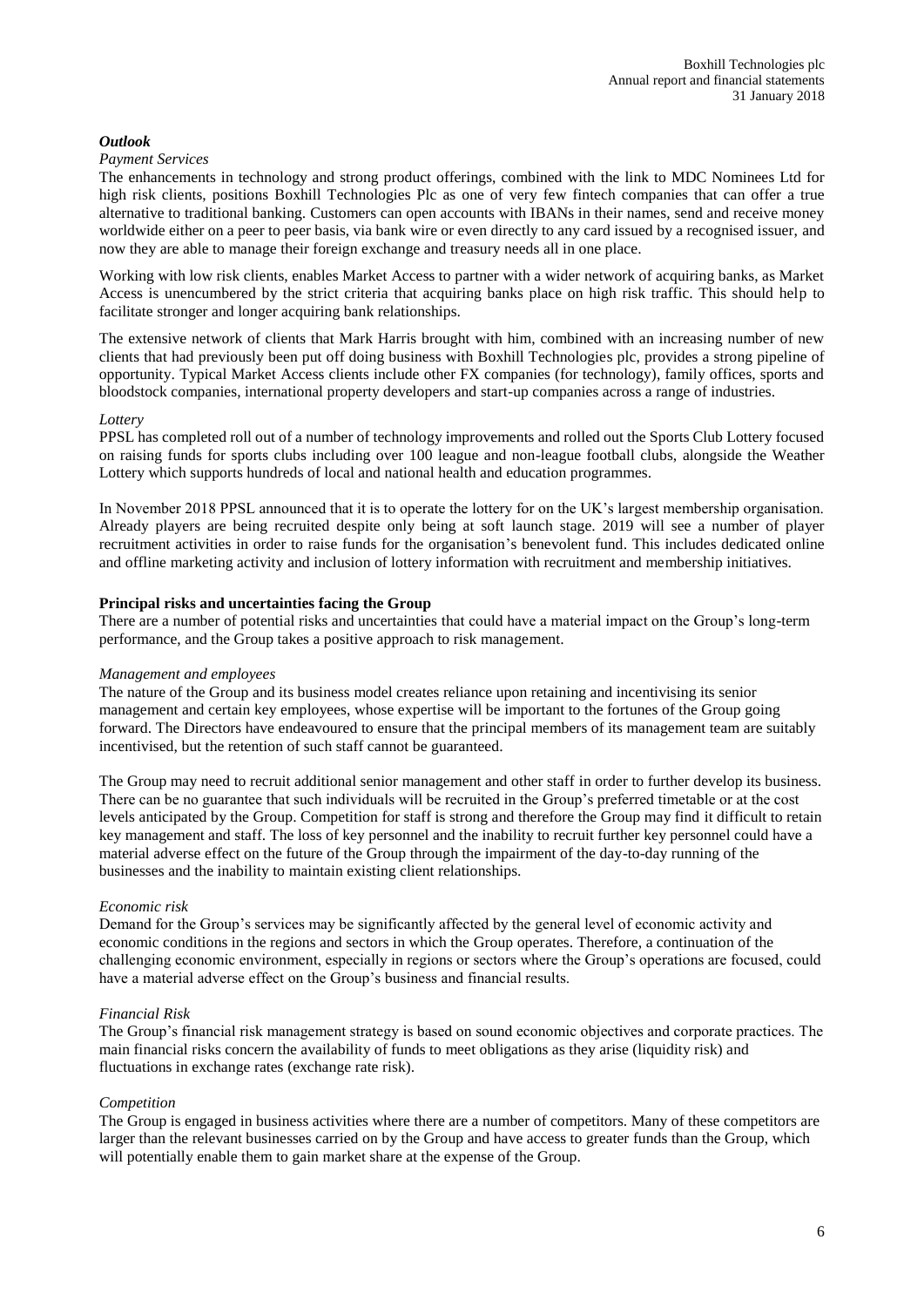#### *Acquisitions*

The Directors cannot discount circumstances where an acquisition would support the Group's business strategy. However, there is no guarantee that the Group will successfully be able to identify, attract and complete suitable acquisitions or that the acquired business will perform in line with expectations.

#### *Funding and working capital*

Maintaining a sufficient level of working capital is essential to enable the Group to meet its foreseeable obligations and achieve its strategy. Failure to manage working capital or to collect receivables such as amounts due from Phillite D UK Limited of £3,121,436 in a timely manner could impact upon the ability of the Group to grow.

#### *Management of growth*

The ability of the Group to implement its strategy in an expanding market requires effective planning and management control systems. The Group's growth plans may place a significant strain on its management, operational, financial and personnel resources. The Group's future growth and prospects will, therefore, depend on its ability to manage the growth and to continue to expand and improve operational, financial and management information and quality control systems on a timely basis, whilst at the same time maintaining effective cost controls. Any failure to expand and improve operational, financial and management information and quality control systems in line with the Group's growth could have a material adverse effect on its business, financial condition and results of operations.

#### *Market developments*

Any failure to expand the Group's service offering in response to customer demand and/or industry developments may have an adverse effect on the Group's financial performance and prospects.

#### *Reliance on Partners*

Much of the Group's business is dependent on partners (acquiring banks, charities, clubs, etc.). Changes in key relationships with those partners, change of strategic direction by partner organisations, changes in the viability of partner-owned technology, economic and other business circumstances could all have an adverse effect on the financial performance of the Group.

#### *Legal and regulatory matters*

The Group is subject to a considerable degree of regulation and legislation. Changes in or extensions of laws and regulations affecting the industry in which the Group operates (or those in which its customers operate) and the rules of industry organisations could restrict or complicate the Group's business activities, with the potential to increase compliance/legal costs significantly.

As announced on 31 October 2017, the historic legal matters surrounding the Company's relationship with its former regulated payment processor, EUPay Group Limited ("EUPay") has been settled. Phillite D UK Limited has independently of the Company taken responsibility for the amounts owed by EUPay to the Group. As a result of the settlement, Phillite D UK Limited is now in a position to pursue the collection of these amounts without any hindrance from litigation. This will facilitate the repayment of the amounts outstanding to the Group.

#### *Going concern*

As a result of the challenges faced by the business in recent periods, and as a result of the restructuring undertaken in the last year, the Group is in the relatively early phases of its longer-term strategy and has generated losses in the year ended 31 January 2018 and subsequently. As a result, there is a risk that it is not able to achieve the forecast growth in revenue, profits and cash flows and as a result it may not be able to continue as a going concern. Further details are provided in the Directors' Report on page 11 and in Note 1 to the financial statements.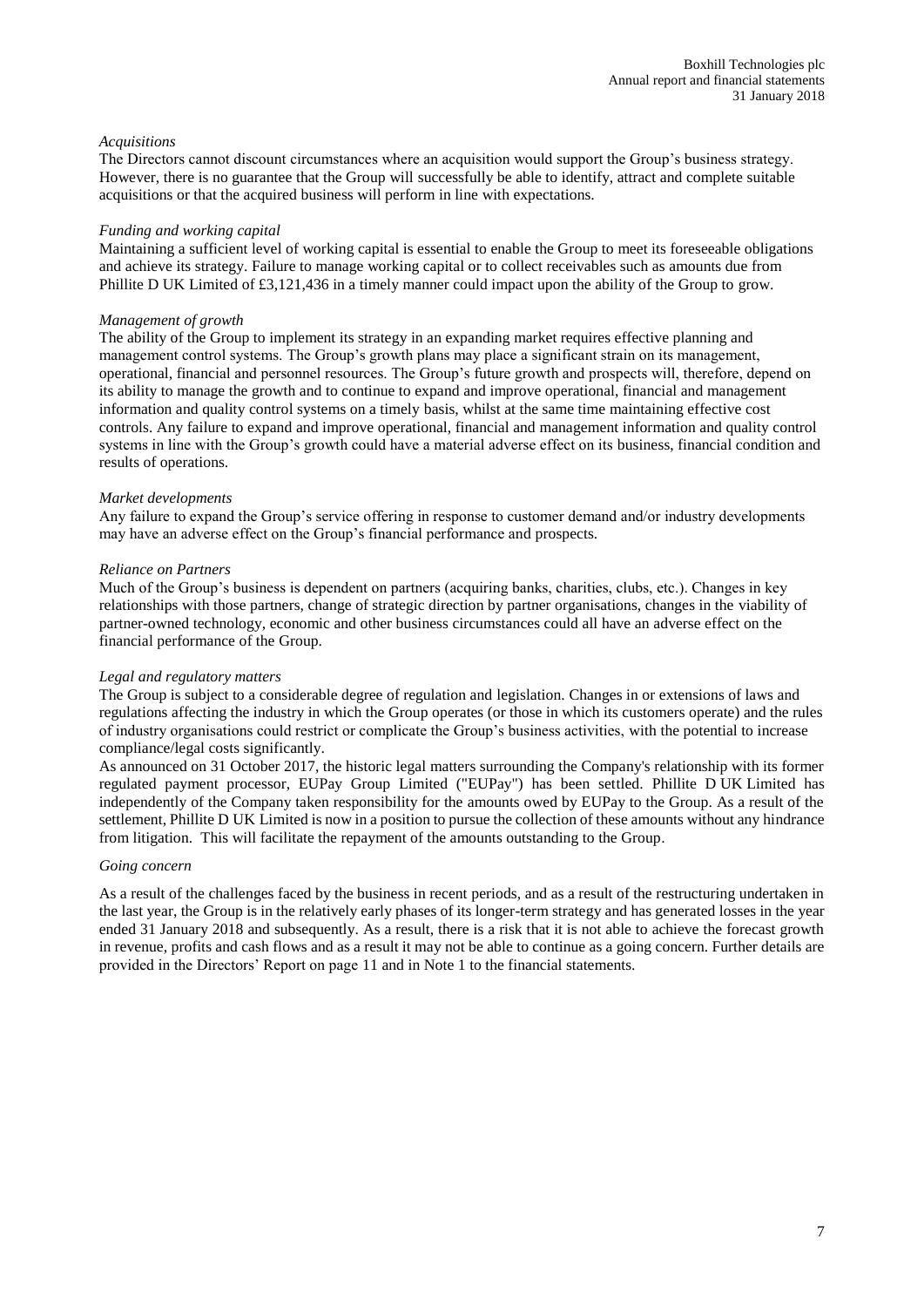Boxhill Technologies plc Annual report and financial statements 31 January 2018

By order of the board.

**A J Flitcroft** *Director*

29 January 2019

**Lord E T Razzall** *Chairman*

29 January 2019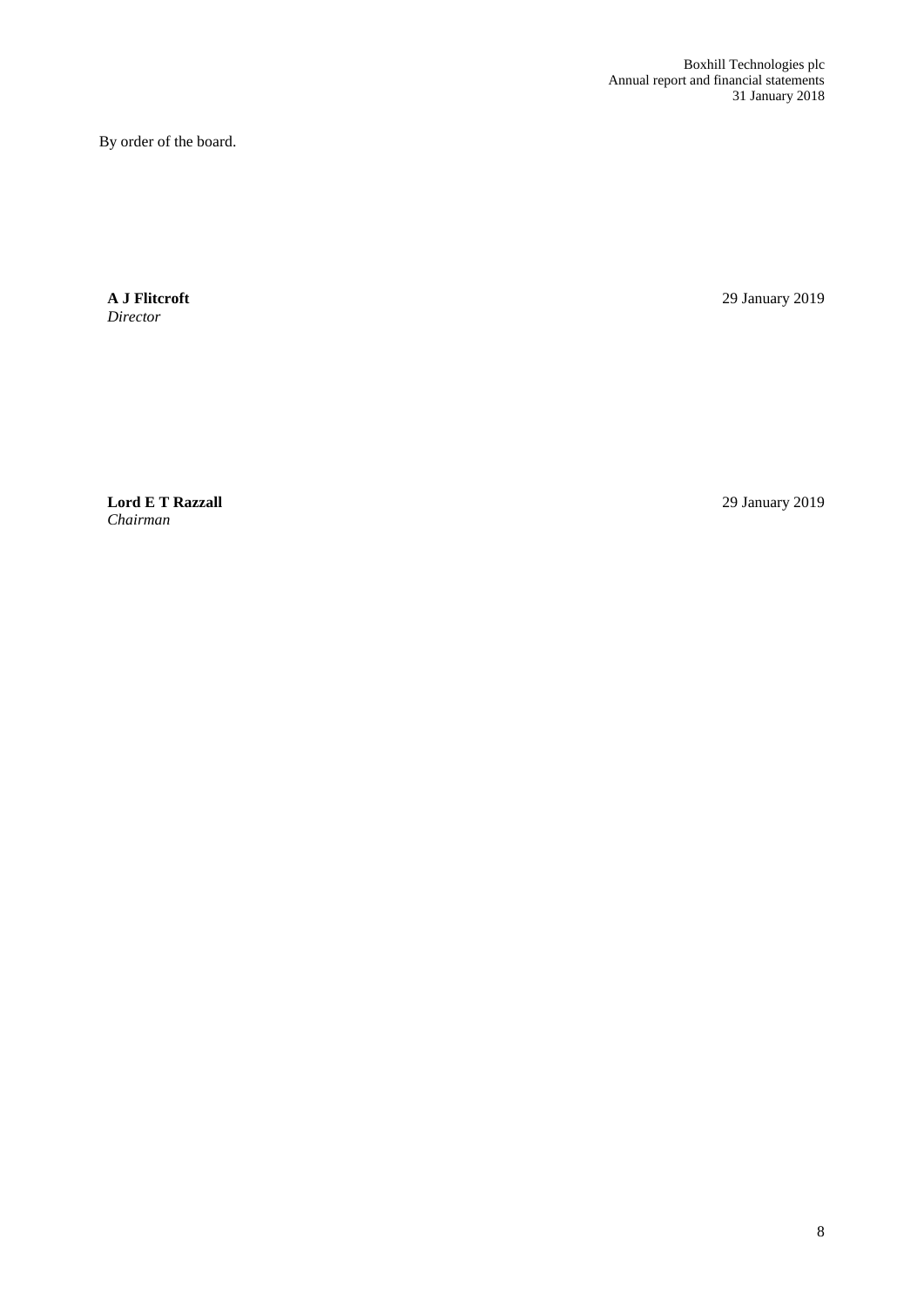# **Directors' report**

The Directors present their Report and Financial Statements for the year ended 31 January 2018.

#### **Principal activities**

The principal activity of the Company is that of a holding company including undertaking certain head office functions and Plc related activities for the Group.

The principal activities of the Group in the year to 31 January 2018 was that of lottery administrators and the provision of payment processing products and services.

#### **Financial risk management**

The Group's financial risk management policies are disclosed in the accounting policies and note 23 within the financial statements.

#### **Research and development**

The group is committed to research and development activities principally in relation to process improvements surrounding card payment services.

During the year there was a significant investment in research and development, with £586,000 being spent in the year to 31 January 2018. The spend included investment in software that enables customers of EmexGo to be issued with Virtual IBANs and the creation of a high value transfer service.

Internal development was complemented by the acquisition of the Timegrand software asset, with reporting and analytics that will help streamline processes and improve customer service.

#### **Financial instruments**

Details of the group's financial risk management policies and objectives in respect of its use of financial instruments are included in Note 23 to the financial statements together with a description of its exposure, including to market risk, credit risk, liquidity risk and capital risk of the Group arising from such financial instruments.

#### **Proposed dividend**

The directors do not recommend the payment of a dividend for the year ended 31 January 2018 (year ending 31 January 2017: £nil).

#### **Directors**

The directors who held office during the year were as follows: Lord E T Razzall A J A Flitcroft C M Hyman A Rudolf

#### **Directors' interests in shares and warrants**

The Directors who held office during the year ended 31 January 2018 had the following interests in the shares of the Company, including family interests:

|                  | Ordinary shares of 0.1p each |                    |
|------------------|------------------------------|--------------------|
|                  | At 31 January 2018           | At 31 January 2017 |
| Lord E T Razzall | 62,965,986                   | 62,965,986         |
| A J A Flitcroft  | 25.674.408                   | 25,674,408         |

The following share options had been issued to the Directors of the Group, but have now lapsed:

|                  | <b>Number</b> | <i>Exercise price</i> | <i>Exercise period</i>        |
|------------------|---------------|-----------------------|-------------------------------|
| Lord E T Razzall | 3.200.000     | $0.75p - 1.25p$       | 8 June $2010 - 2$ June $2017$ |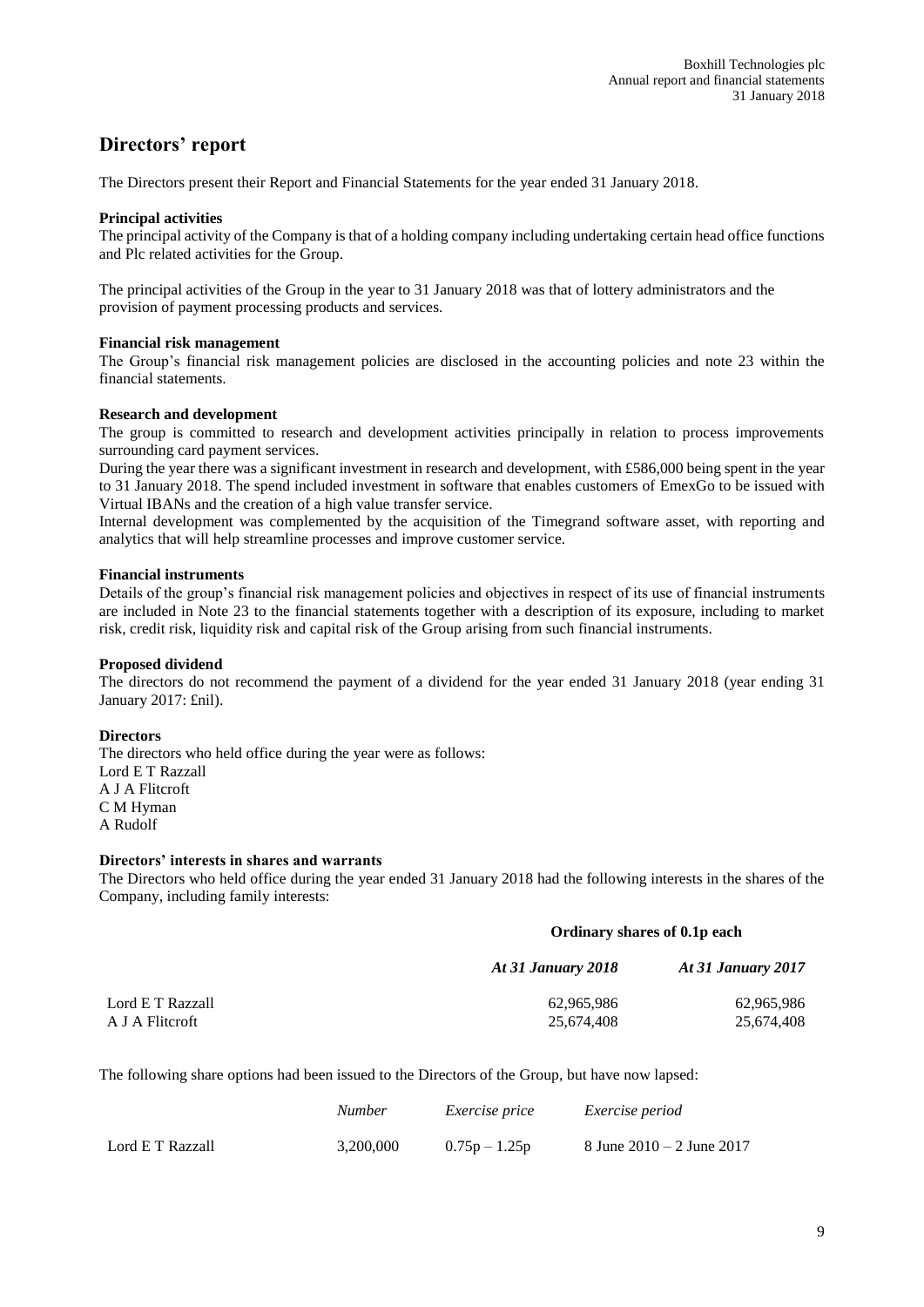# **Directors' remuneration**

In accordance with AIM Rule 19, the remuneration of the Directors, who served during the year is detailed below:

|                  | Salary, fees &<br>benefits in kind | <i>Bonus</i> | Pension<br>contributions | Total |
|------------------|------------------------------------|--------------|--------------------------|-------|
|                  | £'000                              | £'000        | £'000                    | £'000 |
| Lord E T Razzall | 24                                 |              | $\overline{\phantom{0}}$ | 24    |
| A J A Flitcroft  | 33                                 |              | $\qquad \qquad$          | 33    |
| C M Hyman        | 20                                 |              | $\overline{\phantom{0}}$ | 20    |
| A Rudolf         | 20                                 |              |                          | 20    |

#### **Substantial shareholdings**

As at 31 January 2018 the Group has been notified of the following substantial holdings (3% or more) of ordinary 0.1p shares:

|                              | Percentage holding | No. of shares |
|------------------------------|--------------------|---------------|
| Empire Global Management Ltd | 21.2%              | 500,000,000   |
| Management Express Ltd       | 10.1%              | 236.656.580   |

Since the period end and to the date of approval of this report, there have been movements in both the number of shares in issue and the substantial holdings - as at 27 July 2018 the company had been notified of the following substantial holdings (3% or more) of ordinary 0.1p shares:

|                              | Percentage holding | No. of shares |
|------------------------------|--------------------|---------------|
| Empire Global Management Ltd | 17.8%              | 500,000,000   |
| John Botros <sup>1</sup>     | 10.9%              | 306.236.391   |
| James Rose <sup>2</sup>      | 10.2%              | 286,656,580   |
| Moorhen Ltd <sup>3</sup>     | 5.0%               | 140,000,000   |

- 1. Includes shares held by Bluedale Corporate Limited a company J Botros controls, and 46,236,391 held by J M Malone, Mr Botros' wife. Mr Botros is a director of Emex Technologies Limited, Barrington Lewis Limited and Soccerdome Limited, all wholly owned subsidiaries of the Group.
- 2. Includes shares held by Management Express Limited, a company owned by James Rose, a director of Prize Provision Services Limited, a wholly owned subsidiary of the Company

3. A company controlled by Phil Jackson.

No other person has notified an interest in the ordinary shares of the Company as required to be disclosed to the Company.

#### **Capital structure**

Details of the issued share capital are shown in note 20 and note 23 provides information on the Company's capital management. There are no special restrictions on the size of a holding nor on the transfer of shares, which are both governed by the general provisions of the Articles of Association and prevailing legislation. The Directors are not aware of any agreements between holders of the Company's shares that may result in restriction on the transfer of securities or on voting rights. No one has any special rights of control over the Company's share capital and all issued shares are fully paid.

#### **Donations**

Neither the Company nor any of its subsidiaries made any political or charitable donations or incurred any political expenditure during either the year to 31 January 2018 or the year to 31 January 2017.

#### **Creditor payment policy and practice**

It is the Group's policy to establish terms of payments with suppliers when agreeing each transaction or series of transactions, to ensure that suppliers are aware of these terms of payment and to abide by them. At 31 January 2018, the Group had an average of 102 days (2017: 80 days) of purchases outstanding in trade creditors.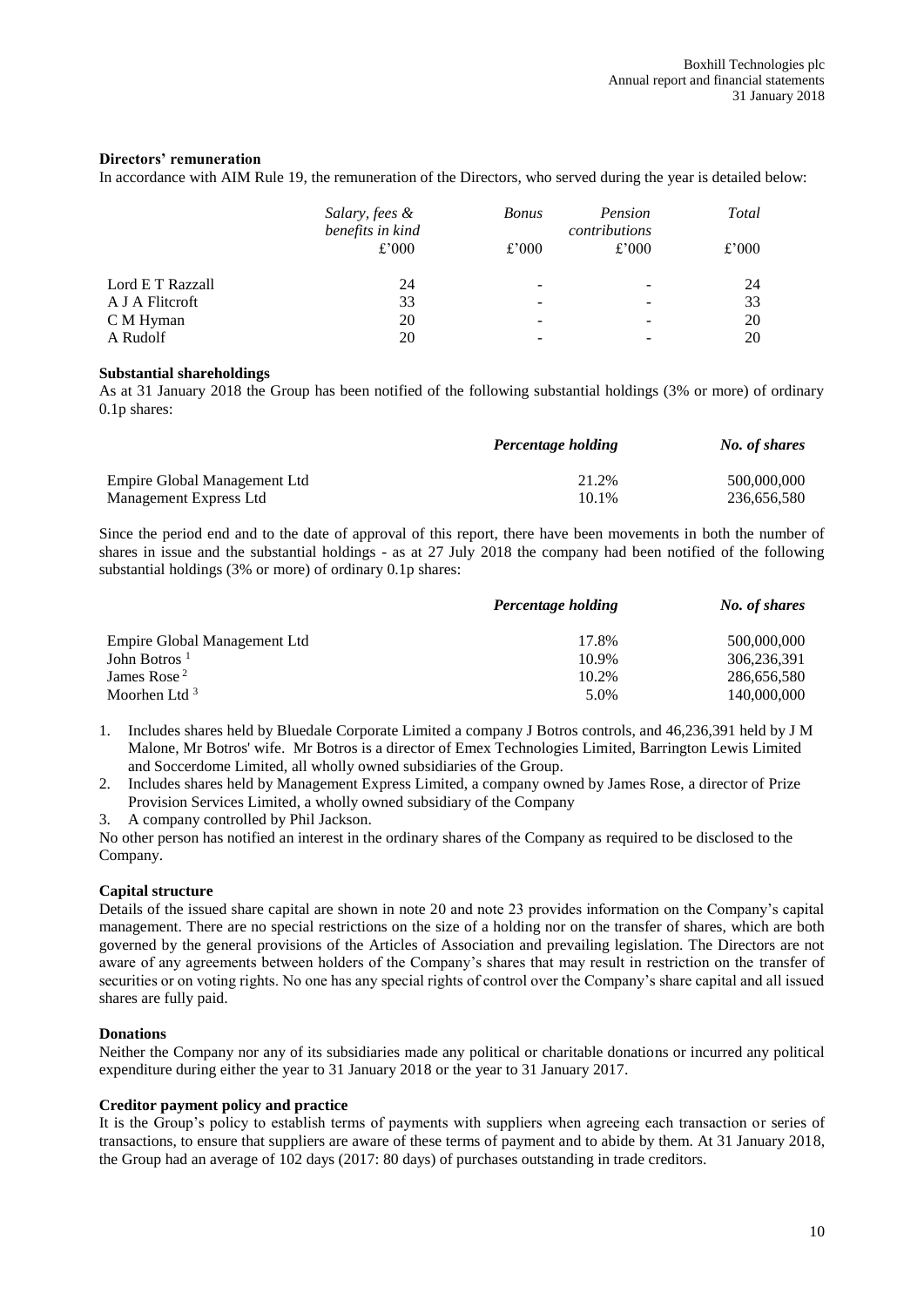#### **Going concern**

UK Company Law requires Directors to consider whether it is appropriate to prepare the financial statements on the basis that the Company and the Group are going concerns. Furthermore, IAS 1 states that an entity shall prepare financial statements on a going concern basis unless management either intends to liquidate the entity or to cease trading, or has no realistic alternative but to do so. Throughout the financial statements there are various disclosures relating to Group funding and operational risks.

As disclosed in the Strategic Report on page 2, the Directors have undertaken a significant restructuring of the Payment Processing business subsequent to 31 January 2018 as a critical part of the Group's strategy. As a result of the challenges faced by the business in recent periods, and as a result of this restructuring, the Group is in the relatively early phases of its revised longer-term strategy and has generated losses in the year ended 31 January 2018 and subsequently.

The two key elements of the restructuring that impact going concern are the disposal of Emex (UK) Group Limited on 30 July 2018 and the launch of the new Market Access business during 2018.

Following the disposal of the Emex businesses to MDC Nominees on 30 July 2018, the Group has disposed of the majority of its outstanding amounts owing to customers, along with certain trade receivables and cash balances. The impact is an improvement from the net current liability position at 31 January 2018 to a net current asset position at 30 July 2018 and a relatively modest fixed cost base for the group.

The launch of Market Access is a critical element of the future of the Group's Payment Processing business. The Directors have prepared cash flow projections for the period to 31 October 2020, which indicate that the Group will generate significant revenue, profit and cash inflows within a short period of time. In particular, the projections demonstrate that the Group will be able to address current cash flow shortfalls, and that it will be able to meet its liabilities as they fall due for the foreseeable future.

The Directors are therefore confident that, following the disposal of the Emex businesses and the launch of Market Access, the Group will be able to generate sufficient resources from its trading to meet the Group's future cash flow requirements and settle its liabilities as they fall due. Therefore, the Directors are of the opinion that the Group has adequate resources to continue in operation for the foreseeable future and they consider it appropriate to adopt the going concern basis in preparing the financial statements.

However, given that the Market Access business has only recently been launched and there is therefore limited track record of revenue, profit and cash flow generation, the substantial achievement of the Group's cash flow forecasts represents a material uncertainty that may cast significant doubt on the Group's and the Parent Company's ability to continue as a going concern. The Group and the Parent Company may, therefore, be unable to continue realising their assets and discharging their liabilities in the normal course of business, but the financial statements do not include any adjustments that would result if the going concern basis of preparation is inappropriate.

#### **Environment policies**

The Group is always seeking ways to minimise its consumption of resources and to protect the environment.

#### **Employee policies**

The Group places considerable value on the involvement of the employees and keeps them informed on matters affecting them as employees and on relevant matters affecting the performance of the Group.

The Group's employment policies include a commitment to equal opportunities regardless of sex, age, race, sexual orientation or ethnic origin.

The Group's policy is to give full and fair consideration to applications for employment made by disabled persons, bearing in mind the respective aptitudes of the applicants concerned. In the event of staff becoming disabled every effort would be made to ensure their continued employment within the Group and to provide specialised training where appropriate.

#### **Information to shareholders**

The Group has its own website (www.boxhillplc.com) for the purposes of improving information flow to shareholders as well as potential investors.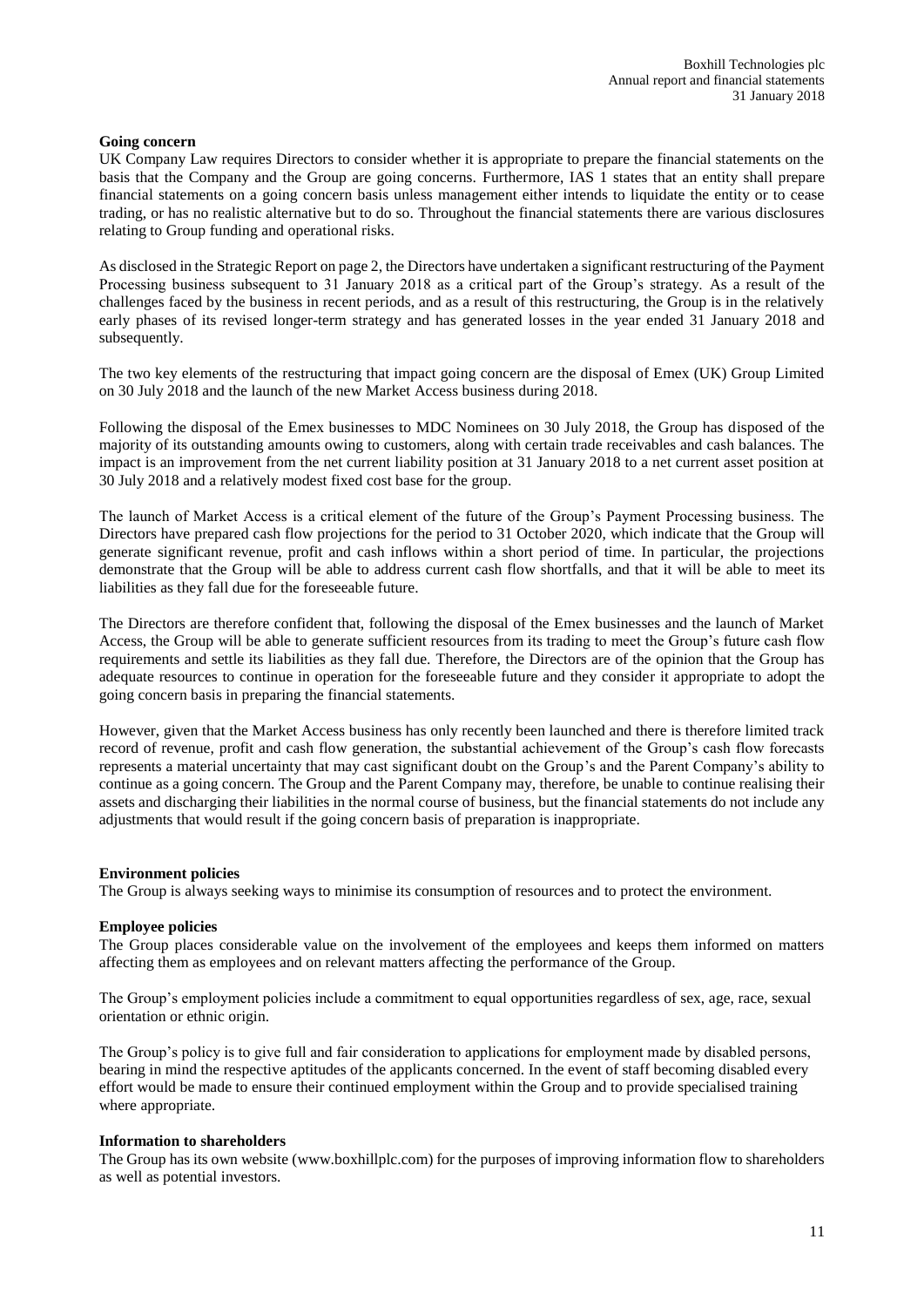#### **Relations with shareholders**

The Chairman is the Group's principal spokesperson with investors, fund managers, the press and other interested parties. At the Annual General Meeting, private investors are given the opportunity to question the Board.

#### **Internal control**

The Board acknowledges its responsibility for establishing and monitoring the Group's systems of internal control. Although no system of internal control can provide absolute assurance against material misstatement or loss, the Group's systems are designed to provide the Directors with reasonable assurance that problems are identified on a timely basis and so can be dealt with appropriately.

#### **Subsequent Events**

#### *Issue of Equity*

On 23 April 2018 (admitted to trade on AIM with effect from 30 April 2018), new shares totalling 410,000,000 Ordinary Shares of 0.1 pence each ("Ordinary Shares") were issued. Further information can be found in the Strategic Report on page 3.

#### *Suspension of Shares*

On 1 August 2018 trading in the Company's ordinary shares of 0.1 pence each ("Ordinary Shares") were suspended on AIM. This was as a result of the Company being unable to finalise the annual report and consolidated accounts for the year to 31 January 2018.

It is anticipated that following the publication of these accounts, the suspension of share trading will be lifted and the Companies shares will then continue to trade on AIM.

Further information can be found in the Strategic Report on page 1.

## **Disclosure of information to auditor**

The directors who held office at the date of approval of this directors' report confirm that, so far as they are each aware, there is no relevant audit information of which the company's auditor is unaware; and each director has taken all the steps that he ought to have taken as a director to make himself aware of any relevant audit information and to establish that the company's auditors is aware of that information.

# **Other information**

An indication of likely future developments in the business and particulars of significant events which have occurred since the end of the financial year have been included in the Strategic Report beginning on page 1.

By order of the board

**A J A Flitcroft** *Director*

29 January 2019

*39 St James's Street London SW1A 1JD*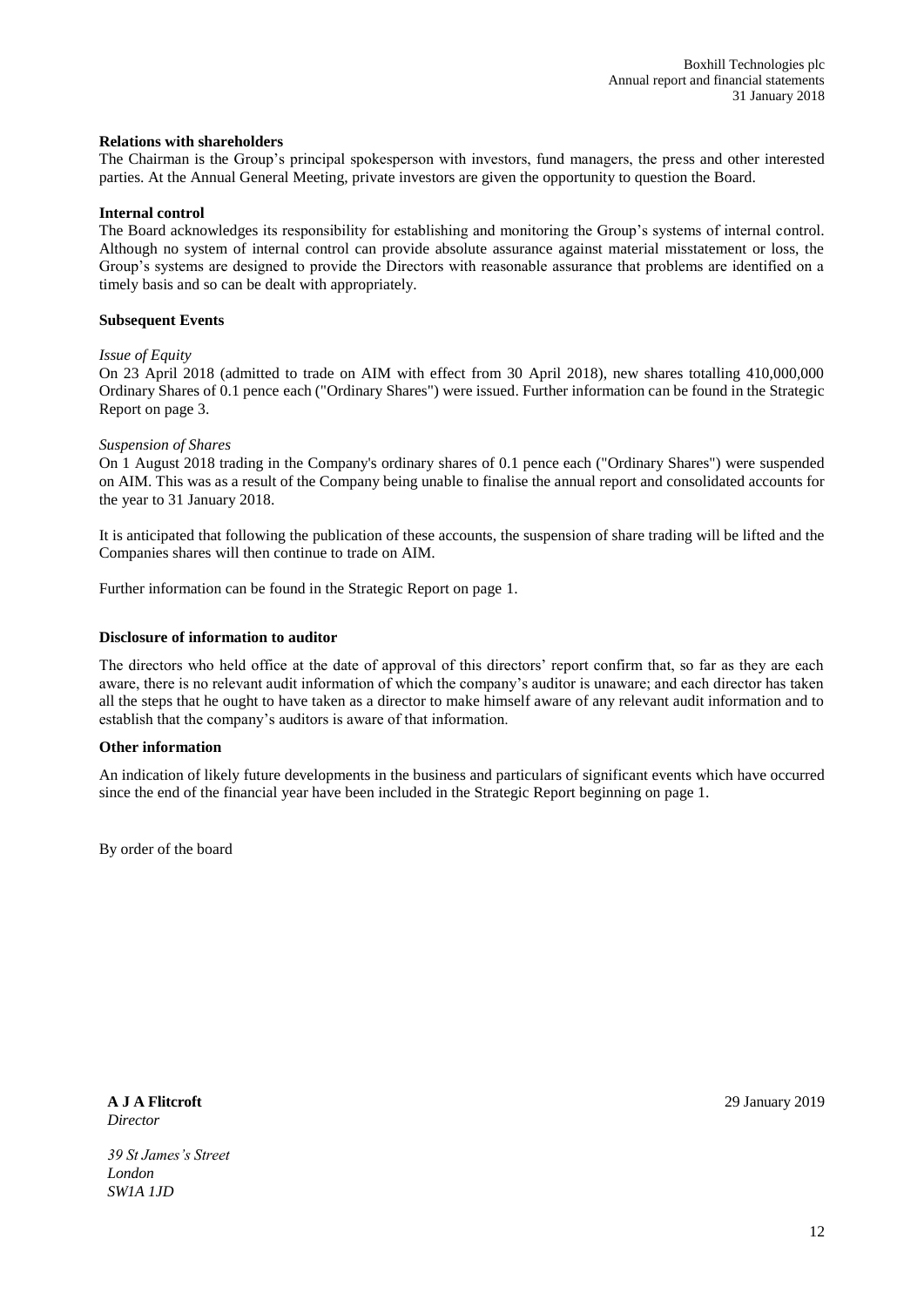#### **Statement of Compliance with the QCA Corporate Governance Code**

#### **Chairman's Statement**

The Board seeks to follow best practice in corporate governance to the extent appropriate to the Company's size, nature and stage of development and in accordance with the regulatory framework that applies to AIM companies. Starting 28 September 2018 all AIM companies are required to comply with a recognised corporate governance code. Boxhill Technologies plc has adopted the Quoted Companies Alliance ("QCA") Corporate Governance Code which was published in April 2018 for this purpose.

The QCA Code identifies ten principles to be followed in order for companies to deliver growth in long term shareholder value. Details of how Boxhill Technologies plc addresses key governance principles as defined in the QCA code are set out below.

#### **The Board and its Committees**

The Company is led by a Board comprising Non-Executive and Executive Directors. The appointment of Directors is considered by the Nomination and Remuneration Committee and then the Board.

The Board convenes a minimum of eleven times a year, approximately monthly, and more frequently where business needs require. The Board does not have a schedule of matters specifically reserved to it for decision-making, but its responsibilities include matters such as:

- **Strategy**
- Contracts and trading
- Material capital commitments
- Financial issues
- Approving management and statutory accounts
- Risk identification and assessment

This enables the Directors to review corporate strategy and the operations and results of the business and to discharge their duties within a framework of prudent and effective controls relating to the assessment and management of risk.

The Board of Directors includes two Directors who are considered by the Directors to be independent for the purposes of the QCA corporate governance code, Clive Hyman and Arno Rudolf.

The Group has an Audit Committee, Remuneration Committee, Compliance Committee, Nominations and an Operations Committee as below. Each committee has terms of reference. All committees include a chairman and at least one additional director.

#### **The Audit Committee**

Chaired by Clive Hyman with Arno Rudolf as a member, receives and reviews reports from management and the Group's auditors relating to the annual and interim accounts and the accounting and internal control systems in use throughout the Group. The Audit Committee has unrestricted access to the Group's auditors.

#### **The Remuneration Committee**

Chaired by Arno Rudolf and Lord Razzall as a member, reviews the scale and structure of the Executive Directors' remuneration and the terms of their contracts. The terms and conditions of appointment of the non-executive directors (including remuneration) are set by the Board. The Remuneration Committee also advises on staff remuneration and administers the Company's share option schemes.

#### **The Nominations Committee**

Chaired by Lord Razzall and Arno Rudolf and Clive Hyman as members. Its role is to consider appointments to the Board.

#### **The Compliance Committee**

Chaired by Lord Razzall and Clive Hyman as member, has the primary responsibility for ensuring compliance with the AIM Rules for Companies concerning the disclosure of information. The Compliance Committee works closely with the Board to ensure that the Company's Nominated Adviser is provided with any information it reasonably requests or requires in order that it may carry out its responsibilities under the AIM Rules.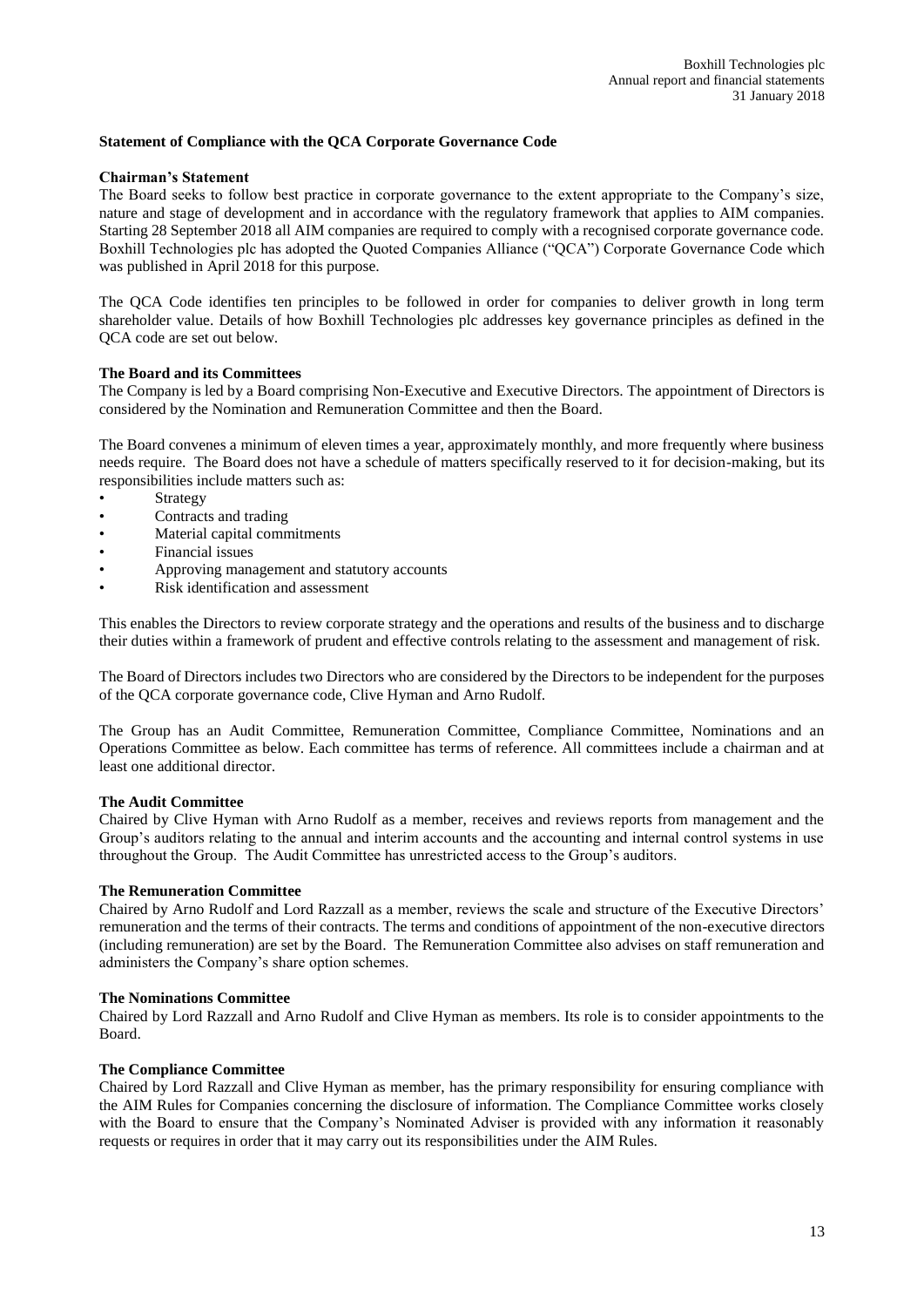#### **The Operations Committee**

Chaired by Philip Jackson, with the Finance Director and other senior management from across the business including, Sales, Finance, Operations and IT as members.

The Operations committee provides review, guidance and oversight for the operational areas of the business whilst providing strategic insight to operational processes and issues.

The committee meets on a monthly basis to review the progress, updates and other issues arising during the month, and to provide feedback and suggestions to senior management.

The Operations Committee in turn updates the Board on a monthly basis.

#### **Key QCA Principles**

The QCA has identified ten principles that focus on the pursuit of medium to long-term value for shareholders without stifling the entrepreneurial spirit in which the company was created.

In order to adopt the QCA Code it is necessary for a company to apply the ten principles and also to publish certain related disclosures. Detailed below for each principle is a clear explanation of how the company applies the QCA Code (the corporate governance statement). The corporate governance statement is included on the Company's website.

#### **1. Establish a strategy and business model which promote long-term value for shareholders**

Boxhill Technologies plc is a diversified company delivering best in class products across Lottery and eCommerce. Each of our divisions enjoys long standing relationships with blue chip clients including household names and leading charities.

Boxhill will continue to deliver or acquire new products and businesses, with a particular focus on gaming and lotteries and payment processing, underpinned by a solid asset base. Boxhill will deliver innovative best of class solutions for our clients within a structured corporate governance environment and strategic vision whilst balancing the need for systems and procedures yet still allowing flexibility and entrepreneurship in order to grow the Boxhill group of companies. Key challenges to the execution of our strategy is the large size of certain of our competitors and a rapidly evolving regulatory and technical environment.

The key risks faced by the Group can be found in the Strategic report on p6 2017.

#### **2. Seek to understand and meet shareholder needs and expectations**

The Company ensures it is contactable by investors through a dedicated email address together with the company's address and phone number which can be found on the Company's website, which is readily accessible to shareholders. The primary contact point for investor relations is Lord Razzall.

In addition, the company has twitter account @boxhillplc that shares economic news as well as occasional company updates.

The company holds an AGM to which all members are invited. The AGM is the main forum for dialogue with shareholders and the Board. The Notice of Meeting is sent to shareholders at least 21 days before the meeting. The chairs of the Board and all committees, together with all other Directors, routinely attend the AGM and time is set aside specifically to allow questions from attending members to any board member. The Board encourages constructive feedback from its shareholders on their needs and expectations for the Company through the question and answer sessions at its annual general meeting.

For each vote, the number of proxy votes received for, against and withheld is announced at the meeting. The company believes this has been a successful strategy to date demonstrated by the proportion of shareholders that vote at each AGM. The results of the AGM are subsequently published on the Company's corporate website. We seek at all times to provide open and realistic communications with shareholders while ensuring compliance with our regulatory obligations.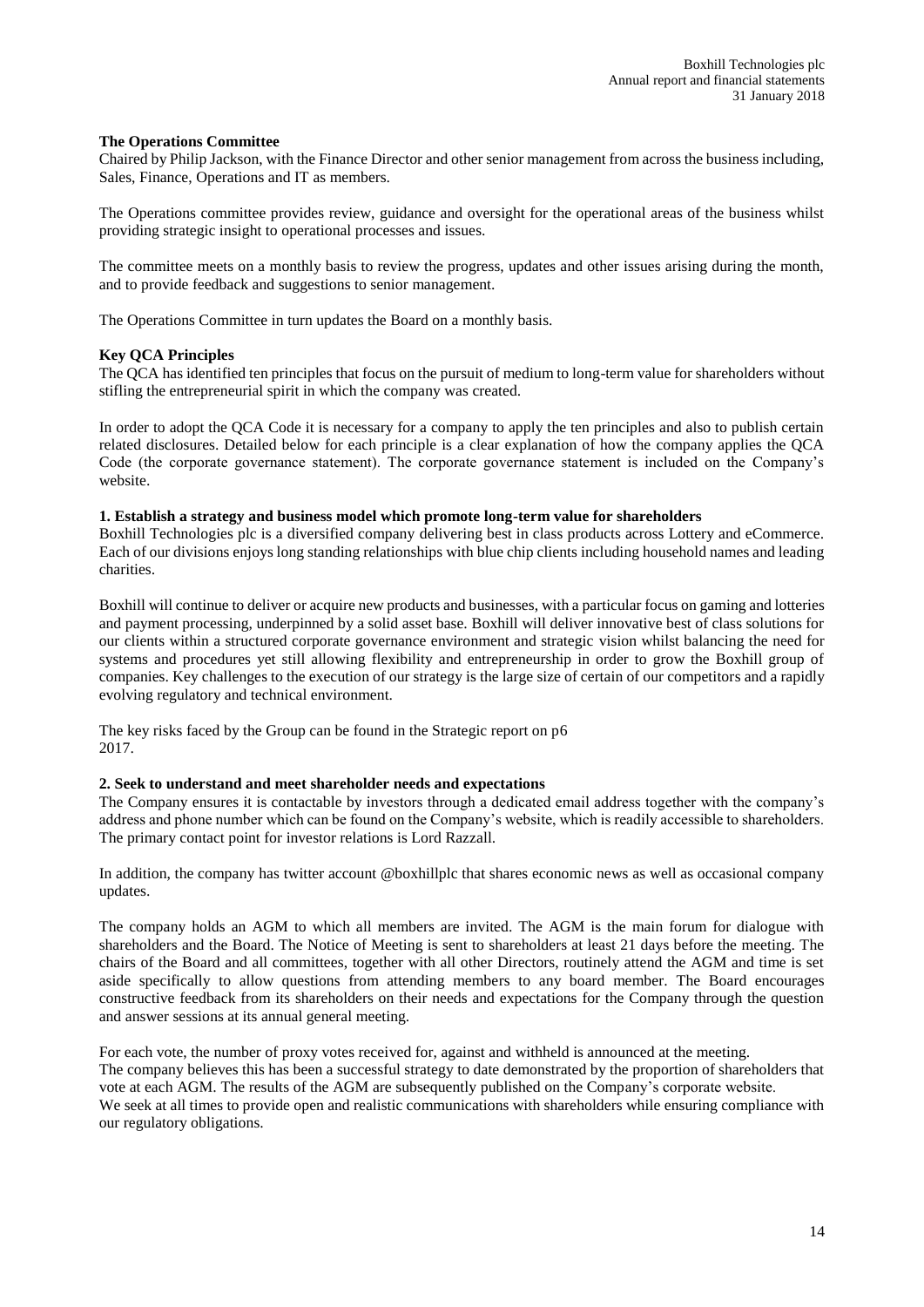**3. Take into account wider stakeholder and social responsibilities and their implications for long-term success** The Company believes that, in addition to its shareholders, suppliers, clients and regulatory partners, its employees are the main stakeholders. We continually work to improve our employment practices and create a rewarding environment for all employees. Additionally, we invest in training and development for employees and management and believe in diversity in the workplace.

Employee development is encouraged with regular mentoring and training sessions provided. Staff performance is recognised by management and feedback is encouraged from employees either with management or on a confidential nature with HR. Furthermore, feedback from customers and clients is sought and shared with all employees.

The Company has an open and compliant approach to its dealings with the regulators concerned with the admission of the Company's shares to trading on the AIM Market. The Board seeks to identify suppliers that provide the right balance of capabilities and cost and are identified purely on an arms-length commercial basis. The Company's suppliers will be paid in line with agreed payment terms and the Board will act in an ethical manner in all dealings and expect the same from its suppliers.

The Board recognises that as it develops, there will be wider stakeholder and social responsibilities which will have to be taken into account, in particular in relation to the communities in which it becomes active. The Board will seek constructive feedback from all its stakeholders and Clive Hyman has been designated as the Non-Executive director to whom any stakeholder may provide open and confidential feedback as and when the shareholder determines.

**4. Embed effective risk management, considering both opportunities and threats, throughout the organisation** The Board identifies and addresses all risks based on a considered assessment of the likelihood of a risk occurring and the magnitude of the risk to the Company were it to occur, from both an upside and downside perspective. The nature of the Group and its business model creates reliance upon retaining and incentivising its senior management and certain key employees, whose expertise will be important to the fortunes of the Group going forward. The Directors have endeavoured to ensure that the principal members of its management team are suitably incentivised, but the retention of such staff cannot be guaranteed.

Demand for the Group's services may be significantly affected by the general level of economic activity and economic conditions in the regions and sectors in which the Group operates. Therefore, a continuation of the challenging economic environment, especially in regions or sectors where the Group's operations are focused, could have a material adverse effect on the Group's business and financial results.

#### Financial Risk

The Group's financial risk management strategy is based on sound economic objectives and corporate practices. The main financial risks concern the availability of funds to meet obligations as they arise (liquidity risk) and fluctuations in exchange rates (exchange rate risk).

#### Competition

The Group is engaged in business activities where there are a number of competitors. Many of these competitors are larger than the relevant businesses carried on by the Group and have access to greater funds than the Group, which will potentially enable them to gain market share at the expense of the Group.

#### Acquisitions

The Directors cannot discount circumstances where an acquisition would support the Group's business strategy. However, there is no guarantee that the Group will successfully be able to identify, attract and complete suitable acquisitions or that the acquired business will perform in line with expectations.

#### Funding and working capital

Maintaining a sufficient level of working capital is essential to enable the Group to meet its foreseeable obligations and achieve its strategy. Failure to manage working capital could impact upon the ability of the Group to grow

#### Management of Growth

The ability of the Group to implement its strategy in an expanding market requires effective planning and management control systems. The Group's growth plans may place a significant strain on its management, operational, financial and personnel resources. The Group's future growth and prospects will, therefore, depend on its ability to manage the growth and to continue to expand and improve operational, financial and management information and quality control systems on a timely basis, whilst at the same time maintaining effective cost controls. Any failure to expand and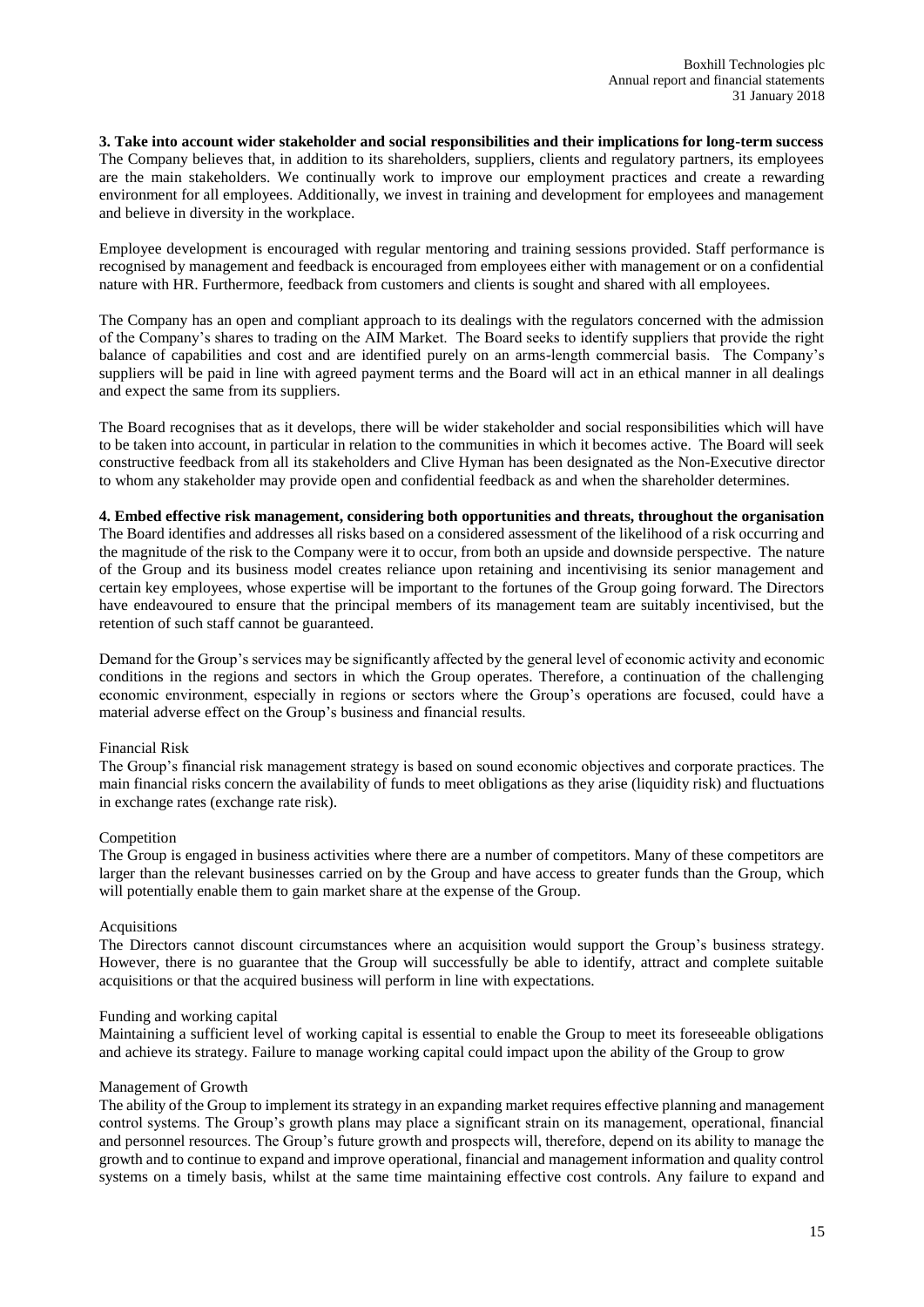improve operational, financial and management information and quality control systems in line with the Group's growth could have a material adverse effect on its business, financial condition and results of operations.

#### Market developments

Any failure to expand the Group's service offering in response to customer demand and/or industry developments may have an adverse effect on the Group's financial performance and prospects.

#### Reliance on Partners

Much of the Group's business is dependent on partners (acquiring banks, charities, clubs, etc.). Changes in key relationships with those partners, change of strategic direction by partner organisations, changes in the viability of partner-owned technology, economic and other business circumstances could all have an adverse effect on the financial performance of the Group.

#### Legal and regulatory matters

The Group is subject to a considerable degree of regulation and legislation. Changes in or extensions of laws and regulations affecting the industry in which the Group operates (or those in which its customers operate) and the rules of industry organisations could restrict or complicate the Group's business activities, with the potential to increase compliance/legal costs significantly.

#### *Audit, risk and internal control*

#### *Financial controls*

The Company has an established framework of internal financial controls, the effectiveness of which is regularly reviewed by the Executive Management, the Audit Committee and the Board in light of an ongoing assessment of significant risks facing the Company.

- The Board is responsible for reviewing and approving overall Company strategy, approving revenue and capital budgets and plans, and for determining the financial structure of the Company. Monthly results and variances from plans and forecasts are reported to the Board.

- The Audit Committee assists the Board in discharging its duties regarding the financial statements, accounting policies and the maintenance of proper internal business, and operational and financial controls, including the review of results of work performed by the Group controls function.

- The Operations Committee assists the Board in terms of reviewing operational activity, processes and financials.

- There are comprehensive procedures for budgeting and planning, for monitoring and reporting to the Board business performance against those budgets and plans, and for forecasting expected performance over the remainder of the financial period. These cover profits, capital expenditure and balance sheets. Monthly results are reported against budget and compared with the prior year, and forecasts for the current financial year are regularly revised in light of actual performance.

#### *Non-financial controls*

The Board has ultimate responsibility for the Group's system of internal control and for reviewing its effectiveness. However, any such system of internal control can provide only reasonable, but not absolute, assurance against material misstatement or loss. The Board considers that the internal controls in place are appropriate for the size, complexity and risk profile of the Group. The principal elements of the Group's internal control system include:

- Close management of the day-to-day activities of the Group by the Executive Directors

- An organisational structure with defined levels of responsibility, which promotes decision-making and rapid implementation while minimising risks

- A comprehensive annual budgeting process producing a detailed integrated profit and loss, balance sheet and cash flow, which is approved by the Board

- Detailed monthly reporting of performance against budget

- Central control over key areas such as capital expenditure authorisation and banking facilities

The Group continues to review its system of internal control to ensure compliance with best practice, while also having regard to its size and the resources available.

#### **5. Maintain the board as a well-functioning, balanced team led by the chair**

The board of Boxhill Technologies plc currently comprises two Executive Directors, one being the Chairman, and two independent non-executive Directors. The appointed Company Secretary is one of the Executive Directors who possesses the relevant experience to perform this function. The Company actively continues in its search for the best candidate to perform the chief executive officer role for the Group.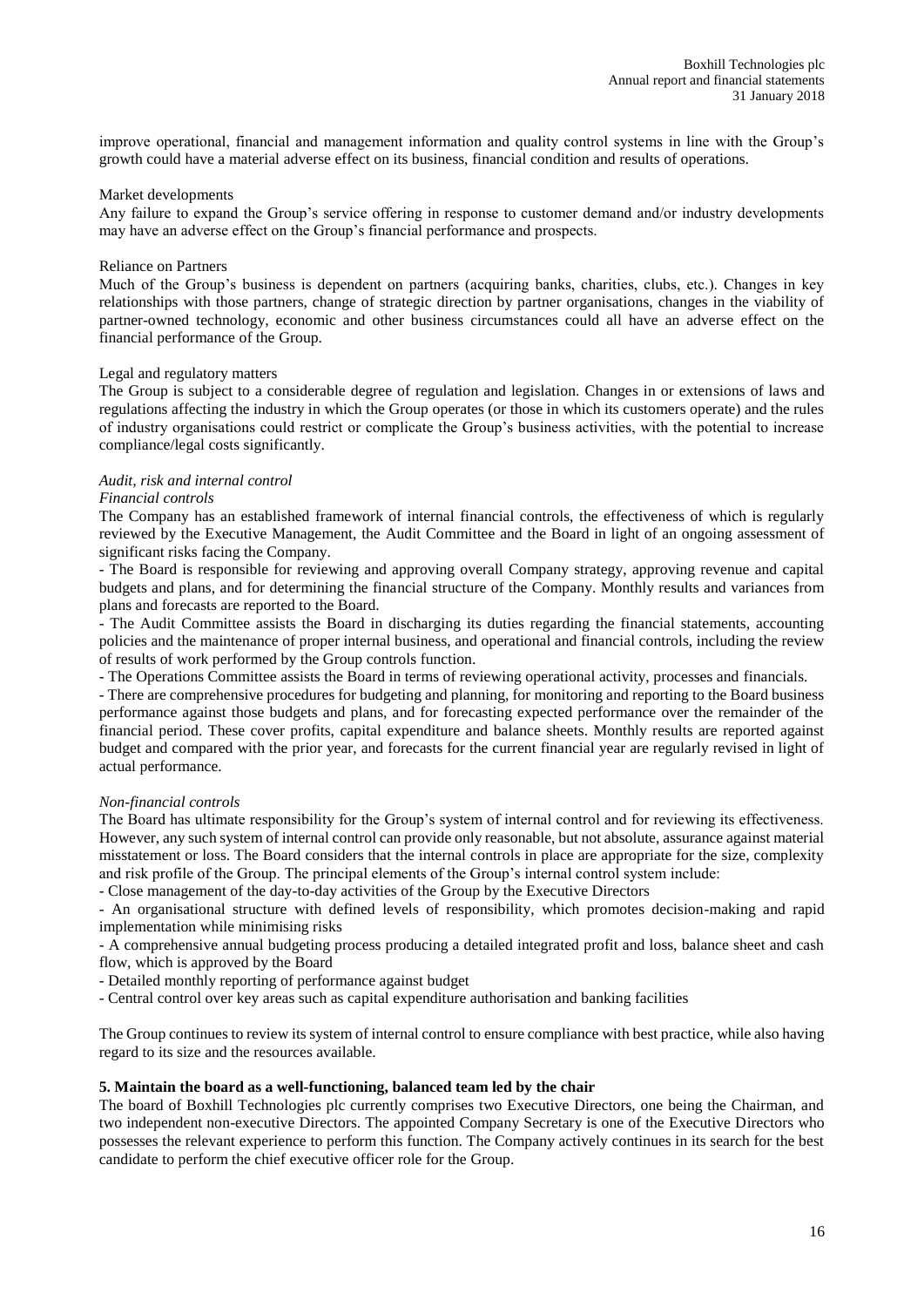The Board is considered to be of an appropriate size to comply with relevant Corporate Governance requirements and enable efficient decision making.

The Board considers, after careful review, that the Non-Executive Directors bring an independent judgement to bear. The Board is satisfied that it has a suitable balance between independence on the one hand, and knowledge of the Company on the other, to enable it to discharge its duties and responsibilities effectively.

All Directors are encouraged to use their independent judgement and to challenge all matters, whether strategic or operational. During the year eleven Board meetings took place. These were held at the Boxhill Technologies Plc head office in London.

The Board is aware of the other commitments and interests of its Directors, and changes to these commitments and interests are reported to and, where appropriate, agreed with the rest of the Board. It is acknowledged that each Board member must have the appropriate available time necessary to fulfil their roles. The Board is committed to convening a minimum of ten times a year, with additional committee meetings for the Audit, Remuneration nominations and Compliance Committees held annually and more frequently as required. The Operations Committee is held monthly. The Chairman assisted by the Senior Independent Director (Clive Hyman) take a position of leadership on all matters of Corporate Governance. They are supported in this by the Company Secretary, who ensures that the Board (and any Board Committees) are provided with high quality information on a timely manner in order to facilitate a proper assessment of the matters requiring a decision or insight.

The following directors are regarded as independent:

- Clive Hyman
- Arno Rudolf

**6. Ensure that between them the directors have the necessary up-to-date experience, skills and capabilities** 

The Directors of the Company have been chosen because of the skills and experience they offer. Full biographical details are included on the Company's website.

The Board considers that all of the Non-executive Directors are of sufficient competence and calibre to add strength and objectivity to its activities. The Board is satisfied that, between the Directors, it has an effective and appropriate balance of skills and experience. The Board regularly reviews the composition of the Board to ensure that it has the necessary breadth and depth of skills to support the ongoing development of the Group.

All Directors receive regular and timely information on the Group's operational and financial performance. Relevant information is circulated to the Directors in advance of meetings. The business reports monthly on its headline performance against its agreed budget, and the Board reviews the monthly update on performance and any significant variances are reviewed at each meeting.

All Directors are able to take independent professional advice in the furtherance of their duties, if necessary, at the Company's expense. In addition, the Directors have direct access to the advice and services of the Company Secretary and Chief Financial Officer.

In Autumn 2017, the Board sought legal advice on from DAC Beachcroft with respect to the AIM Rules regarding related parties.

The Chairman, in conjunction with the Company Secretary, ensures that the Directors' knowledge is kept up to date on key issues and developments pertaining to the Group, its operational environment and to the Directors' responsibilities as members of the Board. During the course of the year, Directors received updates from the Company Secretary and various external advisers on a number of corporate governance matters.

Details of each director's relevant experience, skills and personal qualities can be found here [https://boxhillplc.com/about-us/.](https://boxhillplc.com/about-us/) Each board member keeps their skills up to date through a combination of courses, continuing professional development through professional bodies and reading.

#### **7. Evaluate board performance based on clear and relevant objectives, seeking continuous improvement**

The Company undertakes regular monitoring of personal and corporate performance using agreed key performance indicators and detailed financial reports and works with is corporate advisors to ensure standards are of an appropriate level for a publicly quoted company. The relevance of the key performance indicators are reviewed on an annual basis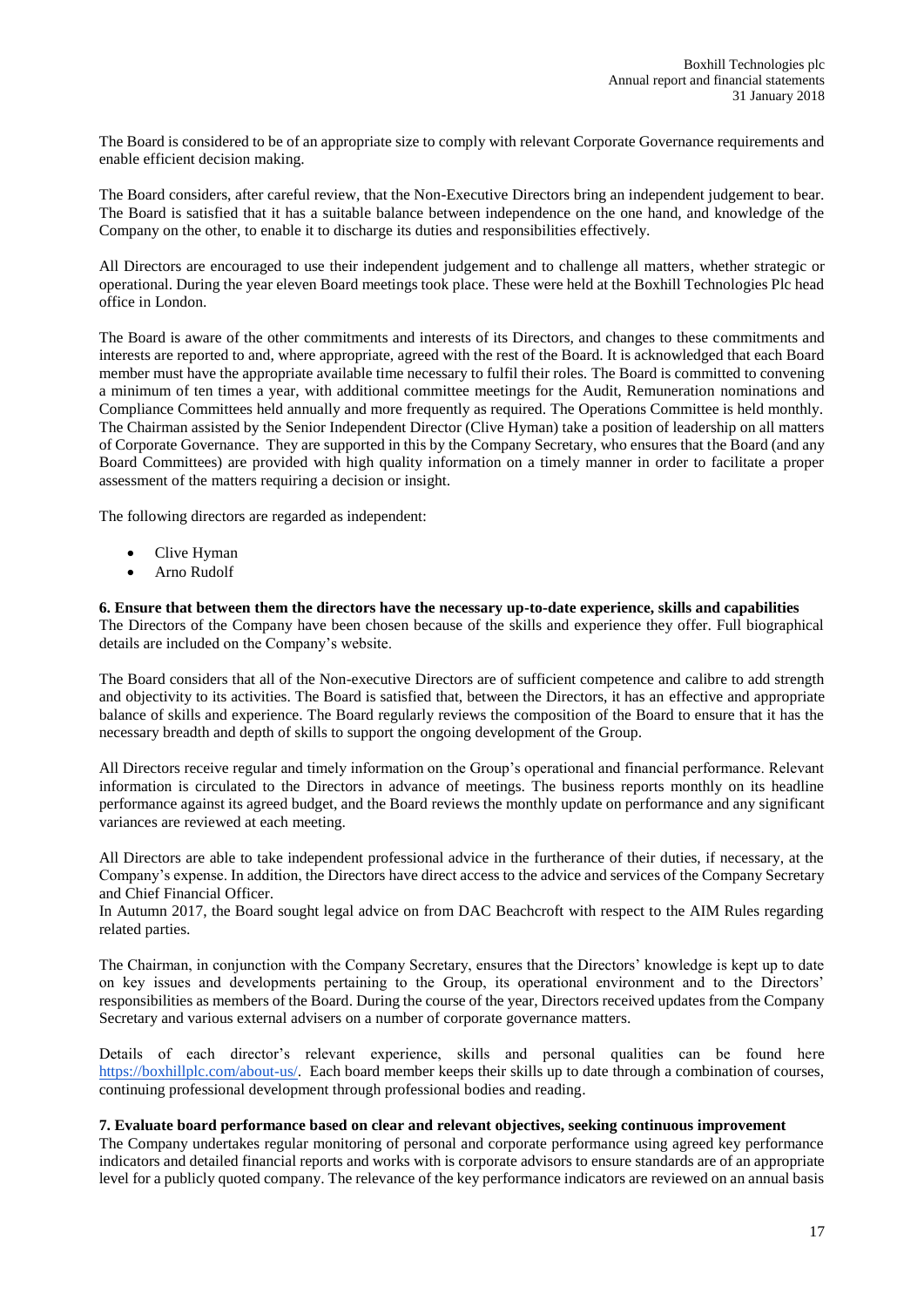and amended as required. Furthermore, ad-hoc reviews are undertaken as and when changes to the business model and performance demand.

In addition, the Board annually reviews its own performance as a whole and of each individual Director. The performance of each Committee is also assessed and guidance and or improvements are made where and when considered appropriate and necessary. These evaluations were not undertaken in previous years. It is intended that these evaluations shall be undertaken annually, after the end of each financial year but prior to the publication of the respective annual report and accounts.

The Board also considered and ensures that each Director has the appropriate skills, knowledge, experience and qualifications to be able to perform his or her duties to the highest standard required.

Having overseen the reorganisation of the business, including the sale of Emex to MDC Nominees Ltd, it is the intention of Lord Razzall and Clive Hyman not to seek re-election at the AGM in July 2019. In addition, a number of other Board changes will take place with Andrew Flitcroft stepping down as Finance Director on 1 February 2018 and Graeme Paton and Cath McCormick joining the Board as Chief Executive Director and Finance Director respectively.

The Company's approach to succession planning is to bring talented individuals into the group at an operating level with the objective of their graduating to Board level in due course. The Board conducts a review of the company "bench strengths" whenever there is a business change that may lead to an additional skill set requirement, and furthermore, to identify any alterations that need to be made in the succession management system in terms of competencies and development programs. This enables the organization to capitalise on potentially lucrative changes in the business environment.

#### **8. Promote a corporate culture that is based on ethical values and behaviours**

A strong corporate culture that is based on ethical values and behaviours is a key part to a successful company.

The Board has a clear vision and mission that it communicates clearly to staff. This vision and mission helps to give the management and employees of the company a clear and understandable purpose.

When organizations face changes, employees can become unsettled and distracted. The management works hard to motivate employees to face the challenges that seem to be difficult to win over; and provides support to keep their employees on track despite the difficulties.

There is a strong ethos of management reaching out and listening to the "employees voice" regarding management, departments, and colleagues. The feedback is received clearly, productively, and with sensitivity to a variety of personalities, temperaments, and cultures, thereby promoting a culture of sharing sentiments and knowledge; the organization also promotes a culture that shows genuine care for their employees.

Through communication, each employee understands what the Group is trying to achieve, what is the role that they play, and what responsibility do they shoulder. Employees who know what their purpose is and adapt their decisions to that purpose. There is a strong team mentality, with employees working together to achieve the same goals.

The Group is committed to providing a safe environment for its staff and all other parties for which the Group has a legal or moral responsibility in this area.

An open culture is encouraged within the Group, with regular communications to staff and staff feedback regularly sought. The Executive Committee monitors the Group's cultural environment and seeks to address any concerns than may arise, escalating these to Board level as necessary.

The company carries out regular reviews of the performance of each employee and officer of the company.

#### **9. Maintain governance structures and processes that are fit for purpose and support good decision-making by the board**

The board of Boxhill Technologies plc currently comprises an Executive Chairman, one Executive Director (the Finance Director) and two independent non-executive Directors. The appointed Company Secretary is the Executive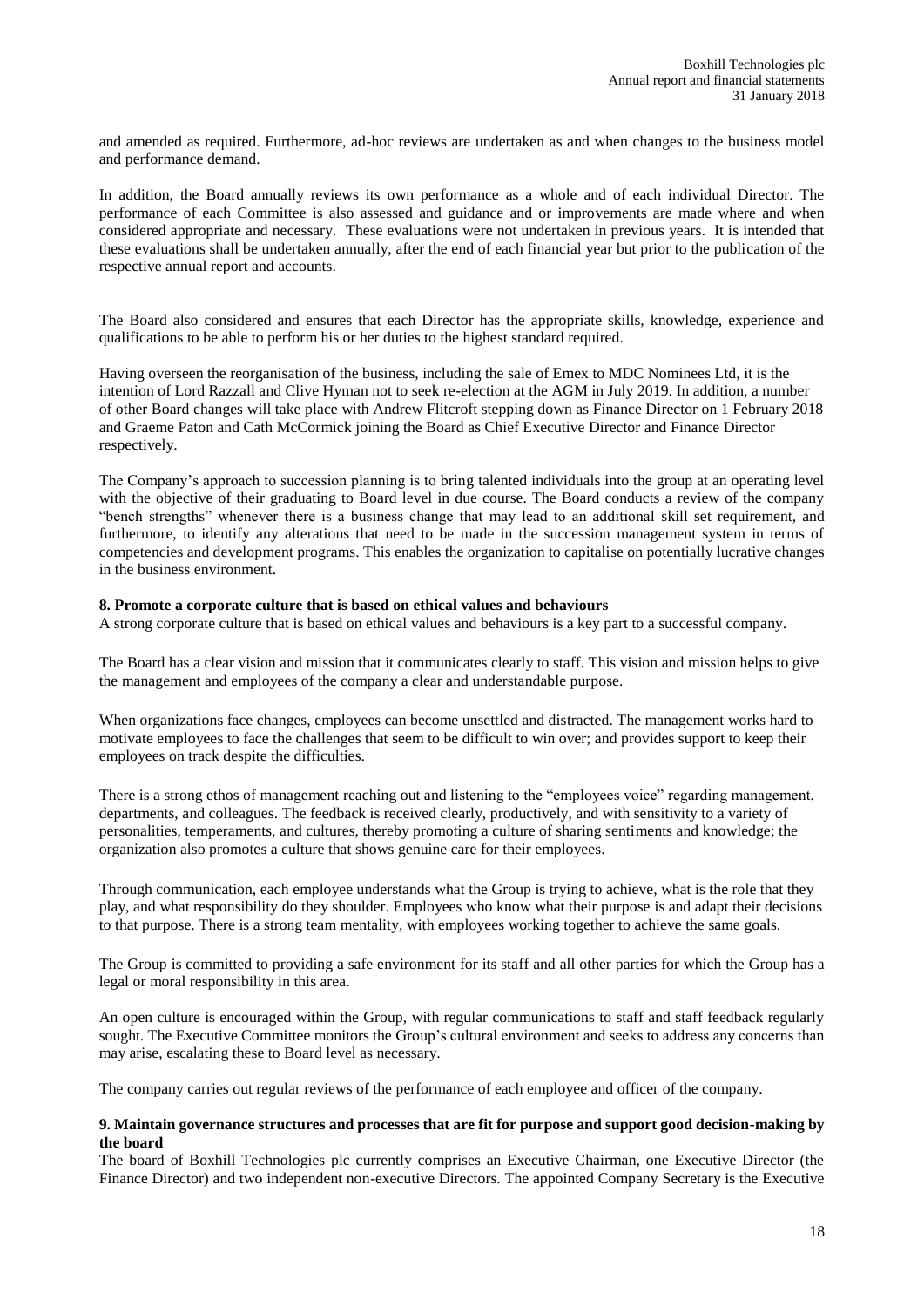Finance Director, a qualified Chartered Accountant with the relevant experience to perform this function. The board will actively consider adding additional members to the Board as and when the size of the Company requires.

The Board has overall responsibility for the management and success of the Group. The Executive Directors have day-to-day responsibility for the operational management of the Group's activities. The Non-executive Directors are responsible for bringing independent and objective judgment to Board decisions.

The Chairman is responsible for overseeing the running of the Board, ensuring that no individual or group dominates the Board's decision-making and ensuring the Non-executive Directors are properly briefed on matters. The Chairman has overall responsibility for corporate governance matters in the Group and chairs the Nominations and Corporate Governance Committee. The Company Secretary is responsible for ensuring that Board procedures are followed and applicable rules and regulations are complied with.

The Board has also established an Audit Committee, Remuneration Committee, Compliance Committee, Nominations Committee and an Operations Committee as above. Each committee has terms of reference. Memberships of the different committees is set out at the start of this statement. The terms of reference for the different committees can be viewed here [https://boxhillplc.com/regulatory-news/aim-26-rule/.](https://boxhillplc.com/regulatory-news/aim-26-rule/)

Lord Razzell's participation in the remuneration and nomination committee is not regarded as best practice under the QCA Corporate Governance Code as he is an executive director. The Board however consider it appropriate due to the temporary nature of his executive appointment (while the Company seeks an appropriate chief executive) and the skills and experience which he brings.

#### **10. Communicate how the company is governed and is performing by maintaining a dialogue with shareholders and other relevant stakeholders.**

The Board ensures that all stakeholders are kept up to date with the developments of the Company through the Annual Report and Accounts, half-year announcements, the Annual General Meeting (AGM) and trading updates throughout the year. The Board communicates with all shareholders and stakeholders through:

- email, letter and via the Company's website [www.boxhillplc.com](http://www.boxhillplc.com/)

- investor meetings
- financial updates including interim and annual audited accounts
- General Meetings of the Company including the Annual General Meeting

Furthermore, the Board encourages two way communication through the same channels and also maintains an open ear and receptive approach to shareholder comments.

The votes at all general meetings of the Company from 2018 will be published on the Company's website.

If any significant proportion of votes (>20% of independent votes) cast are against a resolution, the Board will provide an explanation on the same page of the action it intends to take.

Notices of all general meetings and annual report and accounts published by the Company for the last five years can be viewed on the Company's website, along with reports from each of the audit committee and remuneration committee

**Lord E T Razzall** *Chairman*

29 January 2019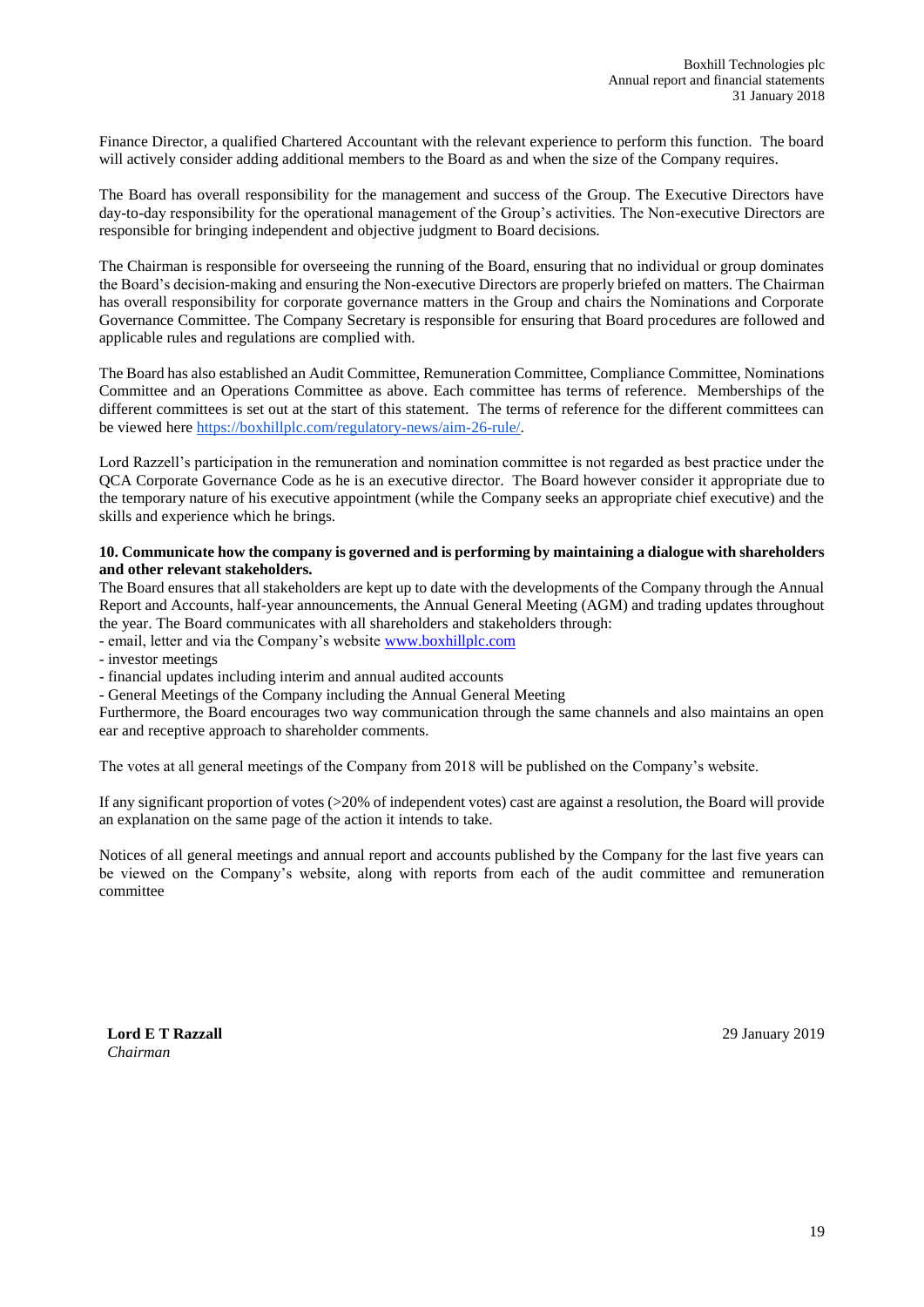#### **Statement of Directors' responsibilities in respect of the Annual Report and the financial statements**

The directors are responsible for preparing the Annual Report and the Group and parent Company financial statements in accordance with applicable law and regulations.

Company law requires the directors to prepare Group and parent Company financial statements for each financial year. Under the AIM Rules of the London Stock Exchange they are required to prepare the Group financial statements in accordance with International Financial Reporting Standards as adopted by the European Union (IFRSs as adopted by the EU) and applicable law and they have elected to prepare the parent Company financial statements in accordance with UK accounting standards and applicable law (UK Generally Accepted Accounting Practice), including FRS 102 *The Financial Reporting Standard applicable in the UK and Republic of Ireland*.

Under company law the directors must not approve the financial statements unless they are satisfied that they give a true and fair view of the state of affairs of the Group and parent Company and of their profit or loss for that period. In preparing each of the Group and Parent company financial statements, the directors are required to:

- select suitable accounting policies and then apply them consistently;
- make judgements and estimates that are reasonable, relevant, reliable and prudent;
- for the Group financial statements, state whether they have been prepared in accordance with IFRSs as adopted by the EU;
- for the parent Company financial statements, state whether applicable UK accounting standards have been followed, subject to any material departures disclosed and explained in the financial statements;
- assess the Group and parent Company's ability to continue as a going concern, disclosing, as applicable, matters related to going concern; and
- use the going concern basis of accounting unless they either intend to liquidate the Group or the parent Company or to cease operation or have no realistic alternative but to do so.

The directors are responsible for keeping adequate accounting records that are sufficient to show and explain the parent Company's transactions and disclose with reasonable accuracy at any time the financial position of the parent Company and enable them to ensure that its financial statements comply with the Companies Act 2006. They are responsible for such internal control as they determine is necessary to enable the preparation of financial statements that are free from material misstatement, whether due to fraud or error, and have general responsibility for taking such steps as are reasonably open to them to safeguard the assets of the Group and to prevent and detect fraud and other irregularities.

Under applicable law and regulations, the directors are also responsible for preparing a Strategic Report and a Directors' Report that complies with that law and those regulations.

The directors are responsible for the maintenance and integrity of the corporate and financial information included on the company's website. Legislation in the UK governing the preparation and dissemination of financial statements may differ from legislation in other jurisdictions.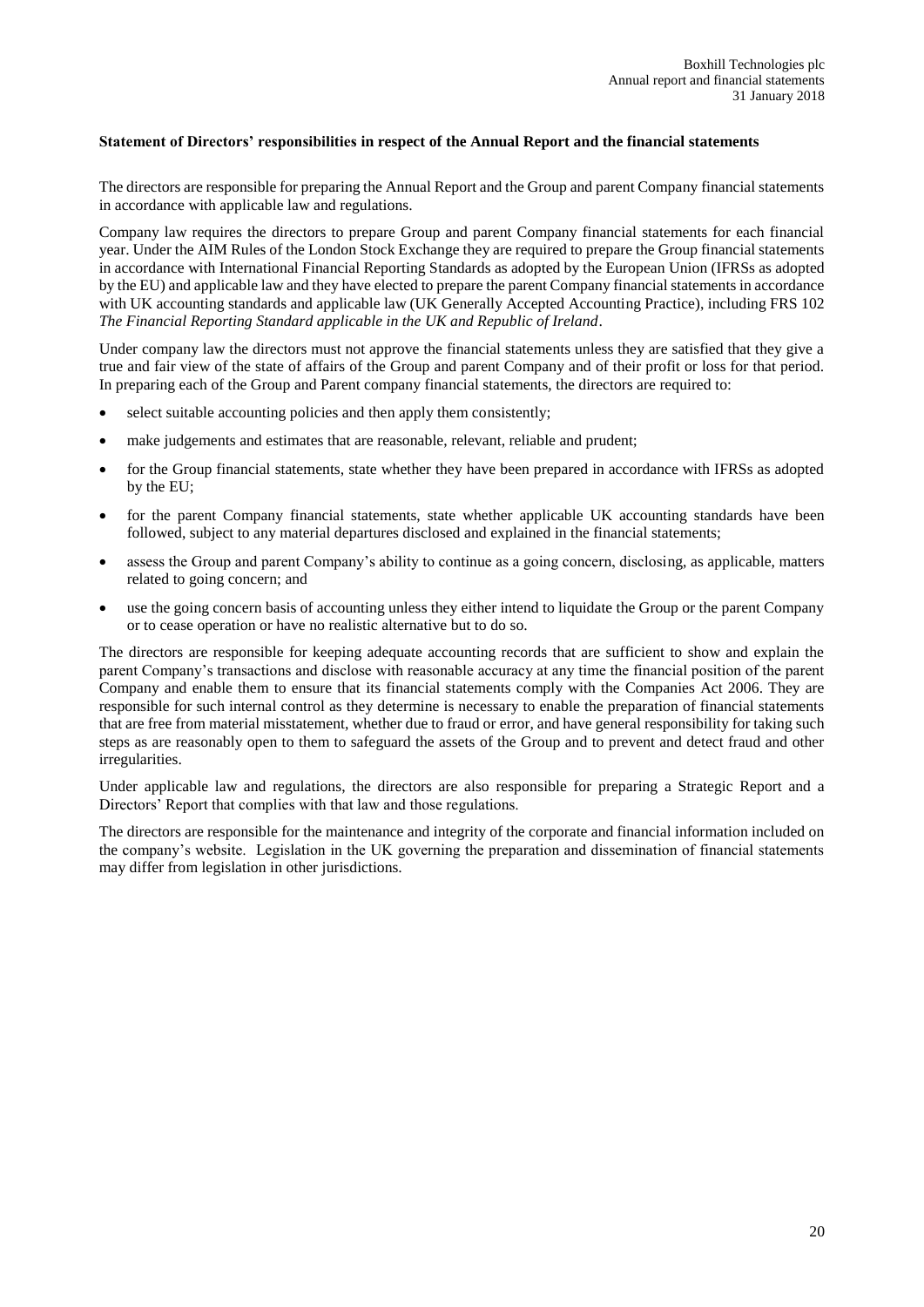# **Independent auditor's report to the members of Boxhill Technologies Plc**

# **1. Our opinion is unmodified**

We have audited the financial statements of Boxhill Technologies Plc ("the Company") for the year ended 31 January 2018 which comprise the Consolidated Statement of Profit and Loss and Other Comprehensive Income, Consolidated Balance Sheet, Consolidated Statement of Changes in Equity, Consolidated Cash Flow Statement, Company Balance Sheet, Company Statement of Changes in Equity, and the related notes, including the accounting policies in note 1.

In our opinion:

- the financial statements give a true and fair view of the state of the Group's and of the parent Company's affairs as at 31 January 2018 and of the Group's loss for the year then ended;
- the group financial statements have been properly prepared in accordance with International Financial Reporting Standards as adopted by the European Union;
- the parent Company financial statements have been properly prepared in accordance with UK accounting standards, including FRS 102 *The Financial Reporting Standard applicable in the UK and Republic of Ireland*; and
- the financial statements have been prepared in accordance with the requirements of the Companies Act 2006.

#### *Basis for opinion*

We conducted our audit in accordance with International Standards on Auditing (UK) ("ISAs (UK)") and applicable law. Our responsibilities are described below. We have fulfilled our ethical responsibilities under, and are independent of the Group in accordance with, UK ethical requirements including the FRC Ethical Standard as applied to listed entities. We believe that the audit evidence we have obtained is a sufficient and appropriate basis for our opinion.

#### **2. Material uncertainty related to going concern**

We draw attention to note 1 to the financial statements which indicates that the Group's and the parent Company's ability to continue as a going concern is dependent upon the substantial achievement of forecast cash flows. These events and conditions represent a material uncertainty that may cast significant doubt on the Group's and Parent Company's ability to continue as a going concern. Our opinion is not modified in respect of this matter.

#### **The risk – Disclosure quality**

Following a significant restructuring of the Group's Payment Processing business, the Group is in the relatively early phases of its longer-term strategy and has generated losses in the year ended 31 January 2018 and subsequently. Projections for the period to 31 October 2020 have been prepared, indicating that the Group has taken action to address current cash flow shortfalls, and that the Payment Processing business will generate profit and cash inflows within a short period of time, which will enable the Group and the Company to meet its liabilities as they fall due for the foreseeable future. The financial statements explain how the Directors have formed a judgement that it is appropriate to prepare the accounts of the Group and Parent Company on a going concern basis. However, the Directors have concluded that the factors discussed in note 1 represent a material uncertainty that may cast significant doubt regarding the Group's and parent Company's ability to continue as a going concern.

As this assessment involves a consideration of future events there is a risk that the judgement is inappropriate. Furthermore, clear and full disclosure of the of the facts and the directors' rationale for the use of the going concern basis of preparation, including that there is a related material uncertainty, is a key financial statement disclosure. Auditing standards require such matters to be reported as a key audit matter.

#### **Our response**

Our procedures included:

- *Personnel interviews:* inquiring of senior management and challenging the assumptions used in the Directors' forecast models, in particular those relating to forecast revenue, and corroborating these against available evidence by inspecting agreements signed with new and existing customers;
- *Sensitivity analysis:* we assessed reasonably possible downside scenarios that would result in the cash flow falling below operating expense requirements and considered whether they could be considered to be reasonably possible; and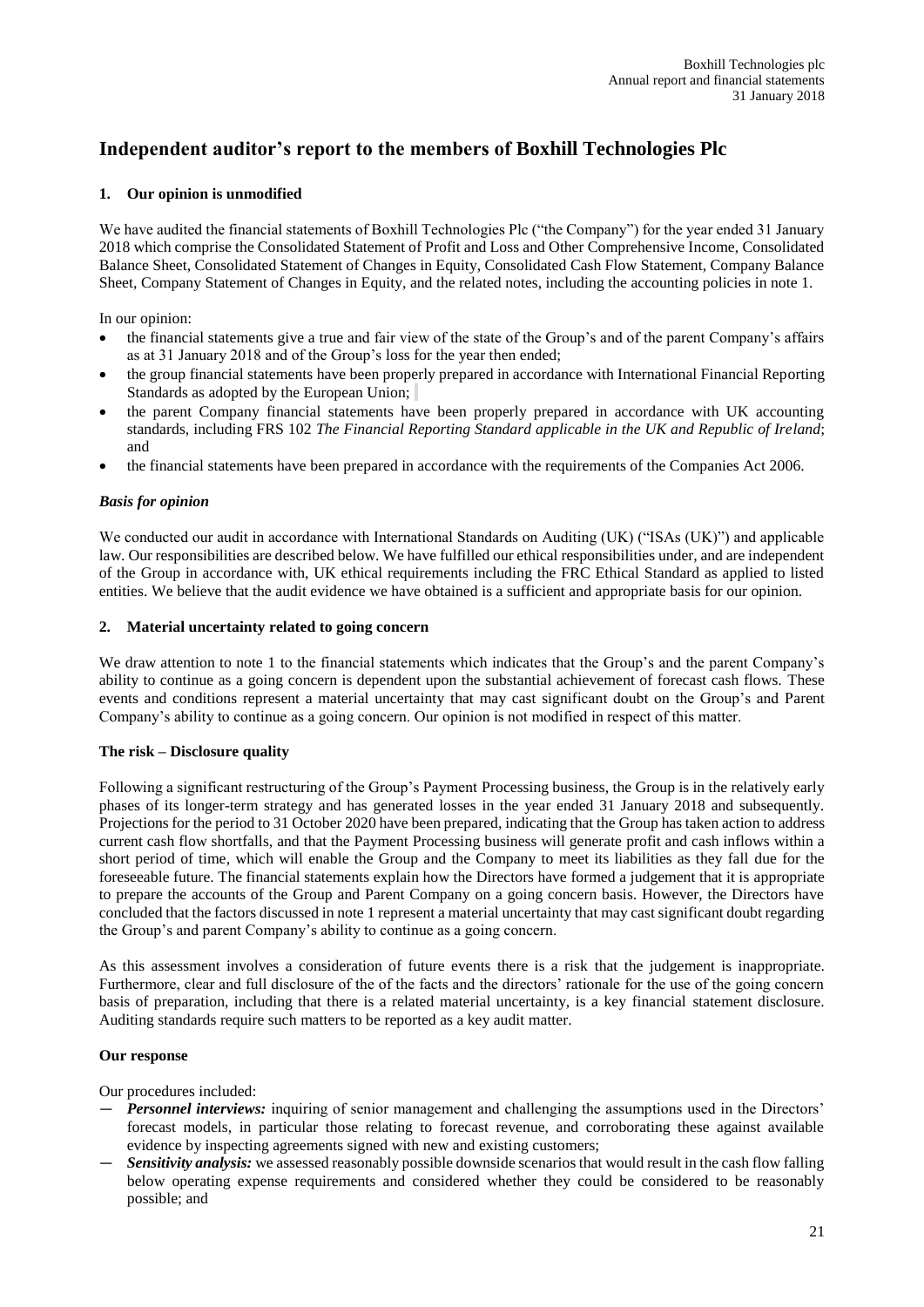— *Assessing transparency:* Assessing the going concern disclosure for clarity, including that there is disclosure of a material uncertainty.

#### **3. Key audit matters: our assessment of risks of material misstatement**

Key audit matters are those matters that, in our professional judgment, were of most significance in the audit of the financial statements and include the most significant assessed risks of material misstatement (whether or not due to fraud) identified by us, including those which had the greatest effect on: the overall audit strategy; the allocation of resources in the audit; and directing the efforts of the engagement team. These matters were addressed in the context of our audit of the financial statements as a whole, and in forming our opinion thereon, and we do not provide a separate opinion on these matters. In arriving at our audit opinion above, the key audit matters, in decreasing order of audit significance, were as follows:

| Key audit matter                    | The risk                               | <b>Our response</b>                   |
|-------------------------------------|----------------------------------------|---------------------------------------|
| <b>Recoverability of Group</b>      | <b>Forecast-based valuation</b>        | Our procedures included:              |
| goodwill and of parent              |                                        |                                       |
| company's investment in             | The carrying amount of goodwill        | <b>Benchmarking assumptions:</b>      |
| subsidiaries                        | in the group and the parent            | Comparing the group's                 |
|                                     | company's investments in               | assumptions to externally derived     |
| Group goodwill: £1,673,000          | subsidiaries are significant and at    |                                       |
| $(2017: \pounds1, 673, 000)$        | risk of irrecoverability as the        | data in relation to key inputs such   |
|                                     |                                        | as discount rates, growth rates and   |
| Parent company's investment in      | group does not have a track record     | cost inflation;                       |
| subsidiaries: £1,344,000 (2017:     | of profitability and generated a       | Sensitivity analysis: Performing      |
| £1,902,000)                         | loss in the current year.              | breakeven analysis on the             |
|                                     |                                        | assumptions noted above and           |
| Refer to page 33, 62 (accounting    | The estimated recoverable amount       | considering the likelihood that       |
| policy and page 44, 63 (financial   | of these balances is subjective due    | these thresholds would be             |
| disclosures)                        | to the inherent uncertainty            | reached:                              |
|                                     | involved in forecasting and            | <b>Comparing valuations:</b>          |
| Risk vs. 2017: ◀▶                   | discounting future cash flows.         | Comparing the sum of the              |
|                                     |                                        | discounted cash flows to the          |
|                                     |                                        | group's market capitalisation to      |
|                                     |                                        | assess the reasonableness of those    |
|                                     |                                        |                                       |
|                                     |                                        | cashflows; and                        |
|                                     |                                        | Assessing transparency:               |
|                                     |                                        | Assessing whether the group's         |
|                                     |                                        | disclosures about the sensitivity of  |
|                                     |                                        | the outcome of the impairment         |
|                                     |                                        | assessment to changes in key          |
|                                     |                                        | assumptions reflected the risks       |
|                                     |                                        | inherent in the valuation of          |
|                                     |                                        | goodwill in the group and the         |
|                                     |                                        | parent company's investment in        |
|                                     |                                        | subsidiaries.                         |
| <b>Capitalisation of internally</b> | <b>Accounting treatment</b>            | Our procedures included:              |
| generated intangible assets         |                                        |                                       |
|                                     | The group capitalises external         | Personnel interviews and our          |
| £586,000 (2017: £nil)               | costs and eligible employment          | business understanding:               |
|                                     | costs incurred in the development      | Enquiring of management and the       |
| Refer to page 34 (accounting        | of software and establishment of       | Board, and inspecting minutes of      |
| policy and page 43 (financial       | regulatory licences as internally      | meetings, project timelines and       |
|                                     | generated intangible assets.           |                                       |
| disclosures)                        |                                        | status reports throughout the year,   |
|                                     | Judgement is required to               | to support the eligibility of the     |
| New risk 2018                       | determine whether the costs meet       | costs for capitalisation in           |
|                                     | capitalisation criteria set out in the | accordance with the relevant          |
|                                     | relevant accounting standards.         | accounting standards;                 |
|                                     |                                        |                                       |
|                                     |                                        | <b>Accounting analysis: Comparing</b> |
|                                     |                                        | a sample of costs capitalised to the  |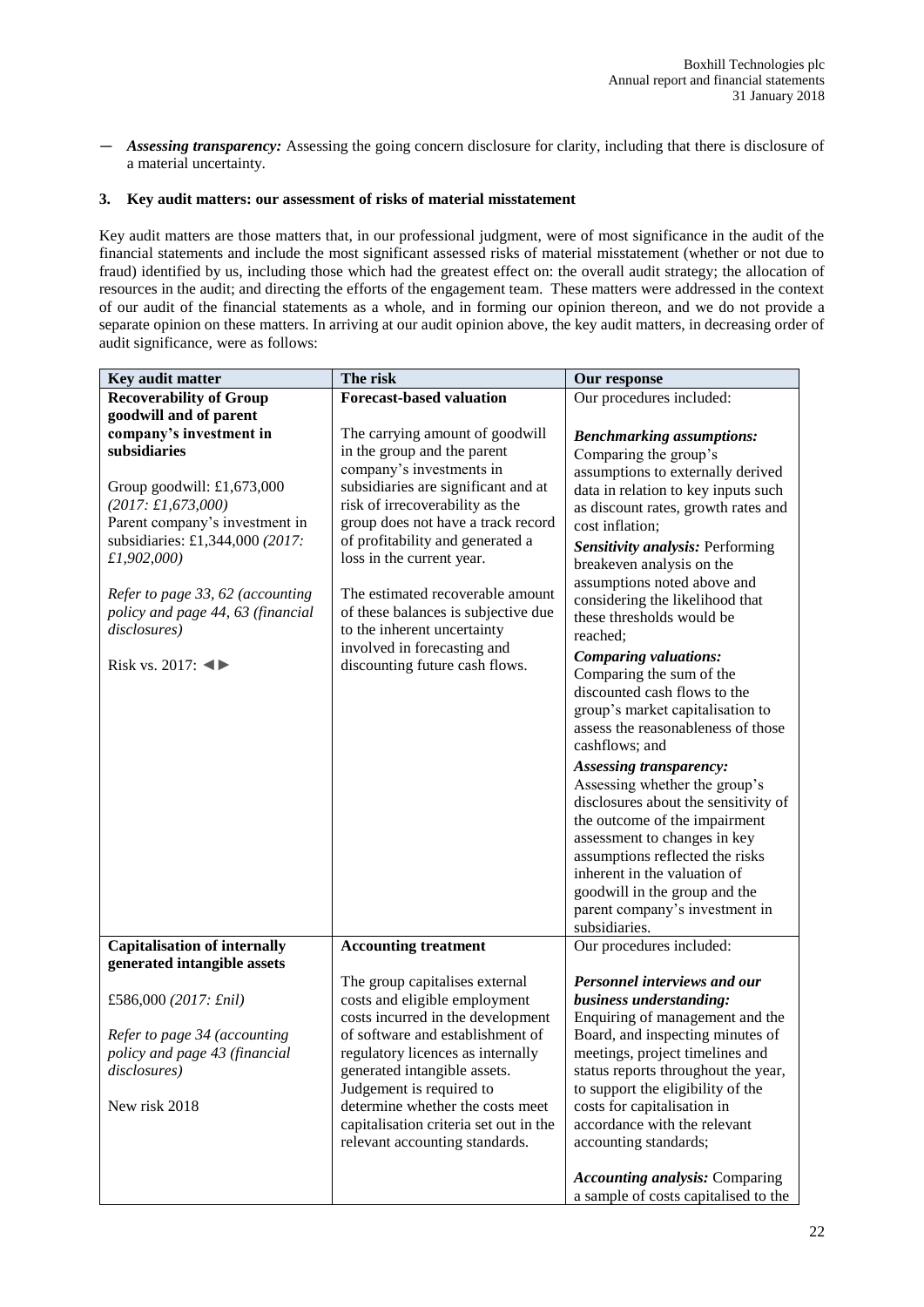| <b>Valuation of purchased</b><br><b>Subjective valuation</b><br>Our procedures included:<br><b>Timegrand software asset</b><br>The group purchased the<br>Assessing the valuer's<br>Timegrand software asset on 10<br><i>credentials:</i> Evaluating the<br>£1,504,000 (2017: £nil)<br>April 2017 for consideration of<br>competence, independence,<br>500m equity shares.<br>professional qualifications and<br>Refer to page 34 (accounting<br>policy and page 43 (financial<br>experience of external expert used<br>by the group;<br>disclosures)<br>The fair value of the purchased<br>software asset has been calculated<br>New risk 2018<br>using a replacement cost valuation<br>Methodology choice: assessing<br>technique, which requires<br>the results of the intangible asset<br>estimation of the cost of<br>valuation report by checking that<br>the valuation was in accordance<br>developing an equivalent software |
|--------------------------------------------------------------------------------------------------------------------------------------------------------------------------------------------------------------------------------------------------------------------------------------------------------------------------------------------------------------------------------------------------------------------------------------------------------------------------------------------------------------------------------------------------------------------------------------------------------------------------------------------------------------------------------------------------------------------------------------------------------------------------------------------------------------------------------------------------------------------------------------------------------------------------------------|
|                                                                                                                                                                                                                                                                                                                                                                                                                                                                                                                                                                                                                                                                                                                                                                                                                                                                                                                                      |
|                                                                                                                                                                                                                                                                                                                                                                                                                                                                                                                                                                                                                                                                                                                                                                                                                                                                                                                                      |
|                                                                                                                                                                                                                                                                                                                                                                                                                                                                                                                                                                                                                                                                                                                                                                                                                                                                                                                                      |
|                                                                                                                                                                                                                                                                                                                                                                                                                                                                                                                                                                                                                                                                                                                                                                                                                                                                                                                                      |
|                                                                                                                                                                                                                                                                                                                                                                                                                                                                                                                                                                                                                                                                                                                                                                                                                                                                                                                                      |
|                                                                                                                                                                                                                                                                                                                                                                                                                                                                                                                                                                                                                                                                                                                                                                                                                                                                                                                                      |
|                                                                                                                                                                                                                                                                                                                                                                                                                                                                                                                                                                                                                                                                                                                                                                                                                                                                                                                                      |
|                                                                                                                                                                                                                                                                                                                                                                                                                                                                                                                                                                                                                                                                                                                                                                                                                                                                                                                                      |
|                                                                                                                                                                                                                                                                                                                                                                                                                                                                                                                                                                                                                                                                                                                                                                                                                                                                                                                                      |
|                                                                                                                                                                                                                                                                                                                                                                                                                                                                                                                                                                                                                                                                                                                                                                                                                                                                                                                                      |
|                                                                                                                                                                                                                                                                                                                                                                                                                                                                                                                                                                                                                                                                                                                                                                                                                                                                                                                                      |
|                                                                                                                                                                                                                                                                                                                                                                                                                                                                                                                                                                                                                                                                                                                                                                                                                                                                                                                                      |
| with relevant accounting standards<br>asset.<br>and acceptable valuation practice;                                                                                                                                                                                                                                                                                                                                                                                                                                                                                                                                                                                                                                                                                                                                                                                                                                                   |
| As there is a significant level of                                                                                                                                                                                                                                                                                                                                                                                                                                                                                                                                                                                                                                                                                                                                                                                                                                                                                                   |
| judgement involved in estimating<br><b>Benchmarking assumptions:</b>                                                                                                                                                                                                                                                                                                                                                                                                                                                                                                                                                                                                                                                                                                                                                                                                                                                                 |
| the fair value of the purchased<br>Challenging the key inputs used in                                                                                                                                                                                                                                                                                                                                                                                                                                                                                                                                                                                                                                                                                                                                                                                                                                                                |
| software asset, we consider this to<br>determining the valuation, in                                                                                                                                                                                                                                                                                                                                                                                                                                                                                                                                                                                                                                                                                                                                                                                                                                                                 |
| particular cost rates, by comparing<br>be a significant audit risk.<br>them to externally derived data.                                                                                                                                                                                                                                                                                                                                                                                                                                                                                                                                                                                                                                                                                                                                                                                                                              |

# **4. Our application of materiality and an overview of the scope of our audit**

Materiality for the group financial statements as a whole was set at £12,400 (2017: £16,000), determined with reference to a benchmark of group revenue (of which it represents 0.91% (2017: 0.93%)). We consider group revenue to be the most appropriate benchmark as it provides a more stable measure year on year than group loss/profit before tax.

Materiality for the parent company financial statements as a whole was set at £8,500 (2017: £7,000), determined with reference to a benchmark of company total assets, of which it represents 0.43% (2017: 0.24%).

We agreed to report to the Audit Committee any corrected or uncorrected identified misstatements exceeding £600, in addition to other identified misstatements that warranted reporting on qualitative grounds.

Of the group's 9 (2017: 7) reporting components, we subjected 5 (2017: 5) to full scope audits for group purposes. For the residual 4 components, we performed analysis at an aggregated group level to re-examine our assessment that there were no significant risks of material misstatement within these.

The components within the scope of our work accounted for 100% (2017: 100%) of total group revenue, 100% (2017: 100%) of group loss before tax and 97% (2017: 99%) of total group assets.

All component audits, including the audit of the parent company, were performed by the Group team using component materialities, which ranged from £400 to £8,500, having regard to the mix of size and risk profile of the Group across the components.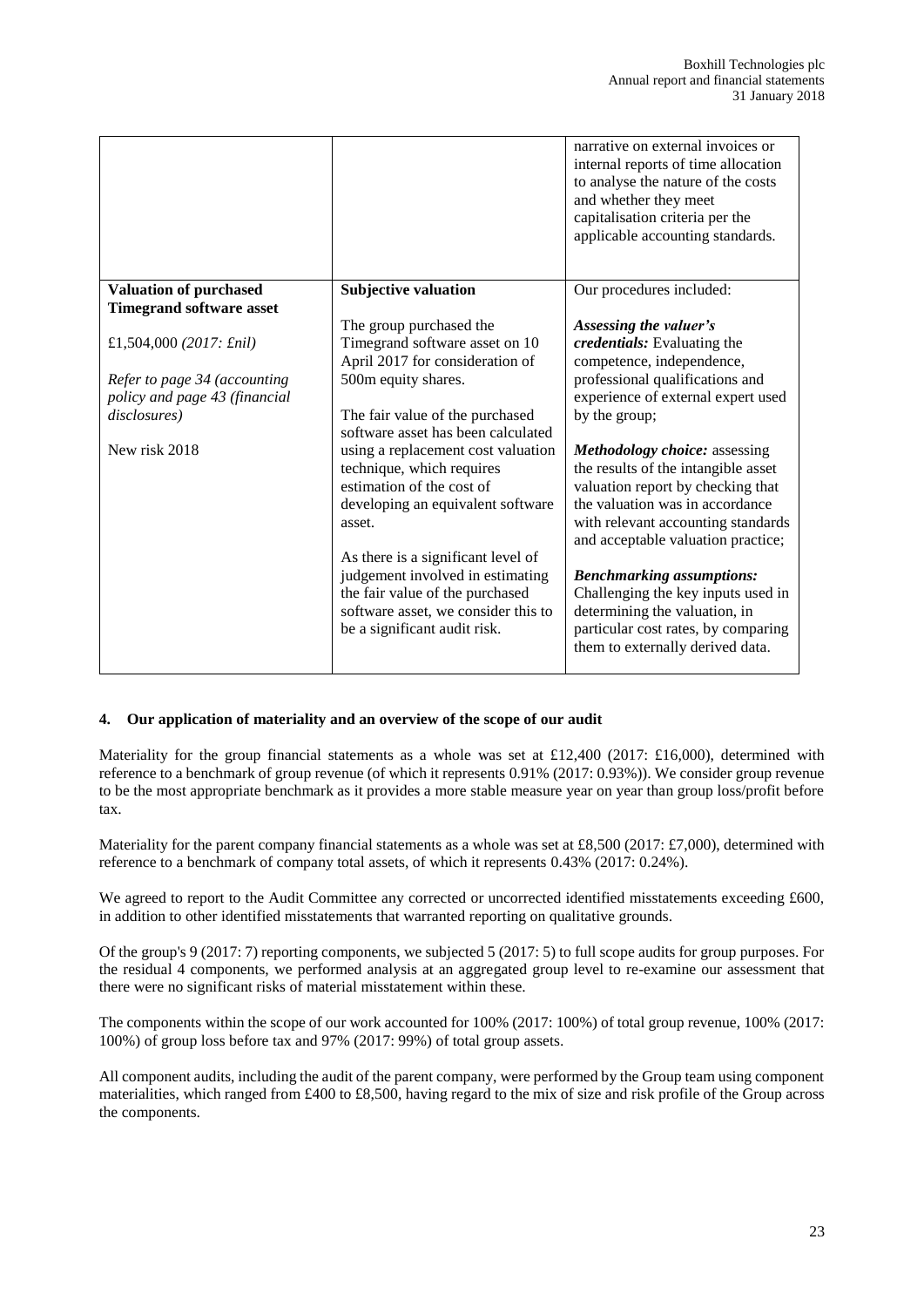# **5. We have nothing to report on the other information in the Annual Report**

The directors are responsible for the other information presented in the Annual Report together with the financial statements. Our opinion on the financial statements does not cover the other information and, accordingly, we do not express an audit opinion or, except as explicitly stated below, any form of assurance conclusion thereon.

Our responsibility is to read the other information and, in doing so, consider whether, based on our financial statements audit work, the information therein is materially misstated or inconsistent with the financial statements or our audit knowledge. Based solely on that work we have not identified material misstatements in the other information.

# *Strategic report and directors' report*

Based solely on our work on the other information:

- we have not identified material misstatements in the strategic report and the directors' report;
- in our opinion the information given in those reports for the financial year is consistent with the financial statements; and
- in our opinion those reports have been prepared in accordance with the Companies Act 2006.

# **6. We have nothing to report on the other matters on which we are required to report by exception**

Under the Companies Act 2006, we are required to report to you if, in our opinion:

- adequate accounting records have not been kept by the parent Company, or returns adequate for our audit have not been received from branches not visited by us; or
- the parent Company financial statements are not in agreement with the accounting records and returns; or
- certain disclosures of directors' remuneration specified by law are not made; or
- we have not received all the information and explanations we require for our audit.

We have nothing to report in these respects.

#### **7. Respective responsibilities**

#### *Directors' responsibilities*

As explained more fully in their statement set out on page 20 the directors are responsible for: the preparation of the financial statements including being satisfied that they give a true and fair view; such internal control as they determine is necessary to enable the preparation of financial statements that are free from material misstatement, whether due to fraud or error; assessing the Group and parent Company's ability to continue as a going concern, disclosing, as applicable, matters related to going concern; and using the going concern basis of accounting unless they either intend to liquidate the Group or the parent Company or to cease operations, or have no realistic alternative but to do so.

#### *Auditor's responsibilities*

Our objectives are to obtain reasonable assurance about whether the financial statements as a whole are free from material misstatement, whether due to fraud or error, and to issue our opinion in an auditor's report. Reasonable assurance is a high level of assurance, but does not guarantee that an audit conducted in accordance with ISAs (UK) will always detect a material misstatement when it exists. Misstatements can arise from fraud or error and are considered material if, individually or in aggregate, they could reasonably be expected to influence the economic decisions of users taken on the basis of the financial statements.

A fuller description of our responsibilities is provided on the FRC's website at [www.frc.org.uk/auditorsresponsibilities.](http://www.frc.org.uk/auditorsresponsibilities)

#### **8. The purpose of our audit work and to whom we owe our responsibilities**

This report is made solely to the Company's members, as a body, in accordance with Chapter 3 of Part 16 of the Companies Act 2006. Our audit work has been undertaken so that we might state to the Company's members those matters we are required to state to them in an auditor's report and for no other purpose. To the fullest extent permitted by law, we do not accept or assume responsibility to anyone other than the Company and the Company's members, as a body, for our audit work, for this report, or for the opinions we have formed.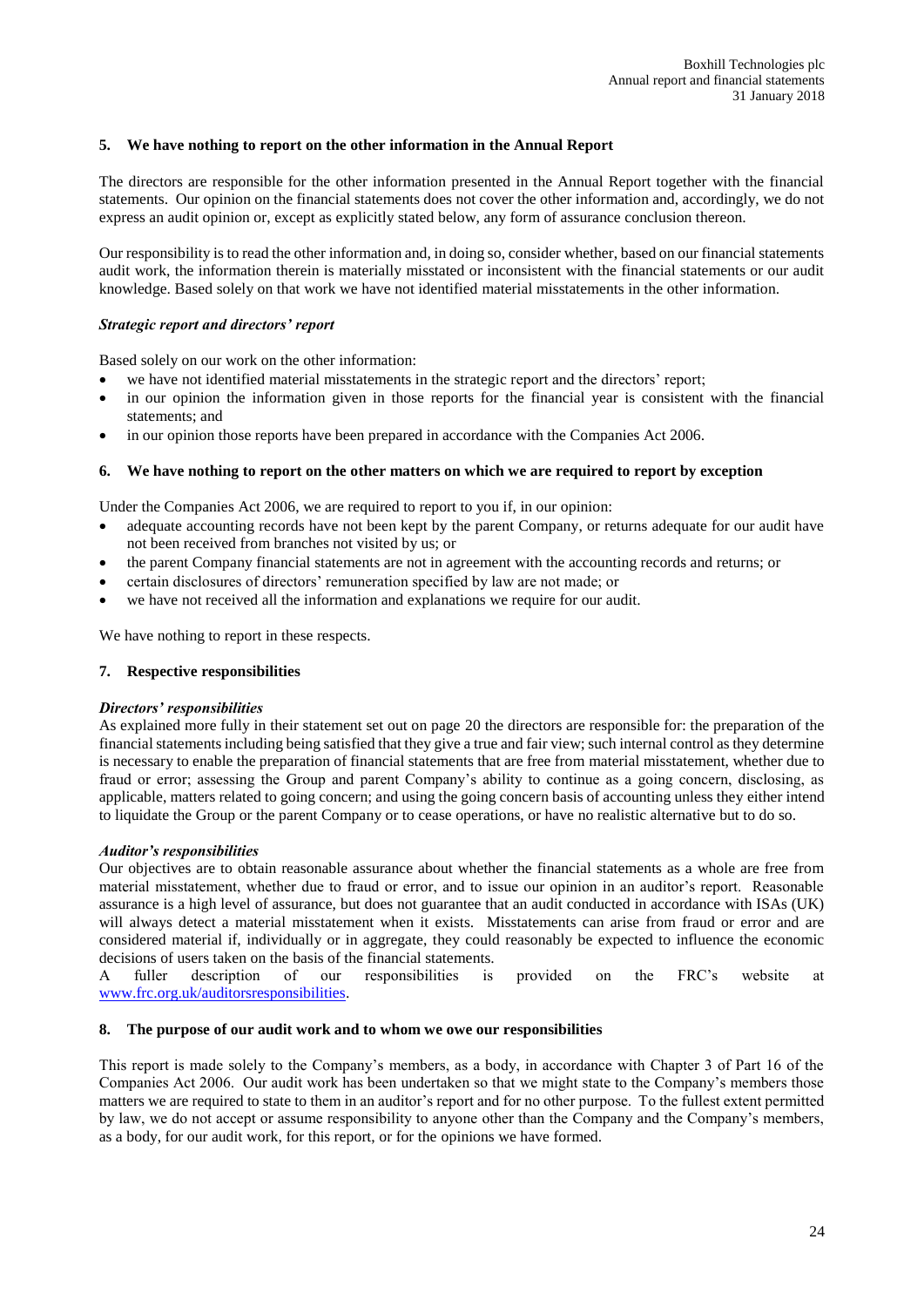Boxhill Technologies plc Annual report and financial statements 31 January 2018

**Simon Richardson (Senior Statutory Auditor) for and on behalf of KPMG LLP, Statutory Auditor**  *Chartered Accountants* 

15 Canada Square London E14 5GL

29 January 2019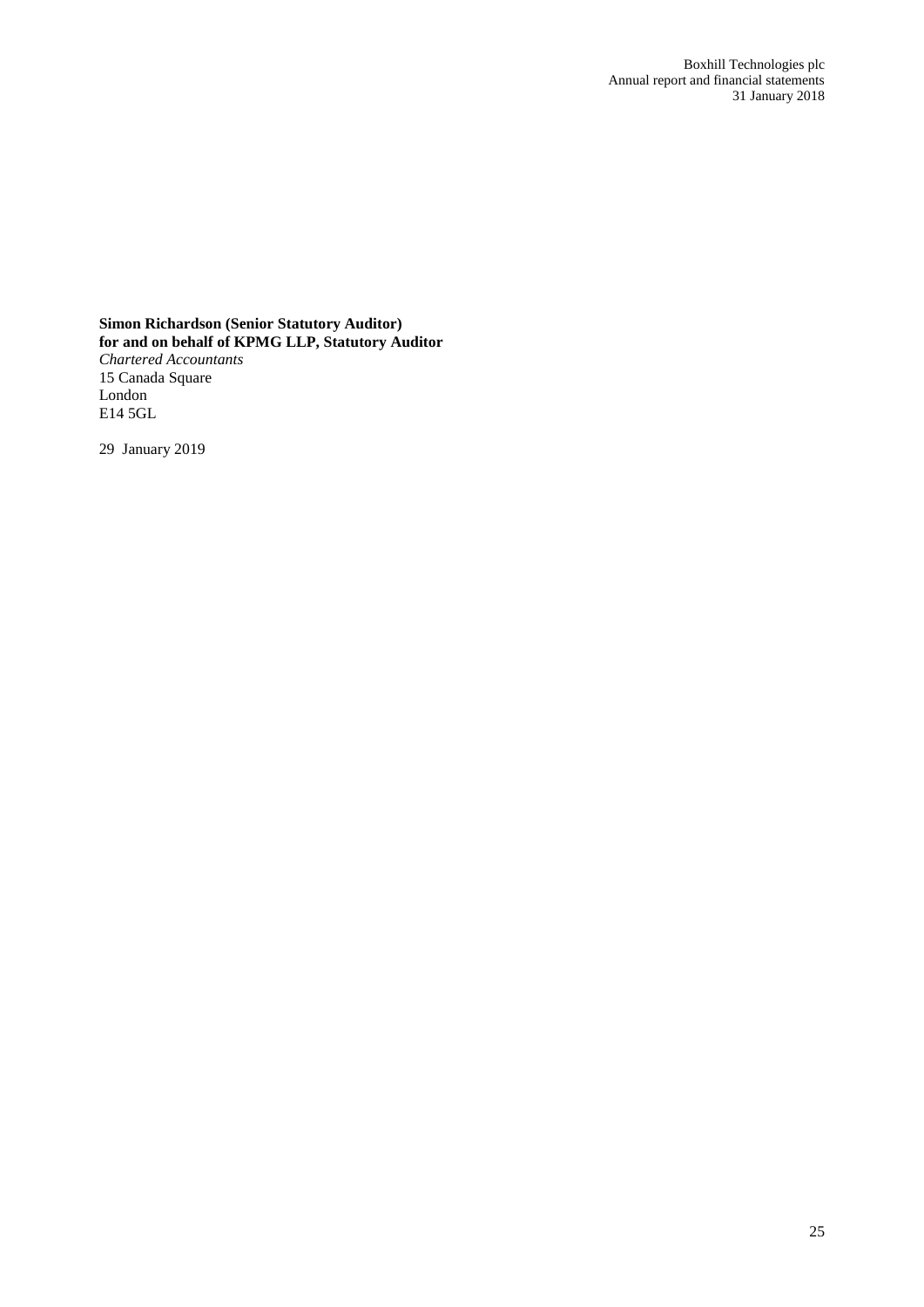# **Consolidated Statement of Profit and Loss and Other Comprehensive Income**

*for year ended 31 January 2018*

|                                                                                                                        | <b>Note</b>         | 2018<br>£000   | 2017<br>£000      |
|------------------------------------------------------------------------------------------------------------------------|---------------------|----------------|-------------------|
| <b>Revenue</b><br>Cost of sales                                                                                        | 3<br>$\overline{4}$ | 1,367<br>(453) | 1,727<br>(562)    |
| <b>Gross profit</b><br>Administrative expenses                                                                         | 4,5,6               | 914<br>(2,665) | 1,165<br>(1, 153) |
| <b>Operating (loss)/profit</b><br>Financial expenses                                                                   | 7                   | (1,751)        | 12<br>(10)        |
| (Loss)/profit before tax                                                                                               |                     | (1,751)        | 2                 |
| (Loss)/Profit for the year from continuing operations                                                                  |                     | (1,751)        | $\overline{2}$    |
| Other comprehensive (loss)/income                                                                                      |                     |                |                   |
| Items that are or may be reclassified subsequently to profit or loss:<br>Revaluation of equity investment - Soccerdome |                     | (58)           | (62)              |
| Other Comprehensive (loss) for the year, net of income tax                                                             |                     | (58)           | (62)              |
| Total comprehensive (loss) for the year                                                                                |                     | (1,809)        | (60)              |
| Earnings per share                                                                                                     |                     |                |                   |
| Basic earnings per ordinary share (pence per share)                                                                    | $\boldsymbol{9}$    | (0.08)         | 0.00              |
| Diluted earnings per ordinary share (pence per share)                                                                  | 9                   | (0.08)         | 0.00              |

All of the profit/(loss) for the period is attributable to equity holders of the Parent Company.

The notes on pages 30 to 59 form part of these financial statements.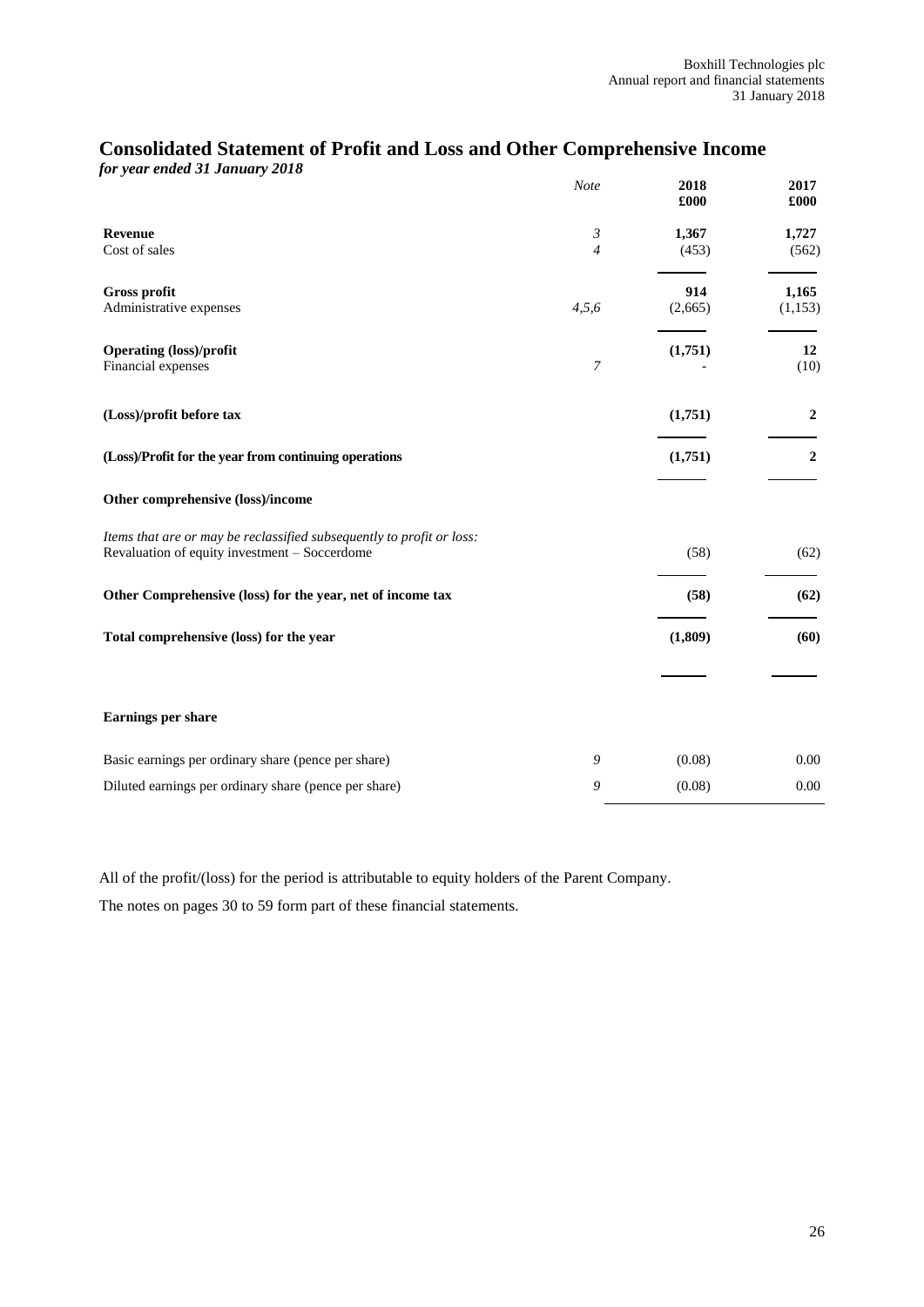# **Consolidated Balance Sheet**

|  | At 31 January 2018 |  |
|--|--------------------|--|
|--|--------------------|--|

|                                                           | <b>Note</b> | 2018<br>£000 | 2017<br>£000 |
|-----------------------------------------------------------|-------------|--------------|--------------|
| Non-current assets                                        |             |              |              |
| Property, plant and equipment                             | 10          | 29           | $\mathbf{1}$ |
| Goodwill                                                  | 12          | 1,673        | 1,673        |
| Other intangible assets                                   | 11          | 2,037        | 67           |
| Investments in equity instruments                         | 13          | 222          | 280          |
| <b>Total non-current assets</b>                           |             | 3,961        | 2,021        |
| <b>Current assets</b>                                     |             |              |              |
| Trade and other receivables                               | 15          | 3,225        | 1,949        |
| Cash and cash equivalents                                 | 16          | 2,151        | 818          |
| <b>Total current assets</b>                               |             | 5,376        | 2,767        |
| <b>Total assets</b>                                       |             | 9,337        | 4,788        |
| <b>Current liabilities</b>                                |             |              |              |
| Trade and other payables                                  | 18          | 7,142        | 2,283        |
| Bank and other borrowings                                 | 17          | 6            | 6            |
| <b>Total current liabilities</b>                          |             | 7,148        | 2,289        |
| <b>Total non-current liabilities</b>                      |             | ٠            |              |
| <b>Total liabilities</b>                                  |             | 7,148        | 2,289        |
| Net assets                                                |             | 2,189        | 2,499        |
| Equity attributable to equity holders of the parent       |             |              |              |
| Share capital                                             | 20          | 2,356        | 1,856        |
| Share premium                                             | 21          | 3,020        | 3,020        |
| Merger reserve                                            |             | 999          |              |
| <b>Revaluation reserves</b>                               | 13          | 222          | 280          |
| Retained earnings                                         |             | (4, 408)     | (2,657)      |
| Total equity attributable to equity holders of the Parent |             | 2,189        | 2,499        |
|                                                           |             |              |              |

The notes on pages 30 to 59 form part of these financial statements.

These financial statements were approved by the board of directors on 29 January 2019 and were signed on its behalf by: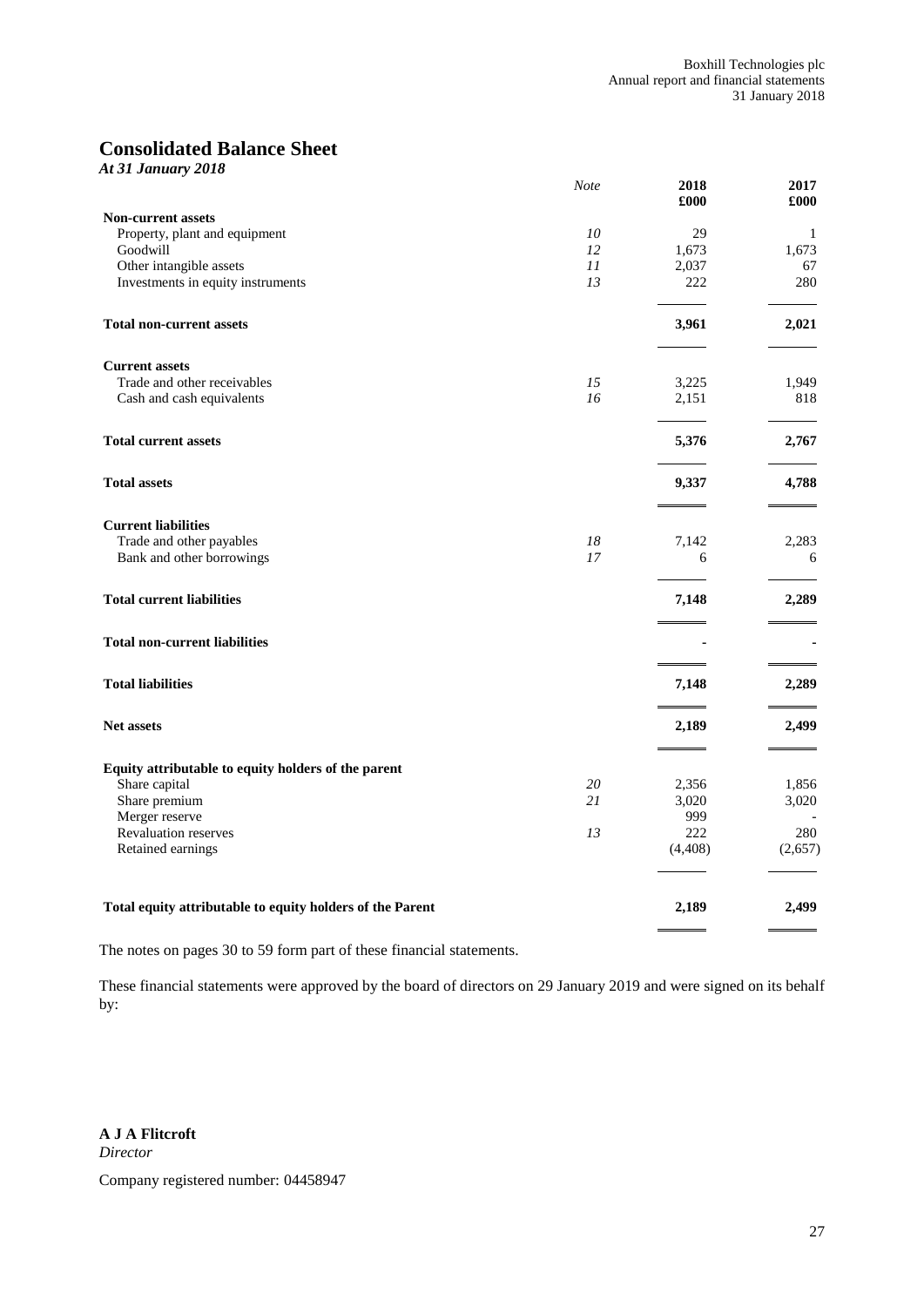# **Consolidated Statement of Changes in Equity**

|                                   | <b>Share</b><br>capital<br>£000 | <b>Share</b><br>premium<br>£000 | reserve<br>£000 | <b>Merger Revaluation</b><br>reserve<br>£000 | <b>Retained</b><br>earnings<br>£000 | <b>Total</b><br>equity<br>£000 |
|-----------------------------------|---------------------------------|---------------------------------|-----------------|----------------------------------------------|-------------------------------------|--------------------------------|
| <b>Balance at 31 January 2016</b> | 1,456                           | 1,820                           |                 | 342                                          | (2,659)                             | 959                            |
| Issue of share capital            | 400                             | 1,200                           |                 |                                              |                                     | 1,600                          |
| Profit for the period             |                                 |                                 |                 |                                              | $\overline{c}$                      | $\sqrt{2}$                     |
| Other comprehensive income        |                                 |                                 |                 | (62)                                         |                                     | (62)                           |
| <b>Balance at 31 January 2017</b> | 1,856                           | 3,020                           |                 | 280                                          | (2,657)                             | 2,499                          |
| Issue of share capital            | 500                             |                                 | 999             |                                              |                                     | 1,499                          |
| Loss for the period               |                                 |                                 |                 |                                              | (1,751)                             | (1,751)                        |
| Other comprehensive income        |                                 |                                 |                 | (58)                                         |                                     | (58)                           |
| <b>Balance at 31 January 2018</b> | 2,356                           | 3,020                           | 999             | 222                                          | (4, 408)                            | 2,189                          |

The notes on pages 30 to 59 form part of these financial statements.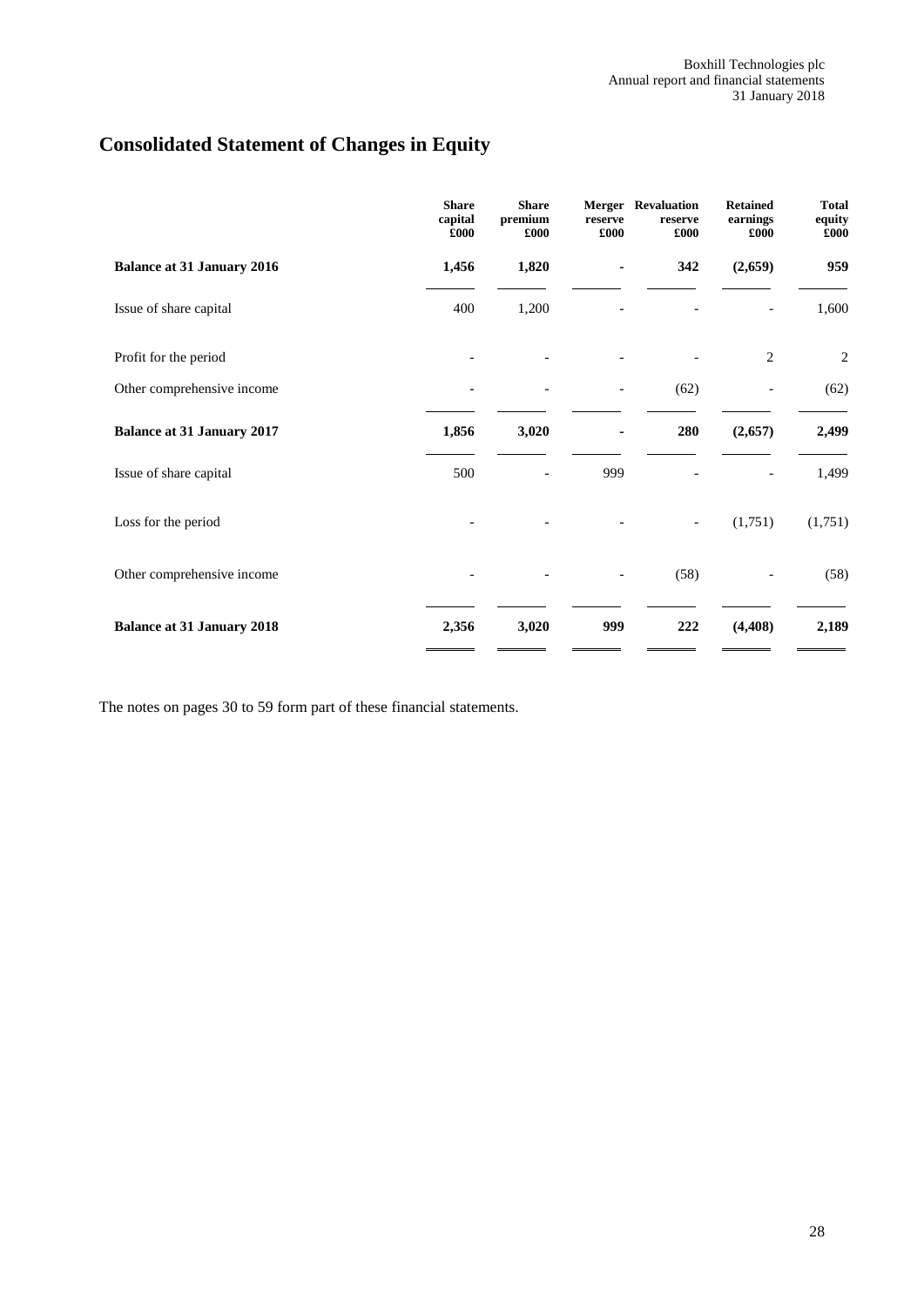# **Consolidated Cash Flow Statement**

*for year ended 31 January 2018*

|                                                                           | <b>Note</b>  | 2018<br>£000 | 2017<br>£000 |
|---------------------------------------------------------------------------|--------------|--------------|--------------|
| <b>Cash flows from operating activities</b>                               |              |              |              |
| (Loss) / Profit for the year<br>Adjustments for:                          |              | (1,751)      | $\mathbf{2}$ |
| Depreciation, amortisation and impairment<br>Financial expense            | $10-13$<br>7 | 122          | 26<br>10     |
| Movement in working capital:<br>(Increase) in trade and other receivables |              | (1,275)      | (1,028)      |
| Increase in trade and other payables                                      |              | 4,859        | 1,536        |
| Cash generated by operations                                              |              | 1,955        | 546          |
| Interest paid<br>Tax paid                                                 |              |              | (10)         |
| Net cash from operating activities                                        |              | 1,955        | 536          |
| Cash flows from investing activities:                                     |              |              |              |
| Acquisition of property, plant and equipment                              |              | (30)         | (1)          |
| Acquisition of intangible assets<br>Development expenditure               |              | (5)<br>(587) | (8)          |
| Net cash (used)/generated from investing activities                       |              | (622)        | (9)          |
| Net cash used in financing activities                                     |              |              |              |
| Net increase in cash and cash equivalents                                 |              | 1,333        | 527          |
| Cash and cash equivalents at start of period                              |              | 818          | 291          |
| Cash and cash equivalents at end of period                                |              | 2,151        | 818          |

There is no material difference between the fair value and the book value of cash and cash equivalents.

The notes on pages 30 to 59 form part of these financial statements.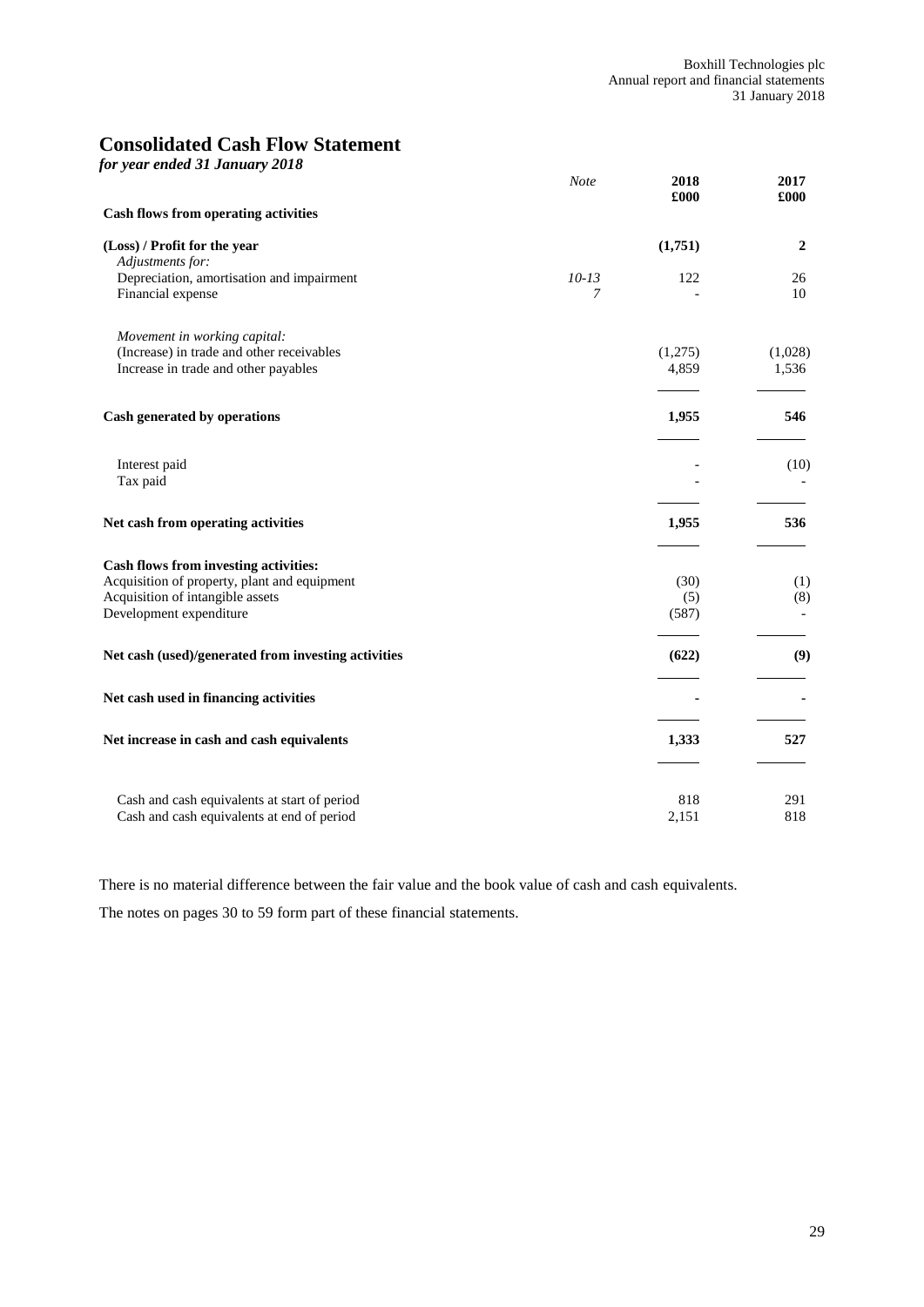# **Notes** *(forming part of the financial statements)*

# **1 Accounting policies**

Boxhill Technologies PLC is a public company incorporated, domiciled and registered in the UK under the Companies Act 2006. The registered number is 04458947 and the registered address is 39 St James's Street, London, SW1A 1JD.

The group financial statements consolidate those of the Company and its subsidiaries (together referred to as the "Group"). The parent company financial statements present information about the Company as a separate entity and not about its group.

The group financial statements have been prepared and approved by the directors in accordance with International Financial Reporting Standards as adopted by the EU ("Adopted IFRSs"). The Company has elected to prepare its parent company financial statements in accordance with FRS 102; these are presented on pages 60 to 65.

The financial statements, upon which this financial information is based, have been prepared under the historical cost basis except where specifically noted.

Operating profit is defined to be revenue less cost of sales and administrative expenses and so excludes profits and losses on items that are not considered to be part of ordinary operating activities.

The accounting policies set out below have, unless otherwise stated, been applied consistently to all periods presented in these group financial statements.

Judgements made by the directors, in the application of these accounting policies that have a significant effect on the financial statements and estimates with a significant risk of material adjustment in the next year are discussed in note 27.

# *1.1 Change in accounting policy*

There have been no changes in accounting policies during the year to 31 January 2018.

# *1.2 Adopted IFRS not yet applied*

The following standards that are not yet effective will be adopted by the Group in future periods:

#### *IFRS 9 - 'Financial instruments'*

The standard is effective for reporting periods beginning on or after 1 January 2018. The date of adoption by the Group will be 1 February 2018 for the financial statements for the year ending 31 January 2019.

IFRS 9 includes new classification of financial assets and liabilities as either measured at amortised cost, fair value through other comprehensive income (FVOCI) and fair value through Profit or loss (FVTPL).

The assessment of IFRS 9's impact on the Group's financial statements is not yet complete.

*IFRS 15 - 'Revenue from Contracts with Customers'* 

The standard is effective for reporting periods beginning on or after I January 2018. The date of adoption by the Group will be 1 February 2018 for the financial statements for the year ending 31 January 2019.

IFRS 15 introduces a new revenue recognition model that recognises revenue either at a point in time or over time. The model features a contract-based five-step analysis of transactions to determine whether, how much and when revenue is recognised.

The assessment of IFRS 15's impact on the Group's financial statements is not yet complete.

#### *IFRS 16 - 'Leases'*

The standard is effective for reporting periods beginning on or after I January 2019. The date of adoption by the Group will be 1 February 2019 for the financial statements for the year ending 31 January 2020.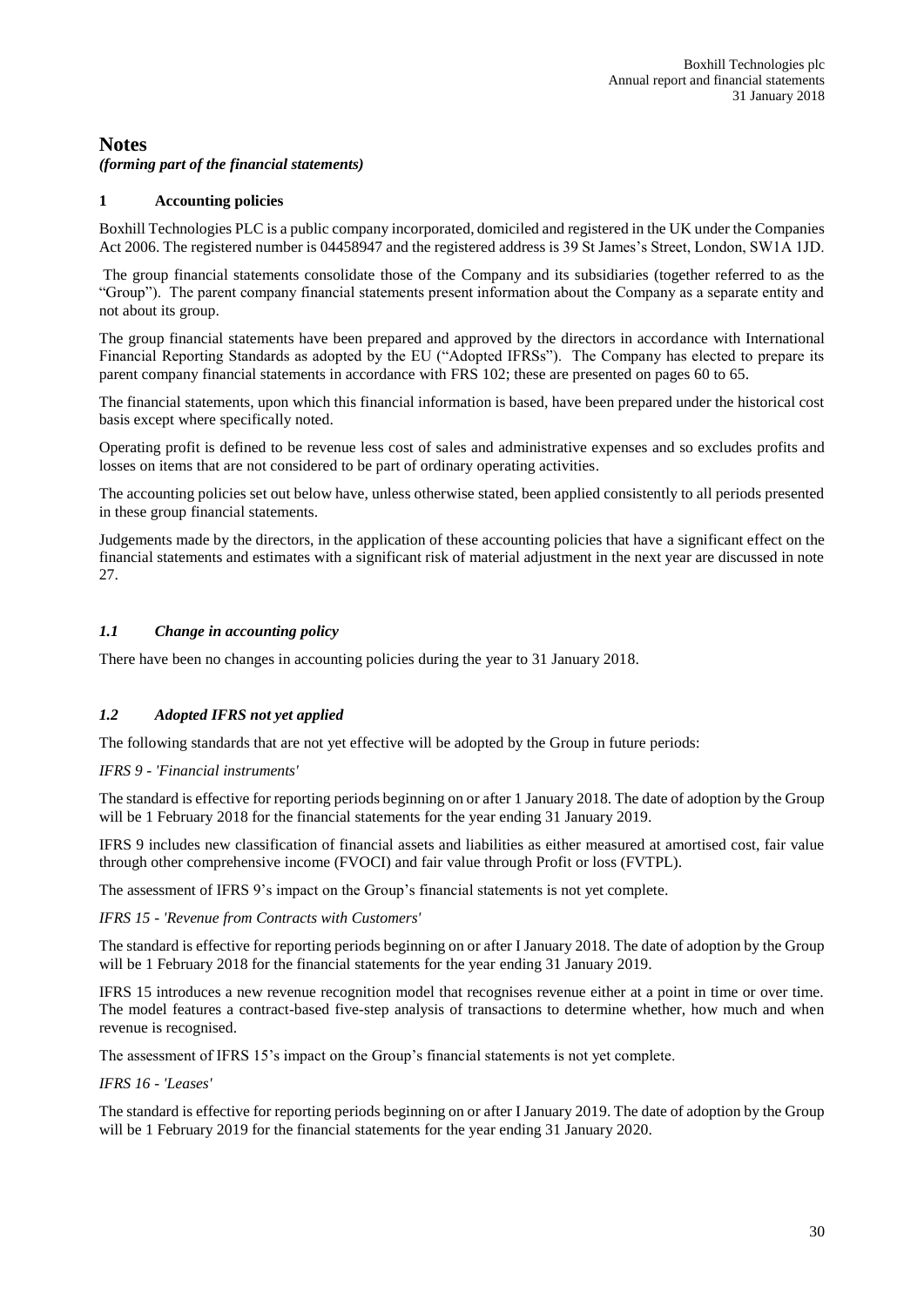The assessment of IFRS 16's impact on the Group's financial statements has not yet commenced.

#### *1.3 Going concern*

UK Company Law requires Directors to consider whether it is appropriate to prepare the financial statements on the basis that the Company and the Group are going concerns. Furthermore, IAS 1 states that an entity shall prepare financial statements on a going concern basis unless management either intends to liquidate the entity or to cease trading, or has no realistic alternative but to do so. Throughout the financial statements there are various disclosures relating to Group funding and operational risks.

As disclosed in the Strategic Report on page 2, the Directors have undertaken a significant restructuring of the Payment Processing business subsequent to 31 January 2018 as a critical part of the Group's strategy. As a result of the challenges faced by the business in recent periods, and as a result of this restructuring, the Group is in the relatively early phases of its revised longer-term strategy and has generated losses in the year ended 31 January 2018 and subsequently.

The two key elements of the restructuring that impact going concern are the disposal of Emex (UK) Group Limited on 30 July 2018 and the launch of the new Market Access business during 2018.

Following the disposal of the Emex businesses to MDC Nominees on 30 July 2018, the Group has disposed of the majority of its outstanding amounts owing to customers, along with certain trade receivables and cash balances. The impact is an improvement from the net current liability position at 31 January 2018 to a net current asset position at 30 July 2018 and a relatively modest fixed cost base for the group.

The launch of Market Access is a critical element of the future of the Group's Payment Processing business. The Directors have prepared cash flow projections for the period to 31 October 2020, which indicate that the Group will generate significant revenue, profit and cash inflows within a short period of time. In particular, the projections demonstrate that the Group will be able to address current cash flow shortfalls, and that it will be able to meet its liabilities as they fall due for the foreseeable future.

The Directors are therefore confident that, following the disposal of the Emex businesses and the launch of Market Access, the Group will be able to generate sufficient resources from its trading to meet the Group's future cash flow requirements and settle its liabilities as they fall due. Therefore, the Directors are of the opinion that the Group has adequate resources to continue in operation for the foreseeable future and they consider it appropriate to adopt the going concern basis in preparing the financial statements.

However, given that the Market Access business has only recently been launched and there is therefore limited track record of revenue, profit and cash flow generation, the substantial achievement of the Group's cash flow forecasts represents a material uncertainty that may cast significant doubt on the Group's and the Parent Company's ability to continue as a going concern. The Group and the Parent Company may, therefore, be unable to continue realising their assets and discharging their liabilities in the normal course of business, but the financial statements do not include any adjustments that would result if the going concern basis of preparation is inappropriate.

#### *1.4 Basis of consolidation*

#### *Subsidiaries*

Subsidiaries are entities controlled by the Group. The Group controls an entity when it is exposed to, or has rights to, variable returns from its involvement with the entity and has the ability to affect those returns through its power over the entity. In assessing control, the Group takes into consideration potential voting rights. The acquisition date is the date on which control is transferred to the acquirer. The financial statements of subsidiaries are included in the consolidated financial statements from the date that control commences until the date that control ceases. Losses applicable to the non-controlling interests in a subsidiary are allocated to the non-controlling interests even if doing so causes the non-controlling interests to have a deficit balance.

#### *Transactions eliminated on consolidation*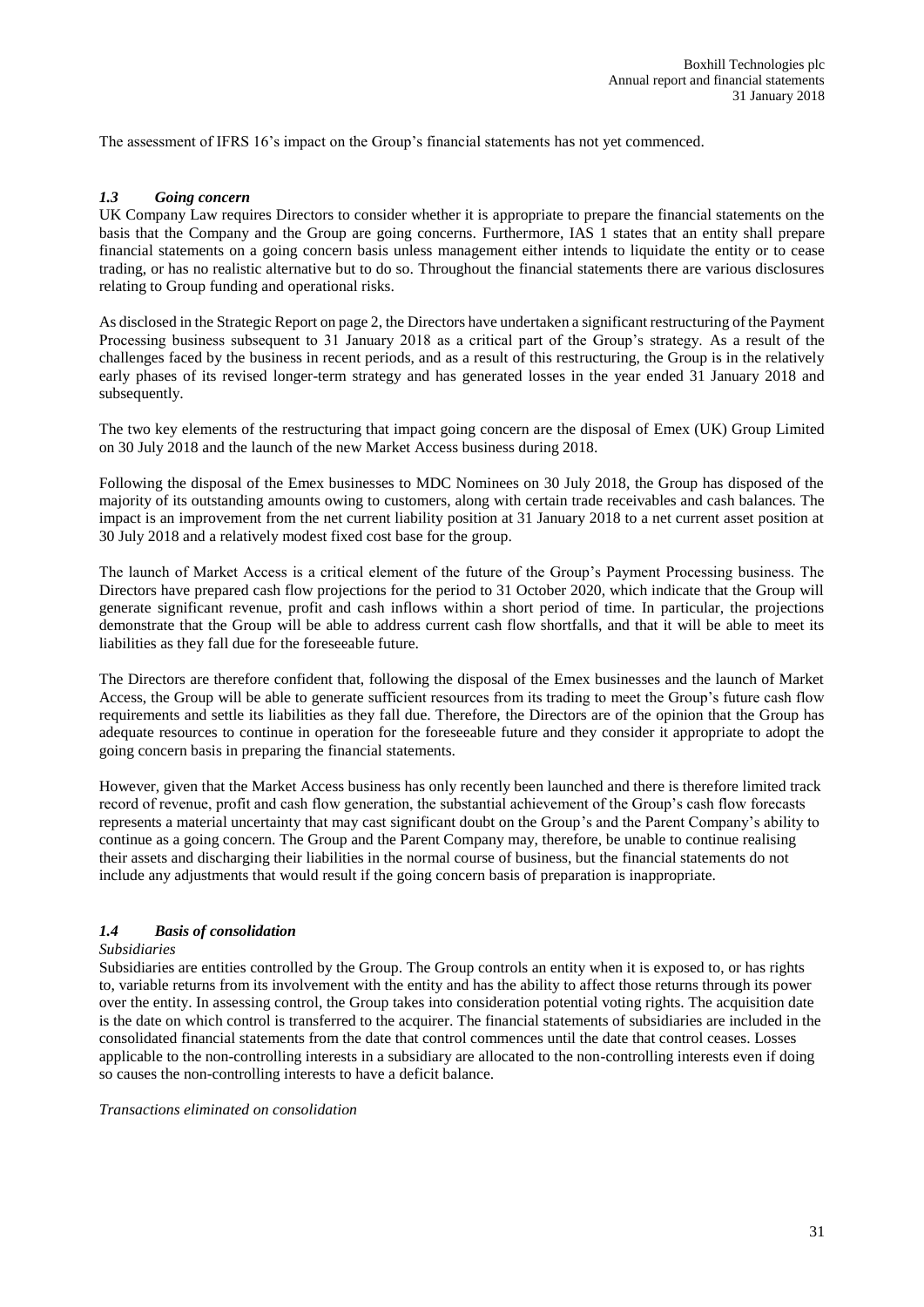Intra-group balances and transactions, and any unrealised income and expenses arising from intra-group transactions, are eliminated. Unrealised gains arising from transactions with equity-accounted investees are eliminated against the investment to the extent of the Group's interest in the investee. Unrealised losses are eliminated in the same way as unrealised gains, but only to the extent that there is no evidence of impairment.

# *1.5 Foreign currency*

The individual financial statements of each Group company are prepared in the currency of the primary economic environment in which it operates (its functional currency). For the purposes of the consolidated financial statements, the results and financial position of each Group company are expressed in Pounds Sterling, which is the functional currency of the parent company, and the presentational currency for the consolidated Financial statements.

Transactions in foreign currencies are translated to the respective functional currencies of Group entities at the foreign exchange rate ruling at the date of the transaction. Monetary assets and liabilities denominated in foreign currencies at the balance sheet date are retranslated to the functional currency at the foreign exchange rate ruling at that date. Foreign exchange differences arising on translation are recognised in the income statement. Non-monetary assets and liabilities that are measured in terms of historical cost in a foreign currency are translated using the exchange rate at the date of the transaction. Non-monetary assets and liabilities denominated in foreign currencies that are stated at fair value are retranslated to the functional currency at foreign exchange rates ruling at the dates the fair value was determined.

# *1.6 Non-derivative financial instruments*

Non-derivative financial instruments comprise investments in equity and debt securities, trade and other receivables, cash and cash equivalents, loans and borrowings, and trade and other payables.

#### *Trade and other receivables*

Trade and other receivables are recognised initially at fair value. Subsequent to initial recognition they are measured at amortised cost using the effective interest method, less any impairment losses.

#### *Trade and other payables*

Trade and other payables are recognised initially at fair value. Subsequent to initial recognition they are measured at amortised cost using the effective interest method.

#### *Investments in debt and equity securities*

Investments in debt and equity securities held by the Group are classified as being available-for-sale and are stated at fair value, with any resultant gain or loss being recognised directly in equity (in the fair value reserve), except for impairment losses and, in the case of monetary items such as debt securities, foreign exchange gains and losses. When these investments are derecognised, the cumulative gain or loss previously recognised directly in equity is recognised in profit or loss.

Financial instruments held for trading or designated upon initial recognition are stated at fair value, with any resultant gain or loss recognised in profit or loss.

Investments in debt and equity securities whose fair value cannot be reliably measured are stated at amortised cost less impairment.

#### *Cash and cash equivalents*

Cash and cash equivalents comprise cash balances and call deposits. Bank overdrafts that are repayable on demand and form an integral part of the Group's cash management are included as a component of cash and cash equivalents for the purpose only of the cash flow statement.

#### *Interest-bearing borrowings*

Interest-bearing borrowings are recognised initially at fair value less attributable transaction costs. Subsequent to initial recognition, interest-bearing borrowings are stated at amortised cost using the effective interest method, less any impairment losses.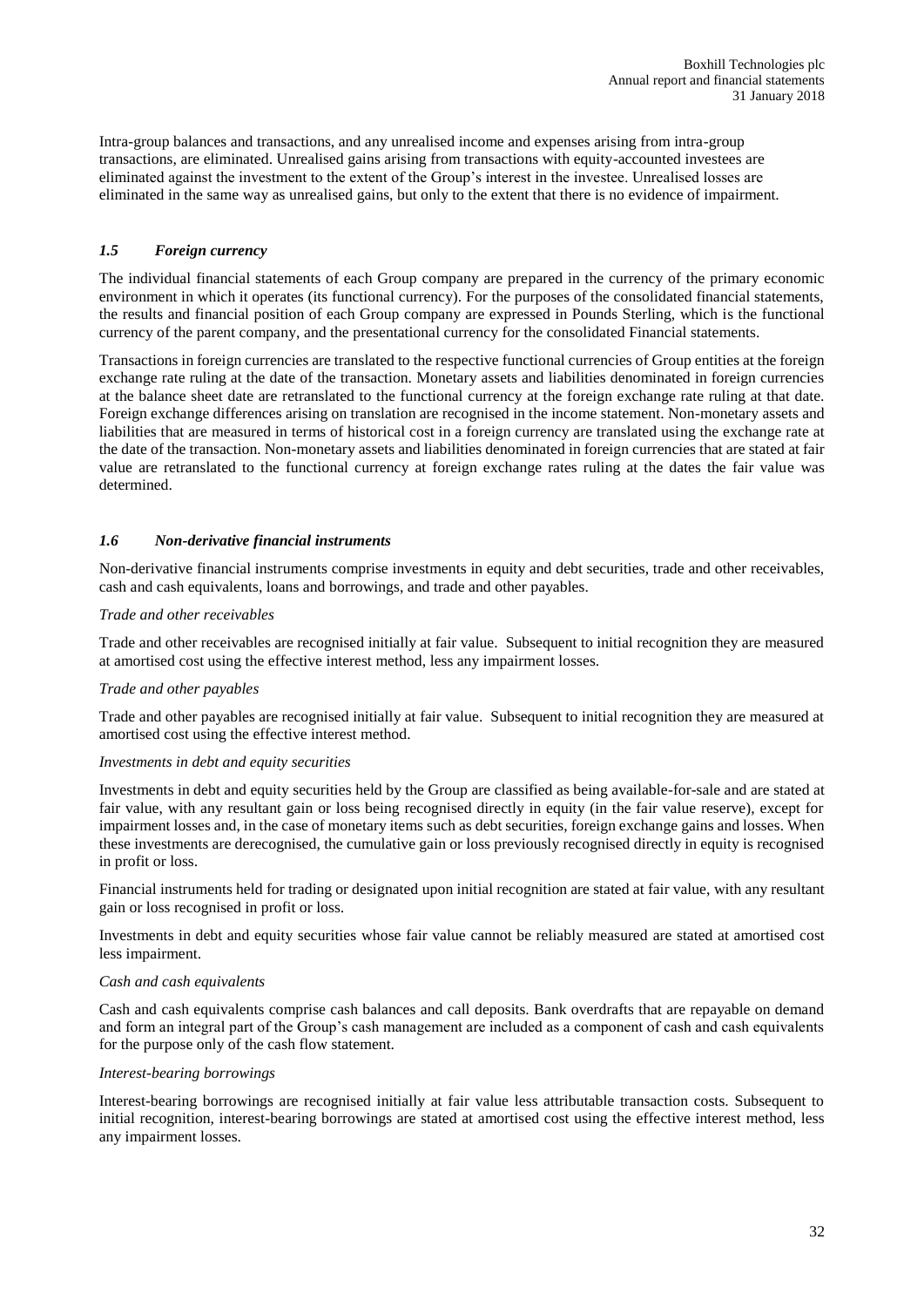### *1.7 Derivative financial instruments and hedging*

At 31 January 2018 and 31 January 2017, the Group had no derivatives in place for cash flow hedging purposes.

# *1.8 Property, plant and equipment*

Property, plant and equipment are stated at cost less accumulated depreciation and any recognised accumulated impairment losses. Useful lives are reviewed annually by the Directors.

Where parts of an item of property, plant and equipment have different useful lives, they are accounted for as separate items of property, plant and equipment.

Depreciation is charged to the income statement on a straight-line basis over the estimated useful lives of each part of an item of property, plant and equipment. The estimated useful lives are as follows:

| • office equipment | 4 years |
|--------------------|---------|
|--------------------|---------|

• vehicles 5 years

Depreciation methods, useful lives and residual values are reviewed at each balance sheet date.

# *1.9 Business combinations*

All business combinations are accounted for by applying the acquisition method. Business combinations are accounted for using the acquisition method as at the acquisition date, which is the date on which control is transferred to the Group.

The Group measures goodwill at the acquisition date as:

the fair value of the consideration transferred; plus

the recognised amount of any non-controlling interests in the acquiree; plus

the fair value of the existing equity interest in the acquiree; less

the net recognised amount (generally fair value) of the identifiable assets acquired and liabilities assumed.

When the excess is negative, a bargain purchase gain is recognised immediately in profit or loss.

Costs related to the acquisition, other than those associated with the issue of debt or equity securities, are expensed as incurred.

Any contingent consideration payable is recognised at fair value at the acquisition date. If the contingent consideration is classified as equity, it is not remeasured and settlement is accounted for within equity. Otherwise, subsequent changes to the fair value of the contingent consideration are recognised in profit or loss.

Where fair values are estimated on a provisional basis they are finalised within 12 months of acquisition with consequent changes to the amount of goodwill.

#### *1.10 Intangible assets and goodwill*

#### *Goodwill*

Goodwill arising on consolidation represents the excess cost of acquisition over the Group's interest in the fair value of the identifiable assets and liabilities of a subsidiary at the date of acquisition. Goodwill is initially recognised as an asset and reviewed for impairment at least annually. Any impairment is recognised immediately in the income statement and is not subsequently reviewed.

Goodwill is stated at cost less any accumulated impairment losses. Goodwill is allocated to cash-generating units and is not amortised but is tested annually for impairment. In respect of equity accounted investees, the carrying amount of goodwill is included in the carrying amount of the investment in the investee.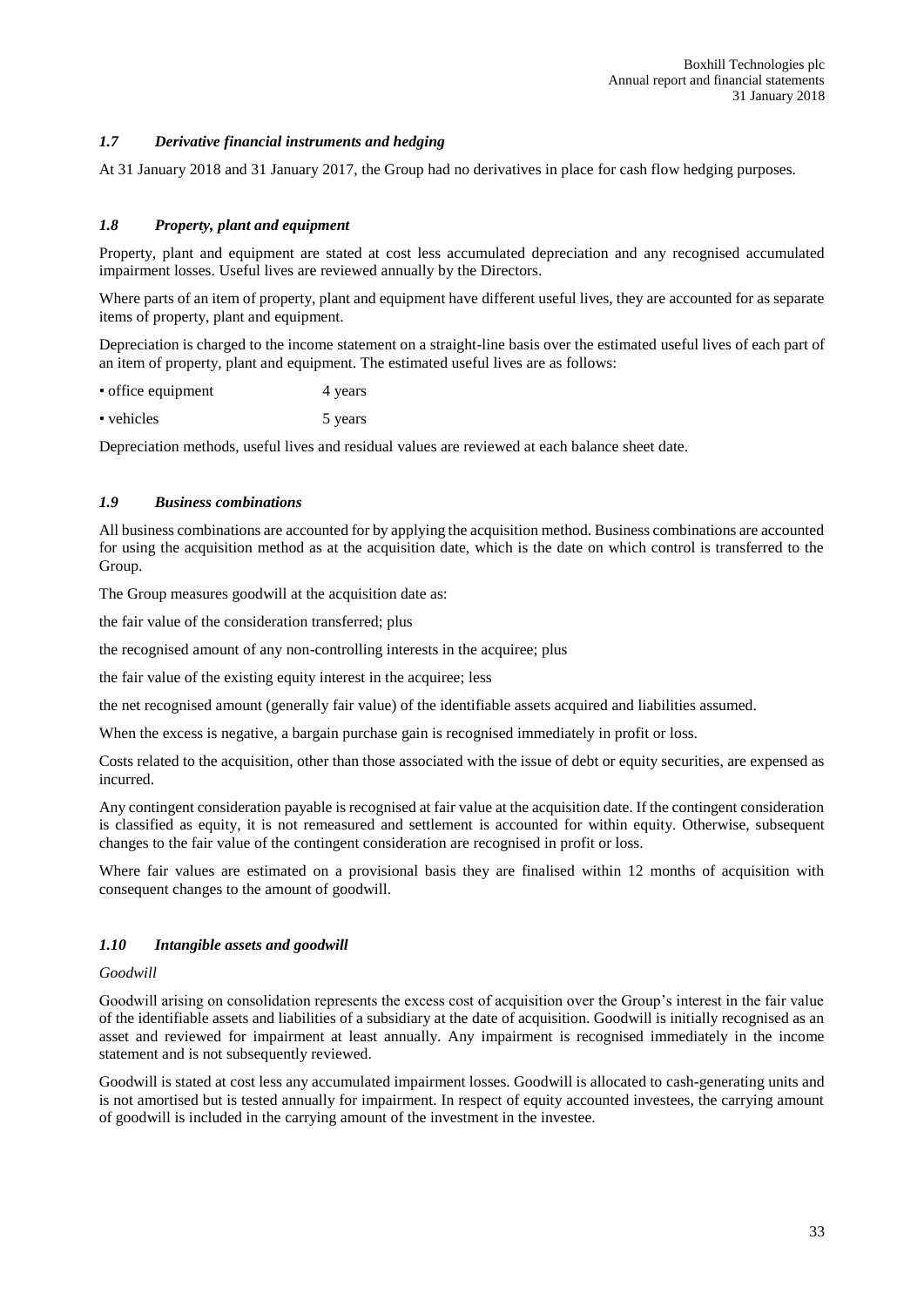#### *Research and development*

Expenditure on research activities is recognised in the income statement as an expense as incurred.

Expenditure on development activities is capitalised if the product or process is technically and commercially feasible and the Group intends to and has the technical ability and sufficient resources to complete development, future economic benefits are probable and if the Group can measure reliably the expenditure attributable to the intangible asset during its development. Development activities involve a plan or design for the production of new or substantially improved products or processes. The expenditure capitalised includes the cost of materials, direct labour and an appropriate proportion of overheads. Other development expenditure is recognised in the income statement as an expense as incurred. Capitalised development expenditure is stated at cost less accumulated amortisation and less accumulated impairment losses.

#### *Timegrand software*

The Timegrand software, purchased in April 2017, is stated at fair value less accumulated amortisation and any recognised accumulated impairment losses. The useful life is reviewed annually by the Directors and is currently set to10 years reflecting the length of the lease purchased.

The fair value of the purchased software asset has been calculated using a replacement cost valuation technique, which required estimation of the cost of developing an equivalent software asset. This cost estimation was determined by an independent external software developer.

#### *Other intangible assets*

Expenditure on internally generated goodwill and brands is recognised in the income statement as an expense as incurred.

Other intangible assets that are acquired by the Group are stated at cost less accumulated amortisation and accumulated impairment losses.

#### *Amortisation*

Amortisation is charged to the income statement on a straight-line basis over the estimated useful lives of intangible assets unless such lives are indefinite. Intangible assets with an indefinite useful life and goodwill are systematically tested for impairment at each balance sheet date. Other intangible assets are amortised from the date they are available for use. The estimated useful lives are as follows:

Licences, patents and trademarks 25 years Software 3 to 10 years

#### *1.11 Impairment excluding inventories, investment properties and deferred tax assets*

#### *Financial assets (including receivables)*

A financial asset not carried at fair value through profit or loss is assessed at each reporting date to determine whether there is objective evidence that it is impaired. A financial asset is impaired if objective evidence indicates that a loss event has occurred after the initial recognition of the asset, and that the loss event had a negative effect on the estimated future cash flows of that asset that can be estimated reliably.

An impairment loss in respect of a financial asset measured at amortised cost is calculated as the difference between its carrying amount and the present value of the estimated future cash flows discounted at the asset's original effective interest rate. When a subsequent event causes the amount of impairment loss to decrease, the decrease in impairment loss is reversed through profit or loss.

Trade receivables are stated at their nominal value as reduced by appropriate allowances for estimated irrecoverable amounts.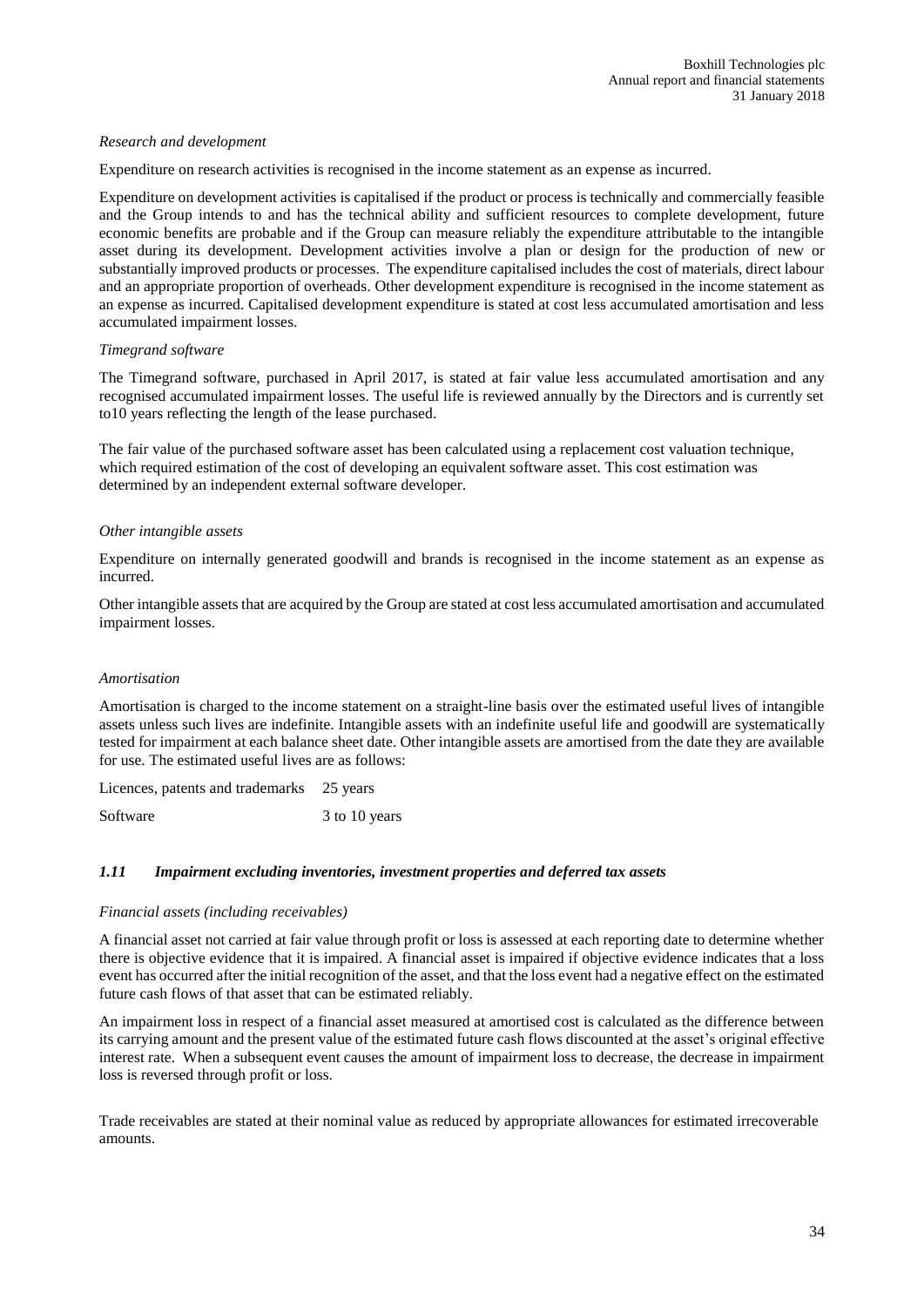#### *Non-financial assets*

The carrying amounts of the Group's non-financial assets, other than investment property, inventories and deferred tax assets, are reviewed at each reporting date to determine whether there is any indication of impairment. If any such indication exists, then the asset's recoverable amount is estimated. For goodwill, and intangible assets that have indefinite useful lives or that are not yet available for use, the recoverable amount is estimated each year at the same time.

The recoverable amount of an asset or cash-generating unit is the greater of its value in use and its fair value less costs to sell. In assessing value in use, the estimated future cash flows are discounted to their present value using a pre-tax discount rate that reflects current market assessments of the time value of money and the risks specific to the asset. An impairment loss in respect of goodwill is not reversed. In respect of other assets, impairment losses recognised in prior periods are assessed at each reporting date for any indications that the loss has decreased or no longer exists. An impairment loss is reversed if there has been a change in the estimates used to determine the recoverable amount. An impairment loss is reversed only to the extent that the asset's carrying amount does not exceed the carrying amount that would have been determined, net of depreciation or amortisation, if no impairment loss had been recognised.

# *1.12 Employee benefits*

#### *Short-term benefits*

Short-term employee benefit obligations are measured on an undiscounted basis and are expensed as the related service is provided. A liability is recognised for the amount expected to be paid under short-term cash bonus or profit-sharing plans if the Group has a present legal or constructive obligation to pay this amount as a result of past service provided by the employee and the obligation can be estimated reliably.

#### *Share-based payment transactions*

Share-based payment arrangements in which the Group receives goods or services as consideration for its own equity instruments are accounted for as equity-settled share-based payment transactions, regardless of how the equity instruments are obtained by the Group.

The grant date fair value of share-based payment awards granted to employees is recognised as an employee expense, with a corresponding increase in equity, over the period that the employees become unconditionally entitled to the awards. The fair value of the options granted is measured using an option valuation model, taking into account the terms and conditions upon which the options were granted. The amount recognised as an expense is adjusted to reflect the actual number of awards for which the related service and non-market vesting conditions are expected to be met, such that the amount ultimately recognised as an expense is based on the number of awards that do meet the related service and non-market performance conditions at the vesting date. For share-based payment awards with non-vesting conditions, the grant date fair value of the share-based payment is measured to reflect such conditions and there is no true-up for differences between expected and actual outcomes.

Share-based payment transactions in which the Group receives goods or services by incurring a liability to transfer cash or other assets that is based on the price of the Group's equity instruments are accounted for as cash-settled sharebased payments. The fair value of the amount payable to employees is recognised as an expense, with a corresponding increase in liabilities, over the period in which the employees become unconditionally entitled to payment. The liability is remeasured at each balance sheet date and at settlement date. Any changes in the fair value of the liability are recognised as personnel expense in profit or loss.

Other than for business combinations, the only share based payments of the Group are equity settled share options and certain liability settlements. The Group has applied the requirements of IFRS 2 - Share-based Payments.

For share options granted an option pricing model is used to estimate the fair value of each option at grant date. That fair value is charged on a straight line basis over the vesting period as an expense in the income statement over the period that the holder becomes unconditionally entitled to the options (vesting period), with a corresponding increase in equity.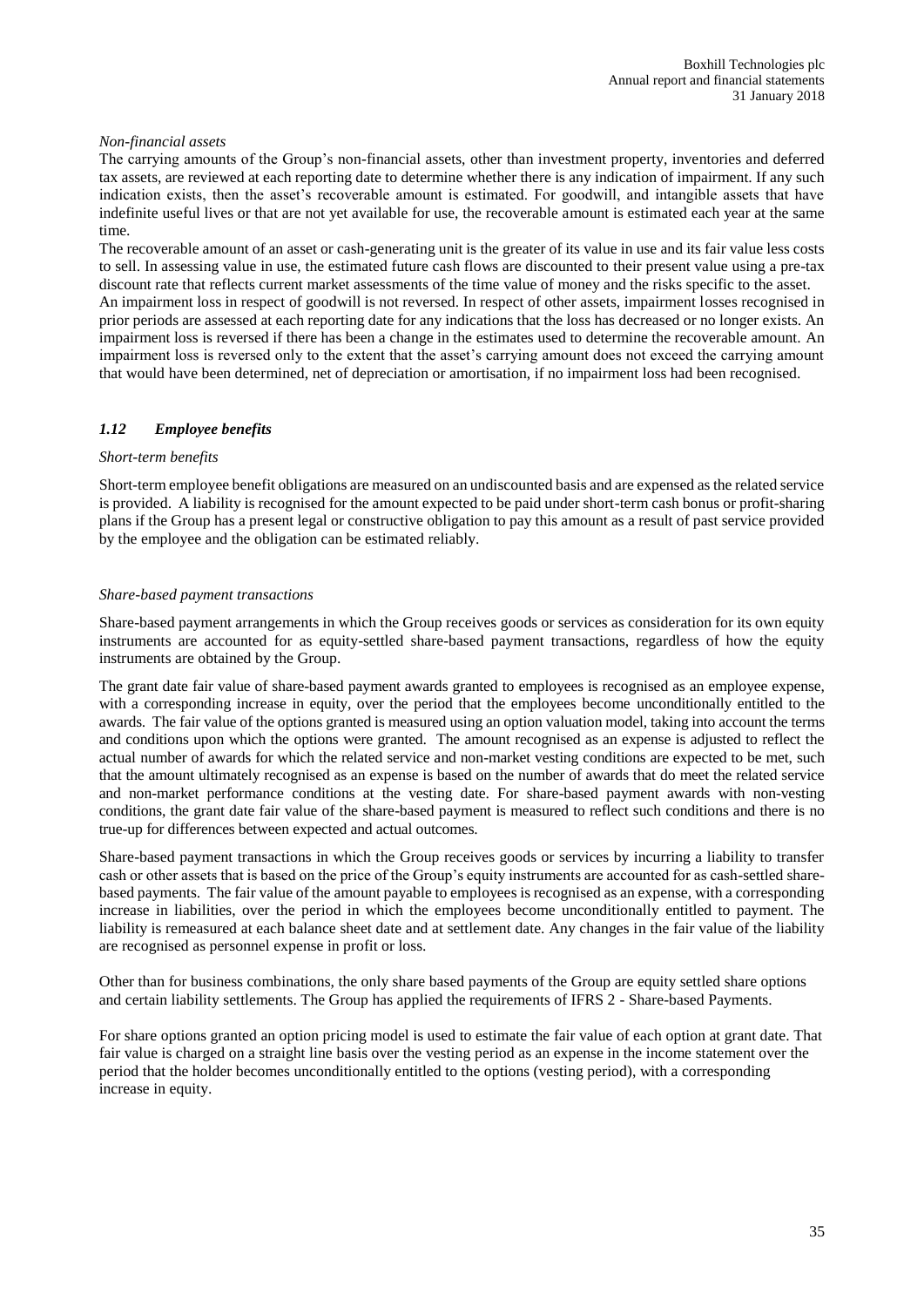For shares issued in settlement of fees and/or liabilities, the Directors estimate the fair value of the shares at issue date and that value is charged on a straight line basis as an expense in the income statement (for fees) or reduction in the balance sheet liability (for liabilities) with a corresponding increase in equity.

# *1.13 Provisions*

A provision is recognised in the balance sheet when the Group has a present legal or constructive obligation as a result of a past event, that can be reliably measured and it is probable that an outflow of economic benefits will be required to settle the obligation. Provisions are determined by discounting the expected future cash flows at a pre-tax rate that reflects risks specific to the liability.

#### *1.14 Revenue*

Revenue is recognised when the service is rendered:

- Lottery business revenue represents takings received for entry into the lottery prize draws. Revenue is recognised on the date that the draw takes place.
- Payment processing revenue represents the consideration received or receivable from the merchants for services provided. Key revenue streams the company reports are transaction service charges that relate to services provided to process transactions between the customer and an acquiring bank, which is a bank that accepts card payments from the card-issuing banks. Revenue is recognised when the transactions are successfully processed and is recognised per transaction. Process fees are charged per transaction for providing gateway services.
- Digital wallet revenue is recognised at the point when a chargeable transaction occurs.

# *1.15 Expenses*

#### *Operating lease payments*

Payments made under operating leases are recognised in the income statement on a straight-line basis over the term of the lease. Lease incentives received are recognised in the income statement as an integral part of the total lease expense.

#### *Financing income and expenses*

Financing expenses comprise interest payable and finance charges recognised in profit or loss using the effective interest method, unwinding of the discount on provisions, and net foreign exchange losses that are recognised in the income statement (see foreign currency accounting policy. Financing income comprise interest receivable on funds invested, dividend income, and net foreign exchange gains.

Interest income and interest payable is recognised in profit or loss as it accrues, using the effective interest method. Dividend income is recognised in the income statement on the date the entity's right to receive payments is established. Foreign currency gains and losses are reported on a net basis.

# *1.16 Taxation*

Tax on the profit or loss for the year comprises current and deferred tax. Tax is recognised in the income statement except to the extent that it relates to items recognised directly in equity, in which case it is recognised in equity.

Current tax is the expected tax payable or receivable on the taxable income or loss for the year, using tax rates enacted or substantively enacted at the balance sheet date, and any adjustment to tax payable in respect of previous years.

Deferred tax is provided on temporary differences between the carrying amounts of assets and liabilities for financial reporting purposes and the amounts used for taxation purposes. The following temporary differences are not provided for: the initial recognition of goodwill; the initial recognition of assets or liabilities that affect neither accounting nor taxable profit other than in a business combination, and differences relating to investments in subsidiaries to the extent that they will probably not reverse in the foreseeable future. The amount of deferred tax provided is based on the expected manner of realisation or settlement of the carrying amount of assets and liabilities, using tax rates enacted or substantively enacted at the balance sheet date.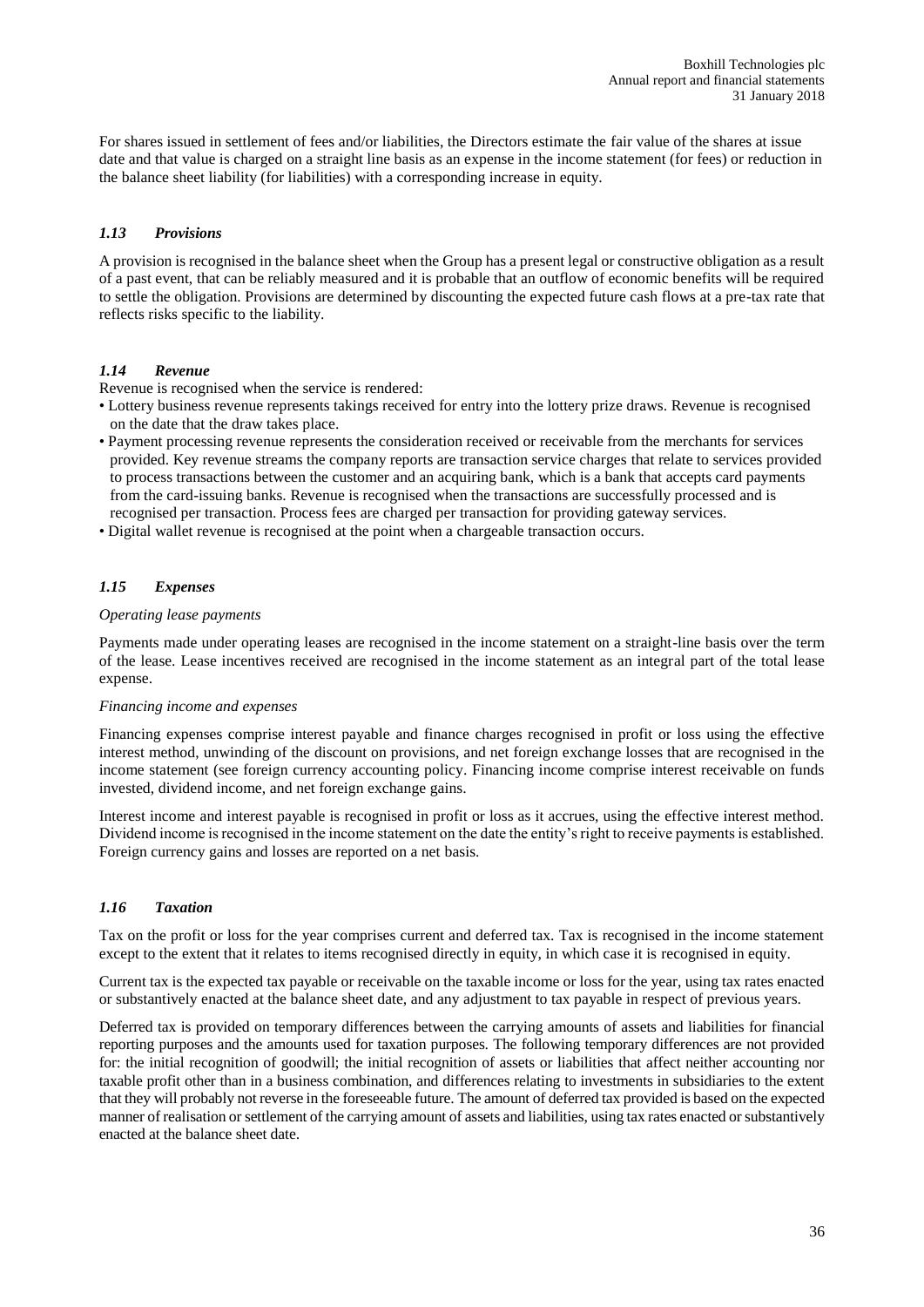A deferred tax asset is recognised only to the extent that it is probable that future taxable profits will be available against which the temporary difference can be utilised.

## **2 Segment Analysis**

The primary reporting format is by business segment, based on the different services offered by the operating companies within the Group. The Group has two business segments, namely that of lottery administration and payment processing facilities. The Group operates solely in one geographical area, the United Kingdom.

The analysis of continuing operations per segment for the year ended 31 January 2018 is as follows:

|                        | Lottery<br><b>Admin</b> | <b>Payment</b><br><b>Processing</b> | <b>Unallocated</b> | Group total    |
|------------------------|-------------------------|-------------------------------------|--------------------|----------------|
|                        | £'000                   | £2000                               | £'000              | $\pounds$ '000 |
| <b>Revenue</b>         | 458                     | 909                                 |                    | 1,367          |
| <b>Cost of Sales</b>   | (243)                   | (210)                               |                    | (453)          |
| <b>Admin Expenses</b>  | (229)                   | (1,726)                             | (588)              | (2,543)        |
| Amortisation           | (2)                     | (118)                               |                    | (120)          |
| Depreciation           |                         | (2)                                 |                    | (2)            |
| <b>Operating loss</b>  | (16)                    | (1,147)                             | (588)              | (1,751)        |
| Finance income/(costs) | ۰                       |                                     |                    |                |
| Loss before tax        | (16)                    | (1,147)                             | (588)              | (1,751)        |
| Tax                    |                         |                                     |                    |                |
| Loss for the period    | (16)                    | (1,147)                             | (588)              | (1,751)        |

The same analysis for the year ended 31 January 2017 was as follows:

|                                     | Lottery<br><b>Admin</b> | <b>Payment</b><br><b>Processing</b> | <b>Unallocated</b> | <b>Group total</b> |
|-------------------------------------|-------------------------|-------------------------------------|--------------------|--------------------|
|                                     | £'000                   | £'000                               | £2000              | $\pounds$ '000     |
| Revenue                             | 506                     | 1,221                               |                    | 1,727              |
| <b>Cost of Sales</b>                | (252)                   | (310)                               |                    | (562)              |
| <b>Admin Expenses</b>               | (206)                   | (566)                               | (353)              | (1,125)            |
| Amortisation                        | (2)                     |                                     |                    | (2)                |
| Depreciation                        |                         | (8)                                 | (18)               | (26)               |
| <b>Operating profit/(loss)</b>      | 46                      | 337                                 | (371)              | 12                 |
| Finance income/(costs)              |                         |                                     | (10)               | (10)               |
| Profit/(loss) before tax            | 46                      | 337                                 | (381)              | $\mathbf{2}$       |
| Tax charge                          |                         |                                     |                    |                    |
| <b>Profit/(loss) for the period</b> | 46                      | 337                                 | (381)              | 2                  |

There has been an increase in unallocated overheads during the year to 31 January 2018 compared to the prior period, as the business grows its infrastructure and back office central support functions to support anticipated growth in future years.

Further analysis on the performance of each segment can be found in the Strategic Report on p1.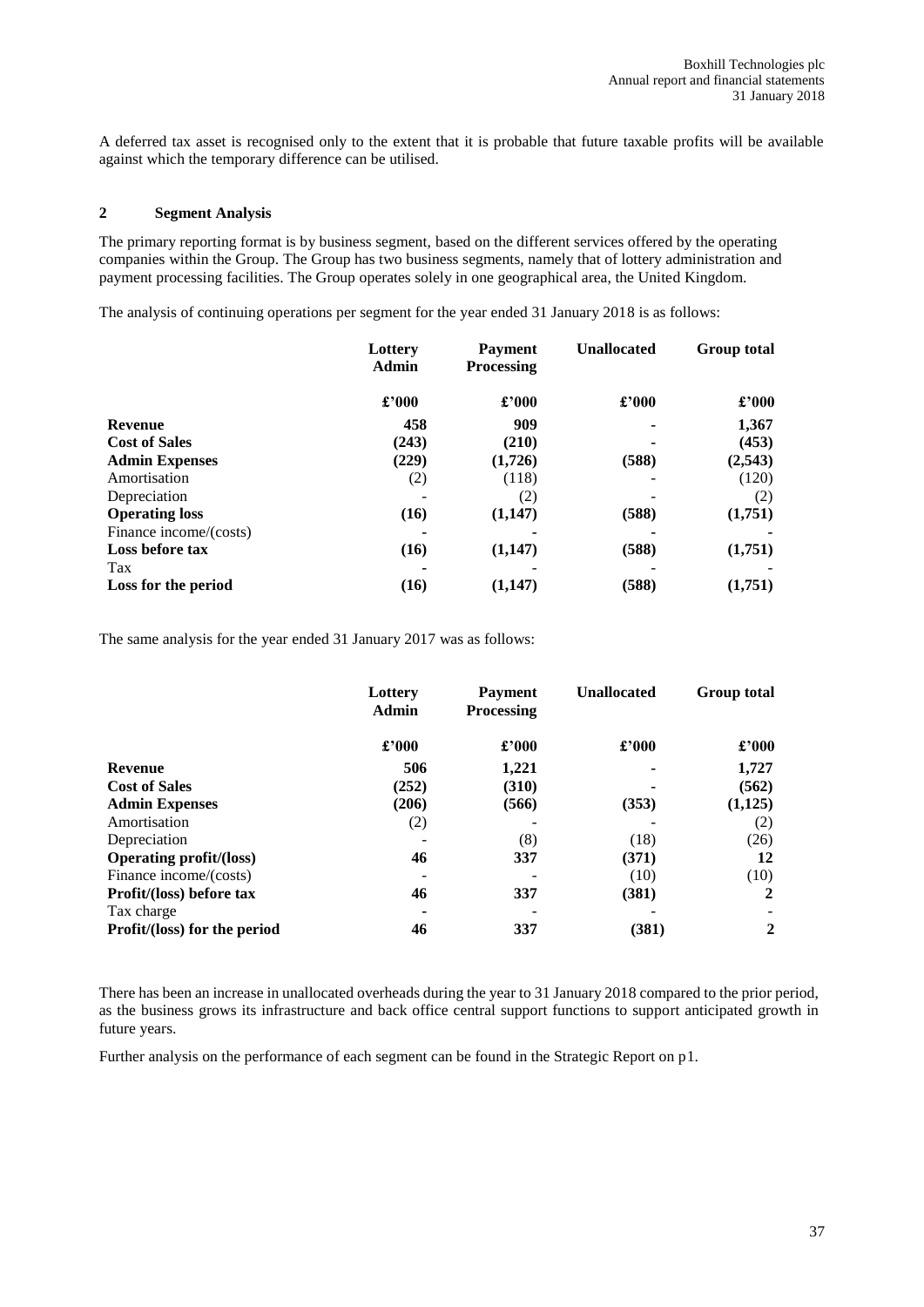The balance sheet analysis as at 31 January 2018 is as follows:

|                                | Lottery<br><b>Admin</b> | Payment<br>Processing | <b>Unallocated</b> | <b>Group total</b> |
|--------------------------------|-------------------------|-----------------------|--------------------|--------------------|
|                                | £'000                   | £'000                 | £'000              | £'000              |
| <b>Balance</b><br><b>Sheet</b> |                         |                       |                    |                    |
| Total assets                   | 452                     | 8,546                 | 339                | 9,337              |
| <b>Total liabilities</b>       | 345                     | 6,200                 | 603                | 7,148              |

The balance sheet analysis as at 31 January 2017 was as follows:

|                                | Lottery<br><b>Admin</b> | <b>Payment</b><br><b>Processing</b> | <b>Unallocated</b> | <b>Group total</b> |
|--------------------------------|-------------------------|-------------------------------------|--------------------|--------------------|
|                                | £'000                   | £'000                               | £'000              | £'000              |
| <b>Balance</b><br><b>Sheet</b> |                         |                                     |                    |                    |
| Total assets                   | 480                     | 3,273                               | 1,035              | 4,788              |
| <b>Total liabilities</b>       | 353                     | 17                                  | 1,919              | 2,289              |

The following table analyses assets and liabilities not allocated to business segments as at 31 January 2018:

|                           | 2018           | 2017           |
|---------------------------|----------------|----------------|
|                           | $\pounds$ '000 | $\pounds$ '000 |
| <b>Assets</b>             |                |                |
| Intangible fixed assets   | 4              | 4              |
| Tangible fixed assets     |                |                |
| Investment in Soccerdome  | 221            | 280            |
| Other receivables         | 106            | 739            |
| Cash and cash equivalents |                | 11             |
|                           | 339            | 1,035          |
|                           |                |                |
| <b>Liabilities</b>        |                |                |
| Trade and other payables  | 597            | 1,913          |
| <b>Borrowings</b>         | 6              | 6              |
|                           | 603            | 1,919          |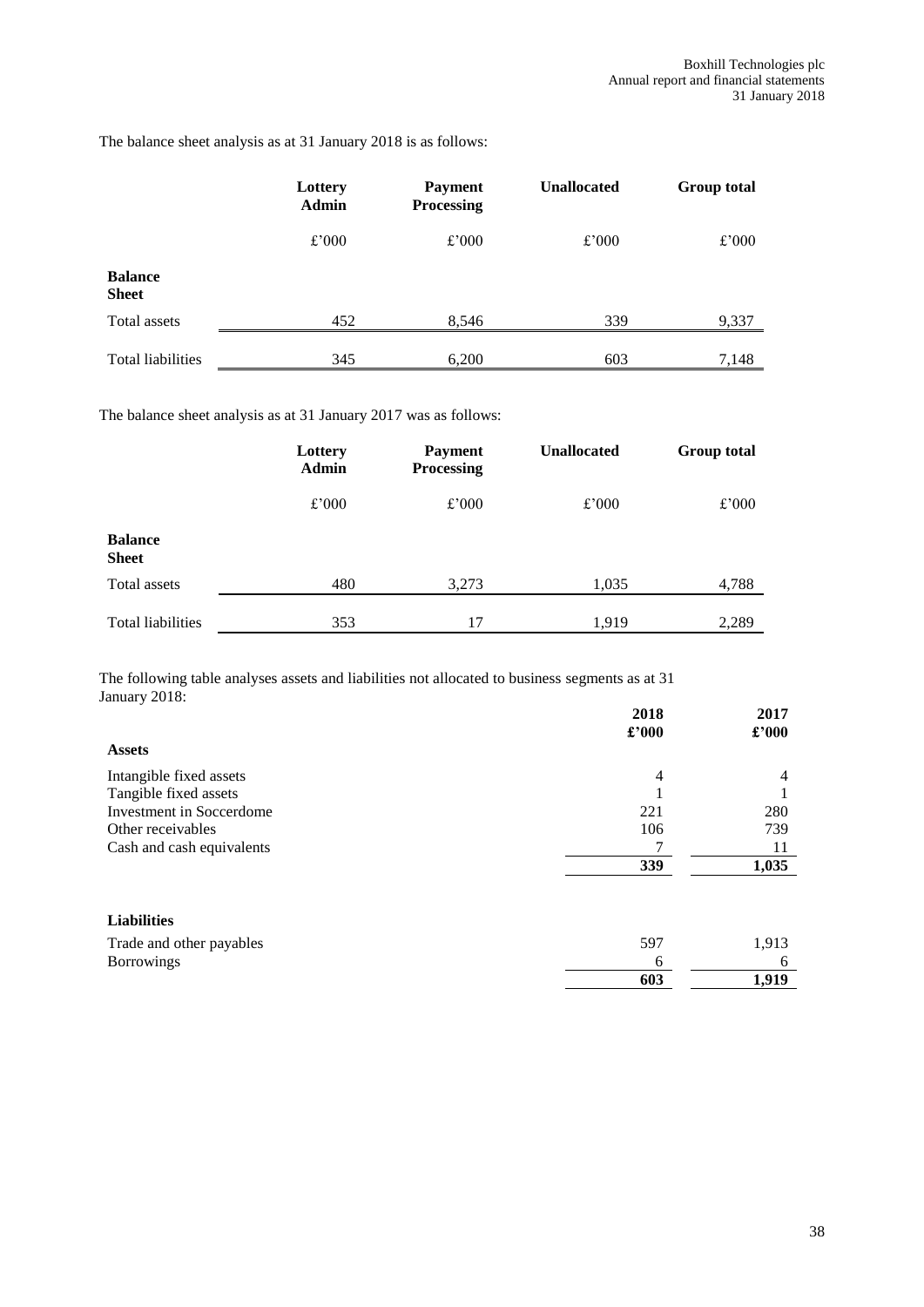#### **3 Revenue**

|                                    | 2018<br>£000 | 2017<br>£000 |
|------------------------------------|--------------|--------------|
| Lottery admin services             | 458          | 506          |
| <b>Payment Processing services</b> | 909          | 1,221        |
| <b>Total revenues</b>              | 1,367        | 1,727        |
|                                    |              |              |

In both the year to 31 January 2018 and the year to 31 January 2017, all revenue was generated in the United Kingdom.

# **4 Expenses**

The following expenses comprise cost of sales:

|                            | 2018<br>£'000 | 2017<br>£'000 |
|----------------------------|---------------|---------------|
| Affiliate/agent commission | 210           | 310           |
| Fees to lottery clients    | 191           | 212           |
| Lottery prizes payable     | 52            | 40            |
|                            | 453           | 562           |

The following material expenses are included in administrative expenses:

|                                           | 2018<br>$\pounds$ '000 | 2017<br>$\pounds$ '000 |
|-------------------------------------------|------------------------|------------------------|
| Consultancy fees                          | 98                     | 98                     |
| Software development and maintenance fees | 42                     | 143                    |
| Office rent and rates                     | 257                    | 117                    |
| Professional fees                         | 124                    | 125                    |
| Bank charges                              | 26                     | 14                     |
| Hotels and travel                         | 839                    | 39                     |

# **5 Operating profit**

Operating profit/(loss) has been stated after charging/(crediting) the following:

|                                       | 2018<br>£'000 | 2017<br>$\pounds$ '000 |
|---------------------------------------|---------------|------------------------|
| Depreciation of tangible fixed assets |               | - 1                    |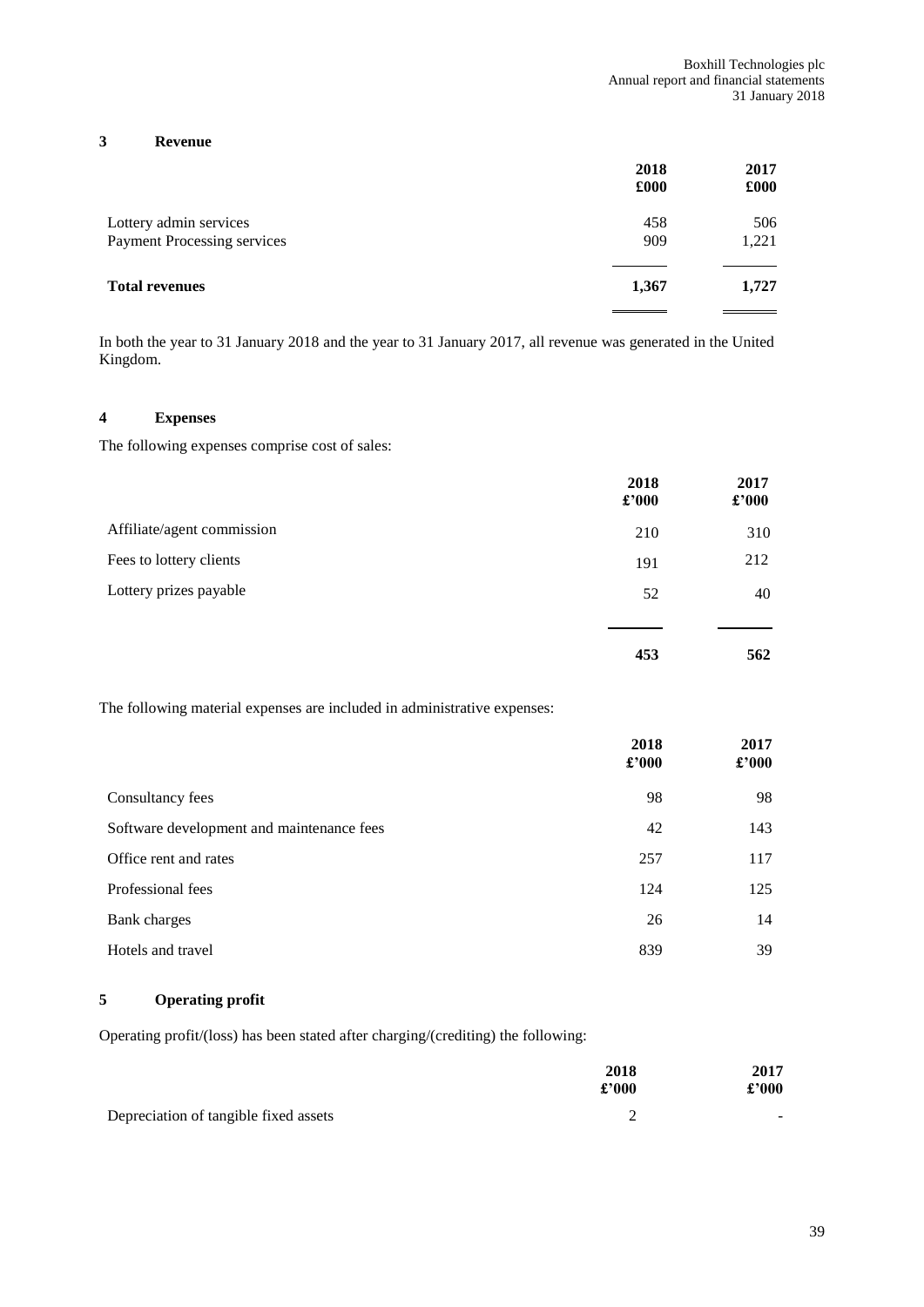| Amortisation of intangible assets | 120 |  |
|-----------------------------------|-----|--|
| Impairment of intangible assets   | -   |  |

Auditor fees for the year ending 31 January 2018 are £240,000 for audit services and £17,000 for tax related services (2017: £58,000 and £17,000 respectively.)

# **6 Staff numbers and costs**

The average number of persons employed by the group (including directors) during the year, analysed by category, was as follows:

|                                                           | 2018 | 2017 |
|-----------------------------------------------------------|------|------|
|                                                           | No.  | No.  |
|                                                           | 15   | 14   |
| The split of employees by function within the Group is as |      |      |
| follows:                                                  | No.  | No.  |
| <b>Administration and Sales</b>                           | 10   | Q    |
| Management                                                |      |      |
| Total                                                     | 15   | 14   |

| Their aggregate remuneration comprised: | 2018<br>$\pounds$ '000 | 2017<br>$\pounds$ '000 |
|-----------------------------------------|------------------------|------------------------|
| Wages and salaries                      | 502                    | 364                    |
| Social security costs                   | 17                     |                        |
| Directors' remuneration                 | 97                     | 99                     |
|                                         | 616                    | 467                    |

Directors' emoluments:

| Number of Directors accruing benefits<br>under money purchase schemes | - |  |
|-----------------------------------------------------------------------|---|--|
| Aggregate emoluments of highest paid Director                         |   |  |

Included within Directors' emoluments is £77,000 (2017: £75,000) paid to directors via related companies, as detailed in note 25.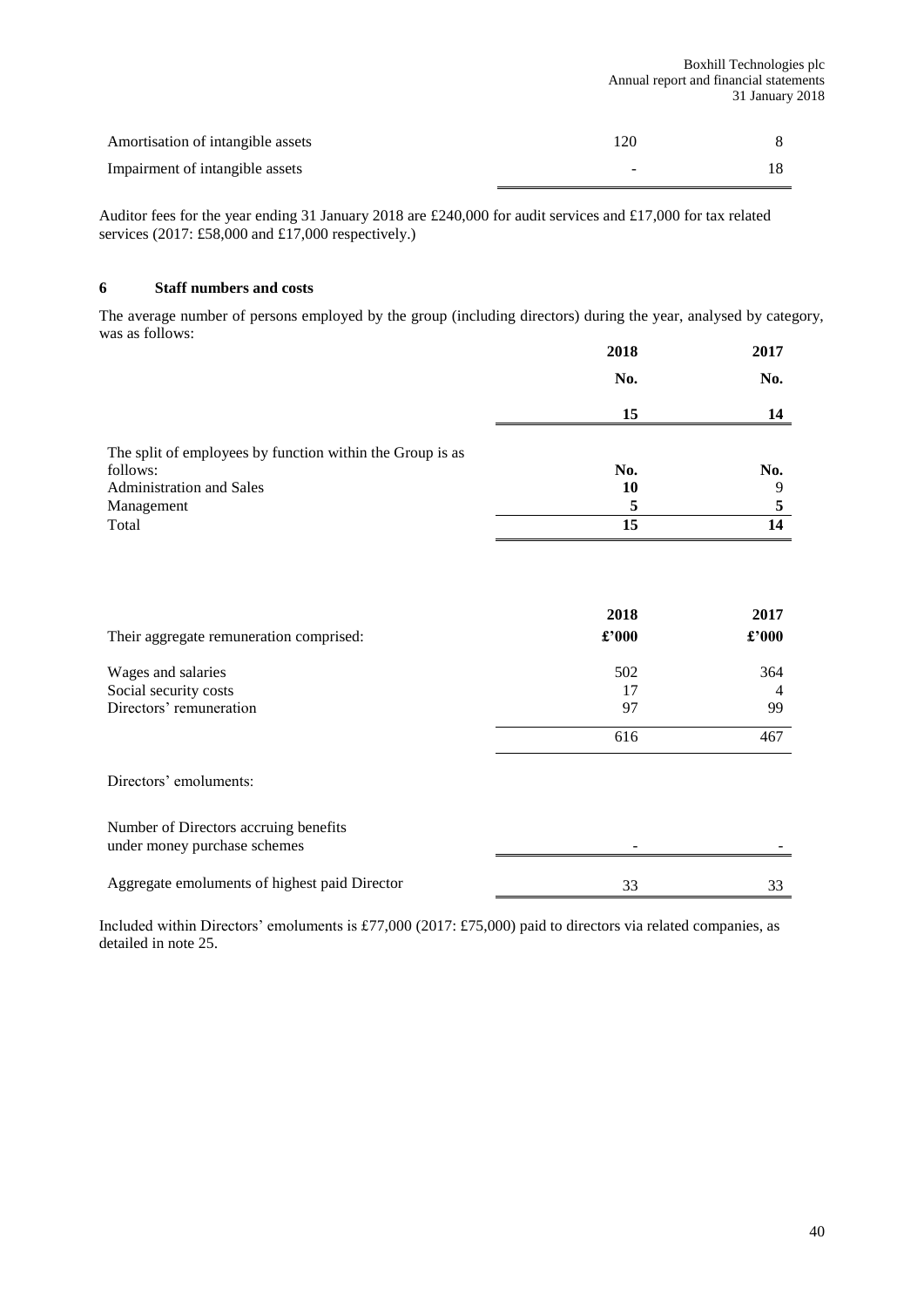# **7 Finance income and expense**

Recognised in profit or loss

|                                                                                                             | 2018<br>£000 | 2017<br>£000     |
|-------------------------------------------------------------------------------------------------------------|--------------|------------------|
| Finance income                                                                                              |              |                  |
| Finance expense                                                                                             |              | 10               |
|                                                                                                             |              |                  |
| <b>Taxation</b><br>8                                                                                        |              |                  |
| Recognised in the income statement                                                                          | 2018<br>£000 | 2017<br>£000     |
| Current tax expense<br>Deferred tax credit                                                                  |              |                  |
| Total tax expense                                                                                           |              |                  |
| <b>Reconciliation of effective tax rate</b>                                                                 | 2018<br>£000 | 2017<br>£000     |
| (Loss) / Profit before tax                                                                                  | (1,751)      | $\boldsymbol{2}$ |
| Tax using the UK corporation tax rate of 19.3% (2017:20%)                                                   | (337)        |                  |
| Adjusted for the effect of:<br>Non-deductible expenses<br>Utilisation of previously unrecognised tax losses | 11           | 1<br>(1)         |
| Tax losses carried forward                                                                                  | 326          |                  |
| Total tax expense for the year                                                                              |              |                  |
|                                                                                                             |              |                  |

A reduction in the UK corporation tax rate from 21% to 20% (effective from 1 April 2015) was substantively enacted on 2 July 2013. Further reductions to 19% (effective from 1 April 2017) and to 18% (effective 1 April 2020) were substantively enacted on 26 October 2015, and an additional reduction to 17% (effective 1 April 2020) was substantively enacted on 6 September 2016. This will reduce the Group's future current tax charge accordingly.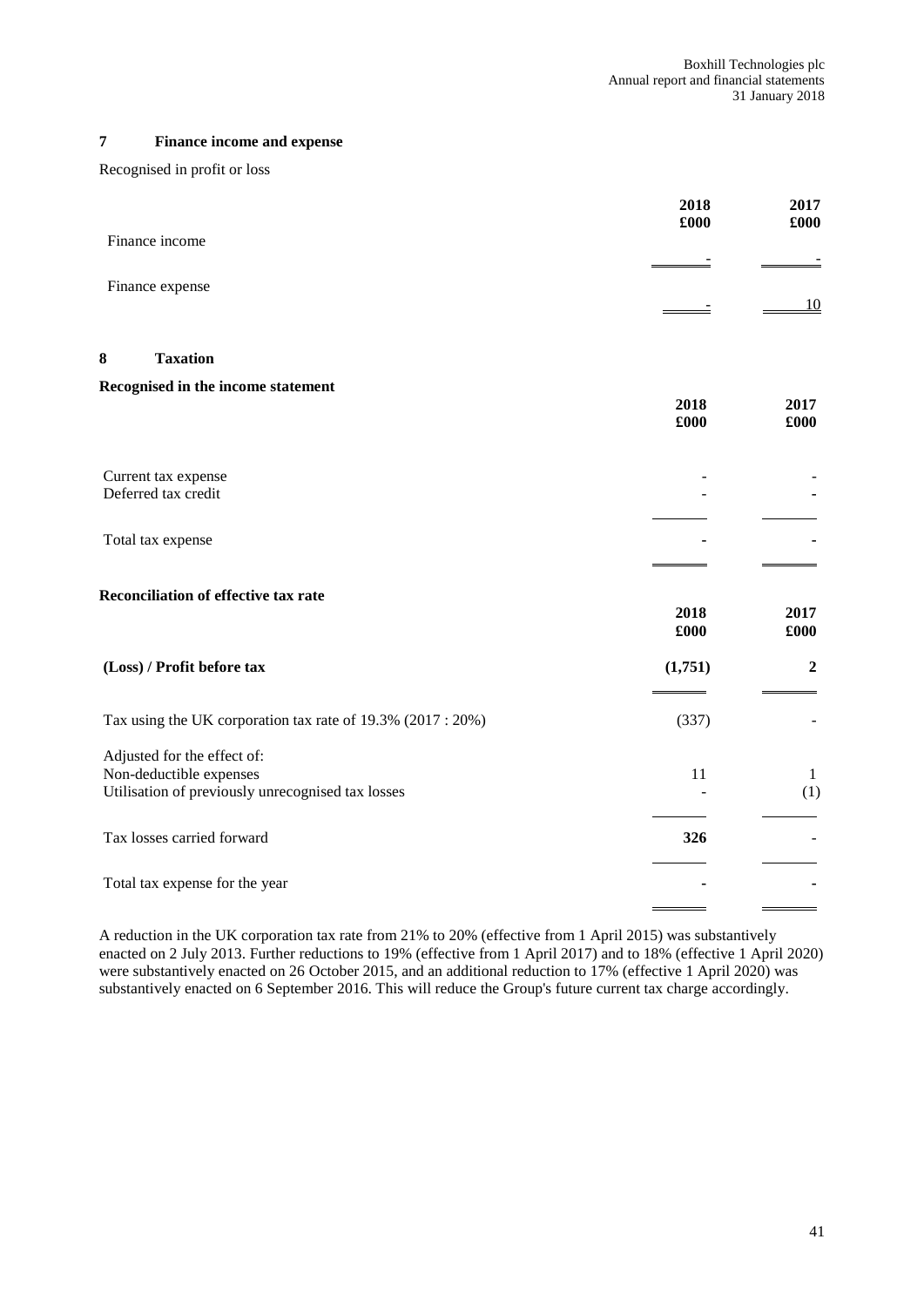# *9 Earnings per share*

The calculation is based on the earnings attributable to ordinary shareholders divided by the weighted average number of Ordinary Shares in issue during the period as follows:

|                                                                                                               | 2018          | 2017          |
|---------------------------------------------------------------------------------------------------------------|---------------|---------------|
| Numerator: earnings attributable to equity $(f'000)$<br>Denominator: weighted average number of equity shares | (1,751)       |               |
| (N <sub>0</sub> )                                                                                             | 2,272,496,437 | 1,722,496,437 |

The denominator as at 31 January 2018 is calculated as the weighted average of the 1,855,829,770 equity shares as at 1 February 2017 plus the 500,000,000 shares issued in April 2017.

In June 2010 the Company issued 24 million options to subscribe for Ordinary Shares of 0.1p each. All of these options had lapsed before 31 January 2018. At 31 January 2017, 8.1 million options were outstanding. As the exercise price for all of these options was greater than the average share price in both periods, the options were not dilutive and therefore diluted earnings per share is the same as basic earnings per share.

# **10 Property, plant and equipment**

|                                                                                                      | <b>Office</b><br>equipment | <b>Vehicles</b> | <b>Total</b>       |
|------------------------------------------------------------------------------------------------------|----------------------------|-----------------|--------------------|
|                                                                                                      | £000                       | £000            | £000               |
| Cost<br><b>Balance at 31 January 2016</b><br>Additions                                               | 15<br>1                    |                 | 15<br>$\mathbf{1}$ |
| <b>Balance at 31 January 2017</b>                                                                    | 16                         |                 | 16                 |
| Additions                                                                                            | 1                          | 29              | 30                 |
| <b>Balance at 31 January 2018</b>                                                                    | 17                         | 29              | 46                 |
| Depreciation and impairment<br><b>Balance at 1 February 2016</b><br>Depreciation charge for the year | 15                         |                 | 15                 |
| <b>Balance at 31 January 2017</b>                                                                    | 15                         |                 | 15                 |
| Depreciation charge for the year                                                                     |                            | $\overline{2}$  | $\overline{2}$     |
| <b>Balance at 31 January 2018</b>                                                                    | 15                         | $\mathbf{2}$    | 17                 |
| Net book value<br>At 1 February 2016                                                                 |                            |                 |                    |
| At 31 January 2017 and 1 February 2017                                                               | 1                          |                 | $\mathbf{1}$       |
| At 31 January 2018                                                                                   | $\overline{2}$             | 27              | 29                 |
|                                                                                                      |                            |                 |                    |

#### *Impairment loss and subsequent reversal*

During the year to 31 January 2018, there were no impairment losses.

The depreciation charge for the year is recognised in administrative expenses in the income statement.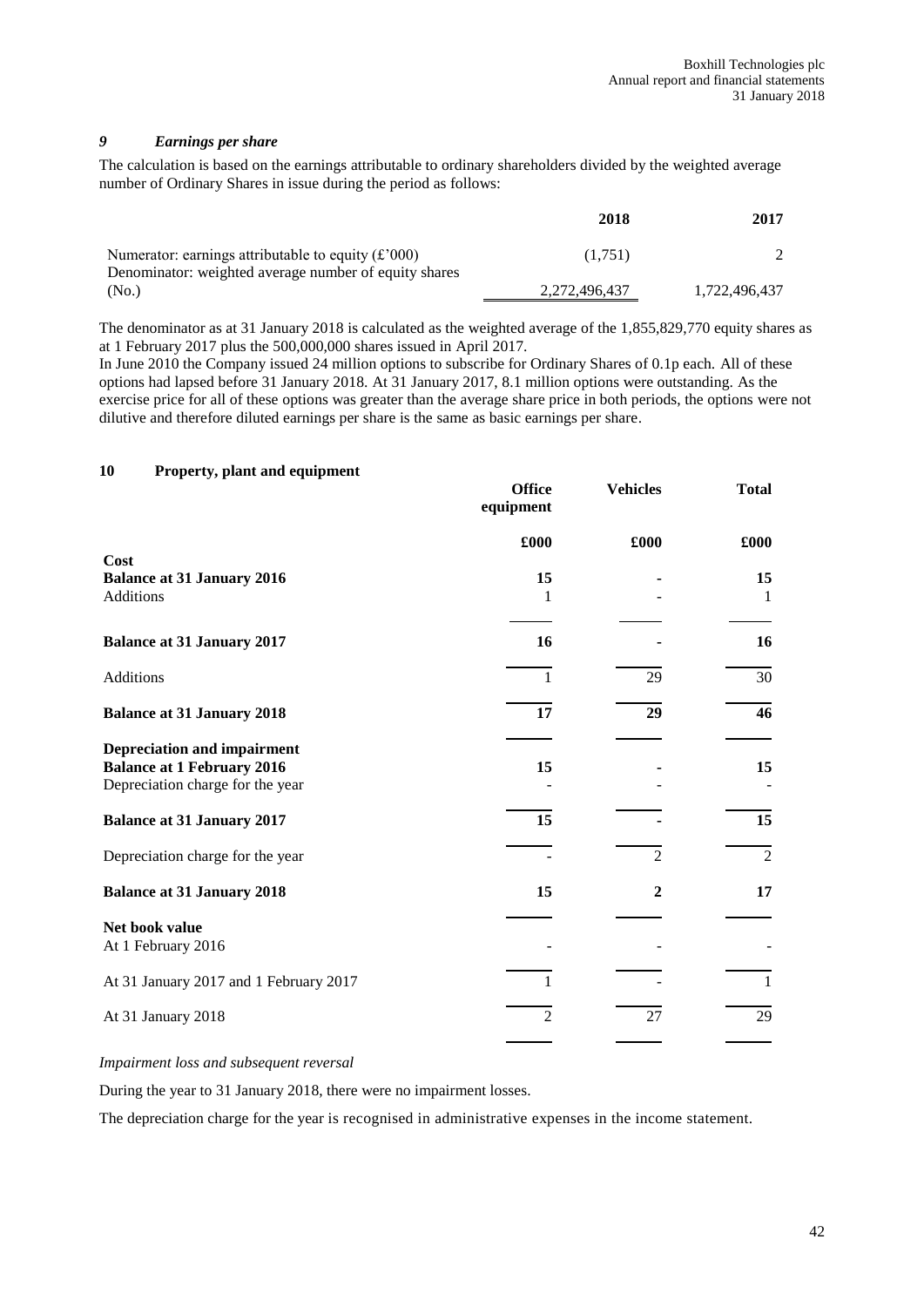# **11 Intangible assets**

|                                           | <b>Software</b> | Licences,<br>patents and<br>trademarks | <b>Total</b> |
|-------------------------------------------|-----------------|----------------------------------------|--------------|
|                                           | £000            | £000                                   | £000         |
| Cost                                      |                 |                                        |              |
| <b>Balance at 1 February 2016</b>         | 32              | 54                                     | 86           |
| Other acquisitions – externally purchased | 8               |                                        | 8            |
| <b>Balance at 31 January 2017</b>         | 40              | 54                                     | 94           |
| Acquisition – externally purchased        | 1,504           |                                        | 1,504        |
| Acquisition - internally generated        | 146             | 440                                    | 586          |
| <b>Balance at 31 January 2018</b>         | 1,690           | 494                                    | 2,184        |
| <b>Amortisation and impairment</b>        |                 |                                        |              |
| <b>Balance at 1 February 2016</b>         | 1               |                                        | 1            |
| Amortisation for the year                 | 1               | 7                                      | $\,8\,$      |
| Impairment charge                         | 18              |                                        | 18           |
| <b>Balance at 31 January 2017</b>         | 20              | $\overline{7}$                         | 27           |
| Amortisation for the year                 | 118             | 2                                      | 120          |
| <b>Balance at 31 January 2018</b>         | 138             | 9                                      | 147          |
| Net book value                            |                 |                                        |              |
| At 1 February 2016                        | 31              | 54                                     | 85           |
| At 31 January 2017 and 1 February 2017    | 20              | 47                                     | 67           |
| At 31 January 2018                        | 1,552           | 485                                    | 2,037        |

# *Impairment loss*

During the year to 31 January 2017, an impairment of £18,000 relating to software assets was recorded as the assets were no longer being used by the company.

# *Amortisation and impairment charge*

The amortisation and impairment charge is recognised in the following line items in the income statement:

|                         | 2018<br>£000 | 2017<br>£000 |
|-------------------------|--------------|--------------|
| Administrative expenses | 120          | 26           |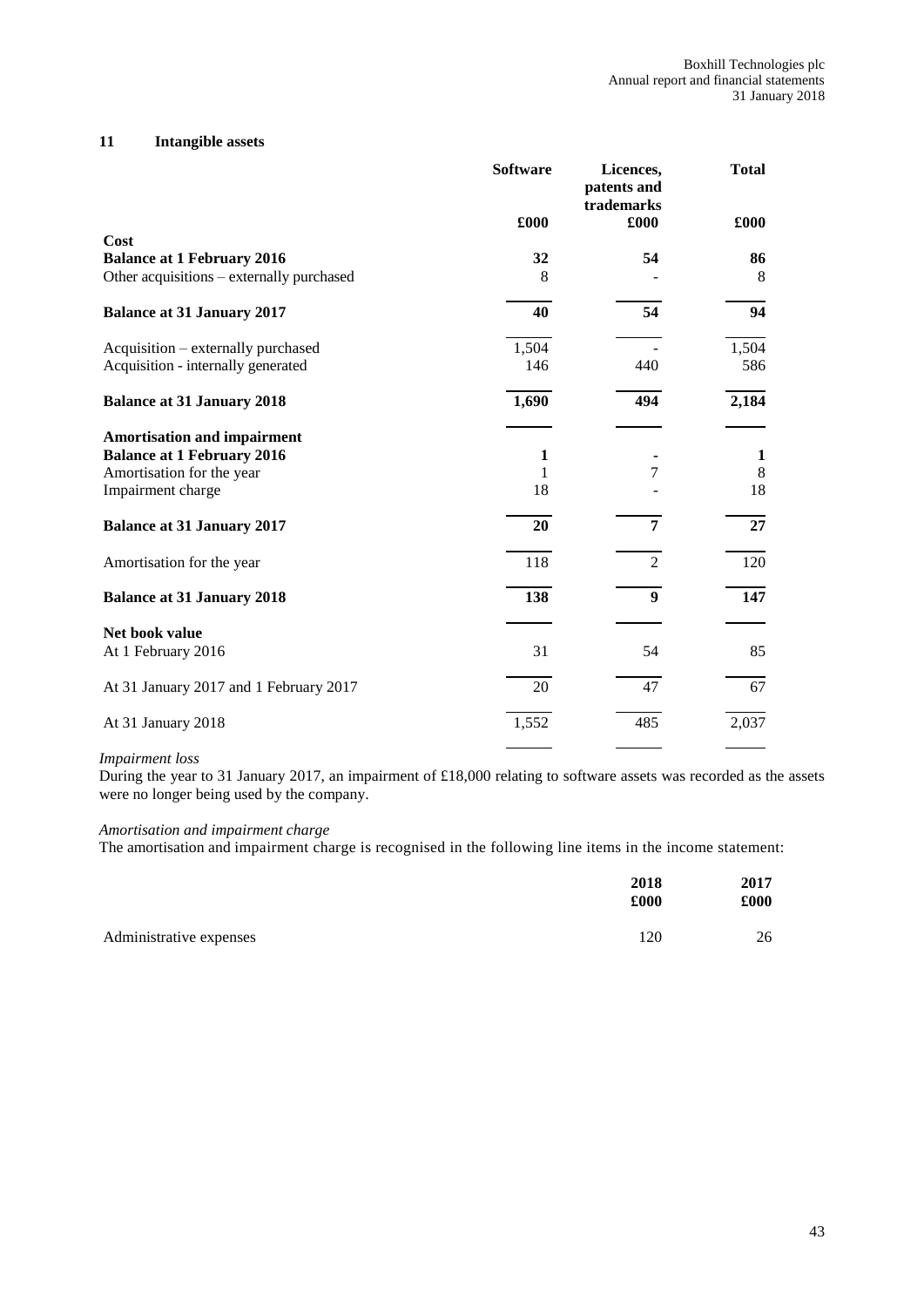#### **12 Goodwill**

|                                   | Goodwill<br>£000 |
|-----------------------------------|------------------|
| <b>Balance at 1 February 2016</b> | 1,673            |
| <b>Balance at 31 January 2017</b> | 1,673            |
| <b>Balance at 31 January 2018</b> | 1,673            |

#### *Impairment loss*

For the purposes of impairment testing, goodwill acquired in a business combination has been assessed for recoverability on a cash-generating unit (CGU) basis. Goodwill considered significant in comparison to the Group's total carrying amount of such assets has been allocated to cash generating units.

|                                         | Goodwill<br>2018<br>£000 | Goodwill<br>2017<br>£000 |
|-----------------------------------------|--------------------------|--------------------------|
| <b>Cash generating unit</b>             |                          |                          |
| <b>Prize Provision Services Limited</b> | 158                      | 158                      |
| Emex (UK) Group Limited                 | 510                      | 510                      |
| Emex Technologies Limited               | 1,005                    | 1,005                    |
|                                         | 1,673                    | 1,673                    |

Goodwill is being allocated to the Group's subsidiaries (CGUs) as it is expected that those subsidiaries will benefit from the synergies of the combination, irrespective of whether other assets or liabilities are assigned to those units.

The composition of the CGUs has not changed from the previous impairment testing.

The principal assumptions made in 2018 in testing the goodwill for impairment were as follows:

#### *Prize Provision Services Limited*

The recoverable amount was calculated based on determining the value in use of this cash generating unit. The following key assumptions were used in this calculation.

- Period covered by management plans used in calculation 5 years with a zero growth perpetuity based on the  $5<sup>th</sup>$ year terminal value
- Revenue during year 1 reflects continuation of growth experienced in Q2 FY2019 (growth rate of 3%), with subsequent annual growth rates of 5%
- Pre-tax discount rate of 6.6% applied to cash flow projections

#### **Sensitivity analyses were performed on the forecast:**

The calculation of value in use shown above is sensitive to the assumptions on growth rates.

The forecast could absorb a 5% reduction in revenue combined with a 10% increase in costs without any impact on the level of goodwill carried on the balance sheet.

The forecast could absorb a discount rate of 15% without any impact on the level of goodwill carried on the balance sheet.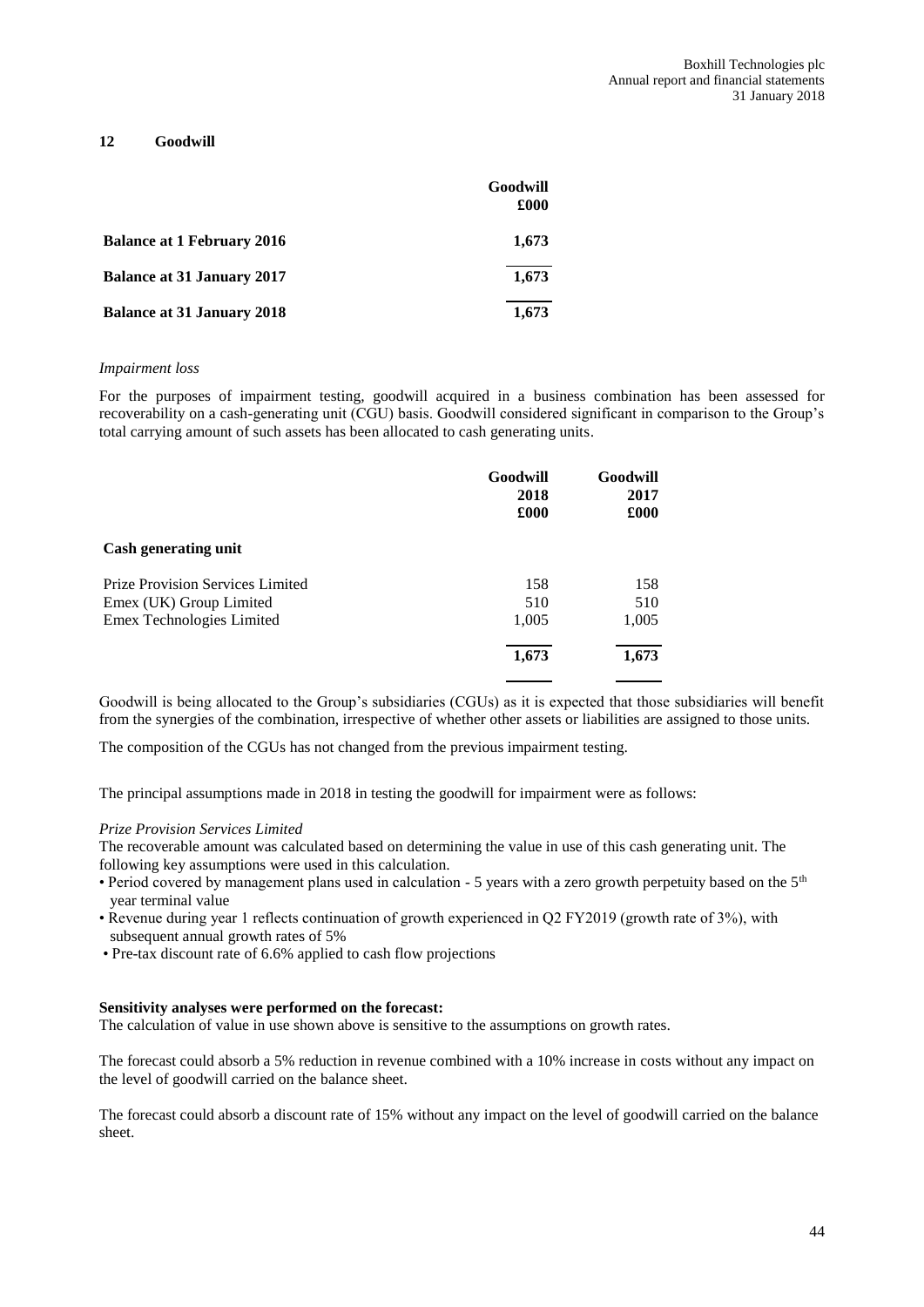The Directors have assessed on the base level assumptions, that the values in use over its carrying amount, created headroom of £798,000.

#### *Emex (UK) Group Limited*

The recoverable amount was calculated based on determining the value in use of this cash generating unit. The following key assumptions were used in this calculation.

- Period covered by management plans used in calculation is 5 years with a zero growth perpetuity based on the  $5<sup>th</sup>$ year terminal value
- Annual growth rates assume that that levels of activity observed during Q1 2019 continue through the period covered by the forecast with no growth
- Pre-tax discount rate of 10% applied to cash flow projections

#### **Sensitivity analyses were performed on the forecast:**

The calculation of value in use shown above is sensitive to the assumptions on growth rates.

The forecast could absorb a 10% reduction in revenue combined with a 10% increase in costs without any impact on the level of goodwill carried on the balance sheet.

The forecast is not sensitive to discount rate. The forecast could absorb a discount rate of 15% without any impact on the level of goodwill carried on the balance sheet.

The subsequent disposal of Emex (UK) Group Limited provides additional evidence that its recoverable amount is in excess of its carrying value.

The Directors have assessed on the base level assumptions, that the values in use over its carrying amount, created headroom of £5,653,000.

### *Emex Technologies Limited*

The recoverable amount was calculated based on determining the value in use of this cash generating unit. The following key assumptions were used in this calculation.

- Period covered by management plans used in calculation is 5 years with a zero growth perpetuity based on the 5<sup>th</sup> year terminal value
- Revenue is assumed at the levels observed during Q1 2019 continue through the period covered by the forecast with no growth
- Pre-tax discount rate of 10% applied to cash flow projections

This business commenced trading in 2016 and as such is still in its initial growth phase, which is why growth rates are predicted to be above the long-term growth rate for the industry.

#### **Sensitivity analyses were performed on the forecast:**

The calculation of value in use shown above is sensitive to the assumptions on growth rates.

The forecast could absorb a 10% reduction in revenue combined with a 20% increase in costs without any impact on the level of goodwill carried on the balance sheet.

The forecast is not sensitive to discount rate. Even at a discount rate of 15% the forecast would not suggest that an impairment to goodwill would be required.

The Directors have assessed on the base level assumptions, that the values in use over its carrying amount, created headroom of £914,000.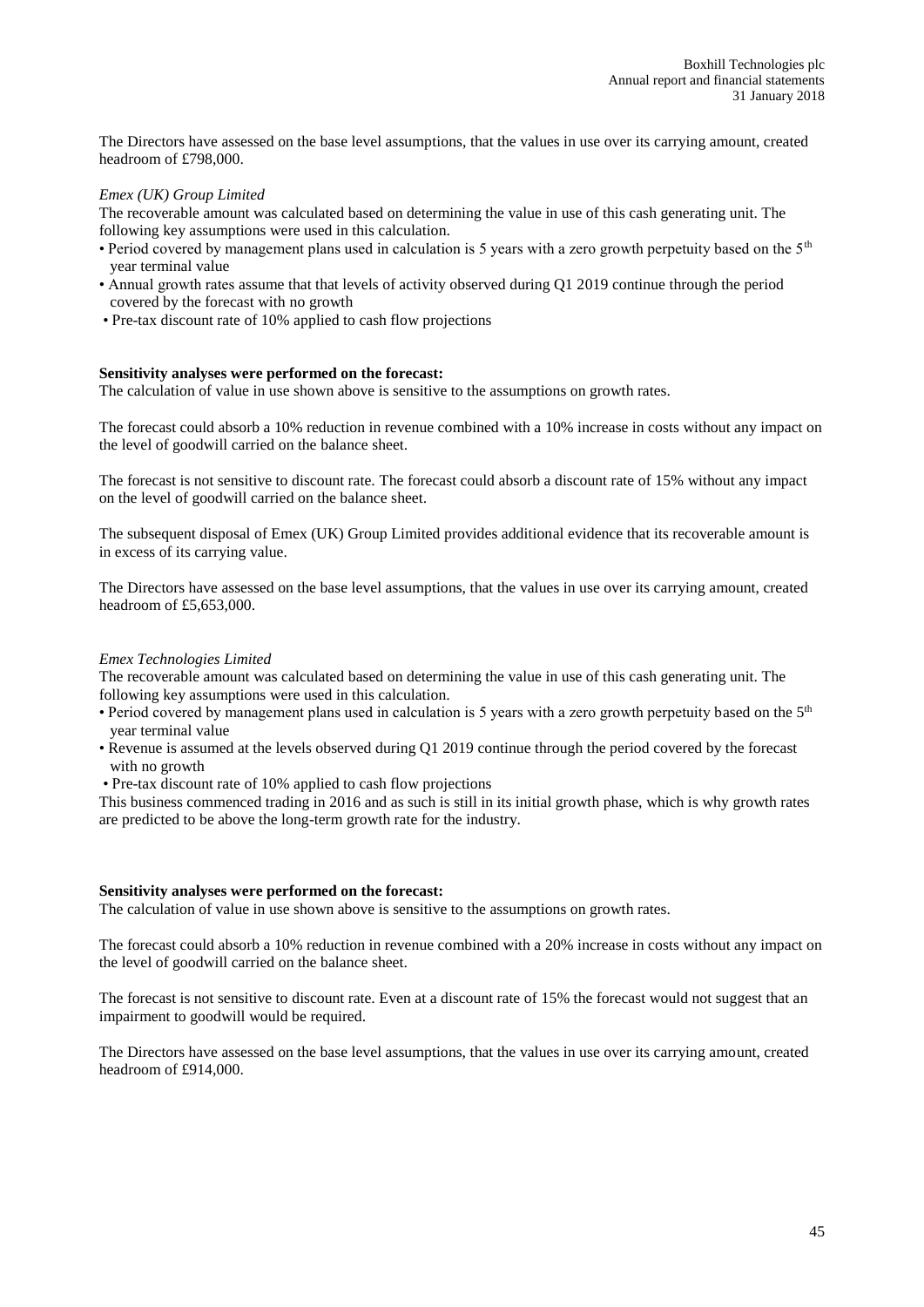As a result of the above sensitivity analysis, the assumptions used are considered to be realistically achievable in light of economic and industry measures and forecasts. The Directors believe that any reasonable possible change in the key assumptions on which the recoverable amount is based would not cause its carrying amount to exceed its recoverable amount.

The subsequent disposal of Emex (UK) Group Limited and Emex Technologies Limited provides additional evidence that its recoverable amount is in excess of its carrying value.

# **13 Investment in equity instruments**

| At 1 February 2016                      | $\pmb{\pounds}^{\pmb{\cdot}} 000$<br>342 |
|-----------------------------------------|------------------------------------------|
| Fair value adjustment (31 January 2017) | (62)                                     |
| <b>At 31 January 2017</b>               | 280                                      |
| Fair value adjustment (31 January 2018) | (58)                                     |
| At 31 January 2018                      | 222                                      |

The investment in equity relates to a 10% investment in Nineteen Twelve Holdings Limited, with an original cost of £342,000 in 2016. This investment has been measured at fair value as an available for sale asset with changes in fair value being recorded. No dividends have been recognised during the period. Nineteen Twelve Holdings Limited has entered into a venture with Soccerdome Limited, a subsidiary of Boxhill Technologies Plc.

Given that the Group only holds 10% of the share capital of Nineteen Twelve Holdings Limited and correspondingly only 10% of the voting rights and furthermore management and operating decisions are taken by the other equity holder, it is deemed that the Group does not hold control or have significant influence over Nineteen Twelve Holdings Limited.

The principal assumptions made in 2018 in determining fair value were as follows:

The fair value was calculated using a discounted cash flow model. The following key assumptions were used in this calculation.

- The period covered by management plans used in the calculation is 8 years with a zero growth perpetuity based on the 8<sup>th</sup> year terminal value
- The annualised long term-growth rate takes the business, to a year 8 pitch utilisation rate of 11% (Winter bookings utilisation rate of 15% and Summer utilisation rate of 8%). This reflects the phase of growth that the business is in following its refurbishment in May 2016.
- The pre-tax discount rate applied to cash flow projection 9%;

The period covered by this forecast reflects the specific terms in the articles of association of Nineteen Twelve Holdings Limited, which entitles Boxhill Technologies Plc to the first £250,000 of post tax profits over that period.

#### **Sensitivity analyses were performed on the forecast:**

The fair value calculation above is sensitive to the assumptions on growth rates and discount rates.

A 5% increase in revenues over the course of the time period covered, would result in an increase in fair value of £12,000 and a decrease of £13,000 for an equivalent decrease.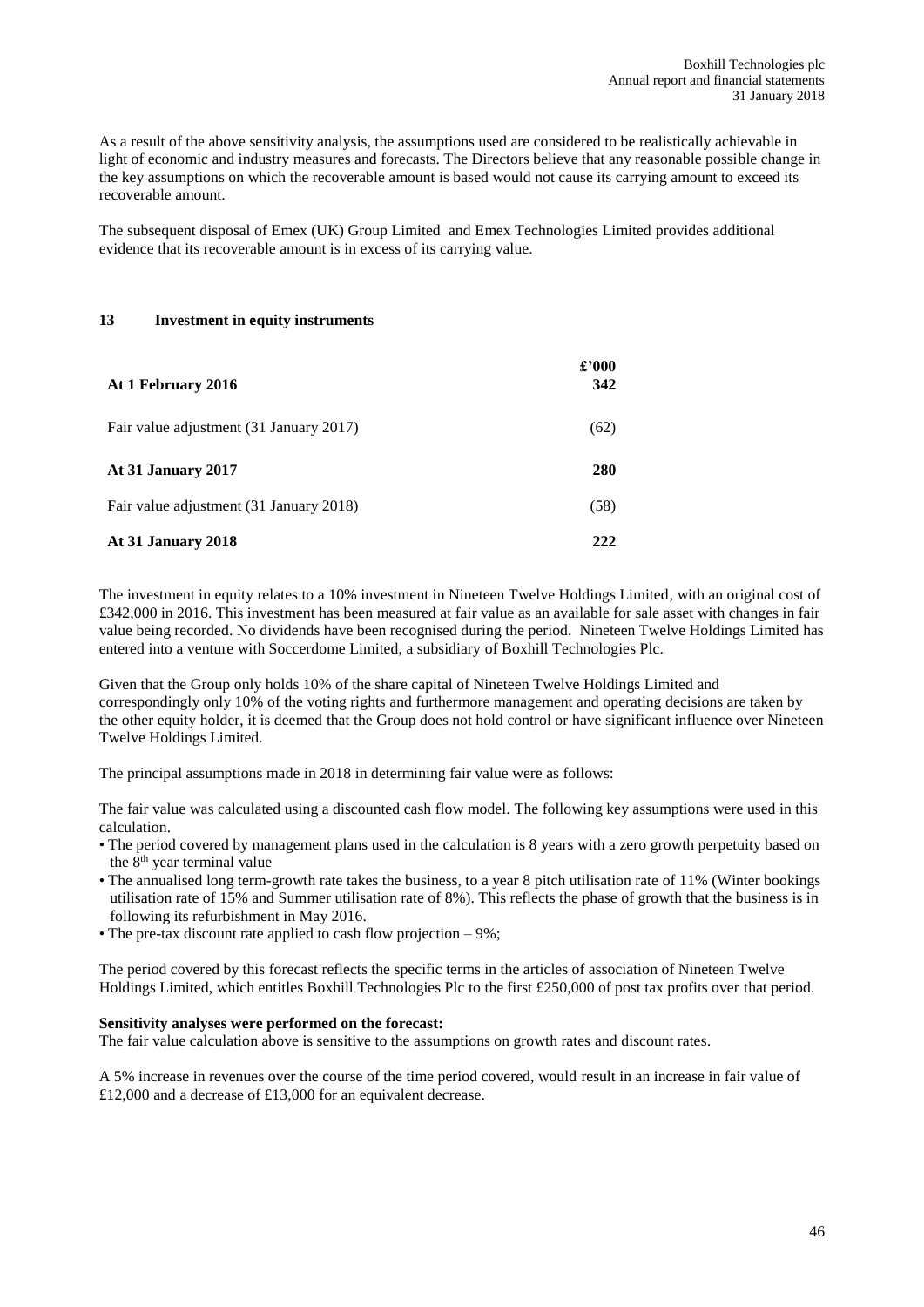A 5% decrease in the discount rate used would result in an increase in fair value of £10,000 and a 5% decrease would decrease the fair value by £9,000.

# **14 Investments in subsidiaries**

Details of the Company's subsidiaries at 31 January 2018 are as follows:

|                                                                        |                       | <b>Place of</b><br>incorporation<br>(or registration) | <b>Proportion of</b><br>ownership<br>interest & |                           |                                                               |
|------------------------------------------------------------------------|-----------------------|-------------------------------------------------------|-------------------------------------------------|---------------------------|---------------------------------------------------------------|
| Name of                                                                | <b>Company number</b> | and operation                                         | voting power                                    | <b>Holding</b>            | <b>Principal activity</b>                                     |
| <b>Subsidiary</b>                                                      |                       |                                                       | held                                            |                           |                                                               |
| Prize Provision<br>Services Limited                                    | 03152966              | England and<br>Wales                                  | 100%                                            | Ordinary<br>shares        | Lottery provider                                              |
| Soccerdome Limited                                                     | 02948017              | England and<br>Wales                                  | 100%                                            | Ordinary<br>shares        | <b>Investment Holding</b><br>Company                          |
| <b>Barrington Lewis</b><br>Limited                                     | 07190212              | England and<br>Wales                                  | 100%                                            | Ordinary<br>shares        | Dormant                                                       |
| <b>Emex Technologies</b><br>Ltd (formerly<br>Freepaymaster<br>Limited) | 09261233              | England and<br>Wales                                  | 100%                                            | Ordinary<br>shares        | Payment processing                                            |
| Emex (UK) Group<br>Limited                                             | SC518243              | Scotland                                              | 100%                                            | Ordinary<br><b>Shares</b> | Intermediary<br><b>Holding Company</b>                        |
| <b>Emex Consult Ltd</b>                                                | NI614354              | Northern Ireland                                      | 100% by<br>Emex (UK)<br>Group Limited           | Ordinary<br>shares        | Payment processing                                            |
| Timegrand Ltd                                                          | 10539539              | England and<br>Wales                                  | 100%                                            | Ordinary<br>shares        | Software licence holder                                       |
| Market Access Ltd                                                      | 11119688              | England and<br>Wales                                  | 100%                                            | Ordinary<br>shares        | <b>Payment Processing</b><br>and Foreign Exchange<br>provider |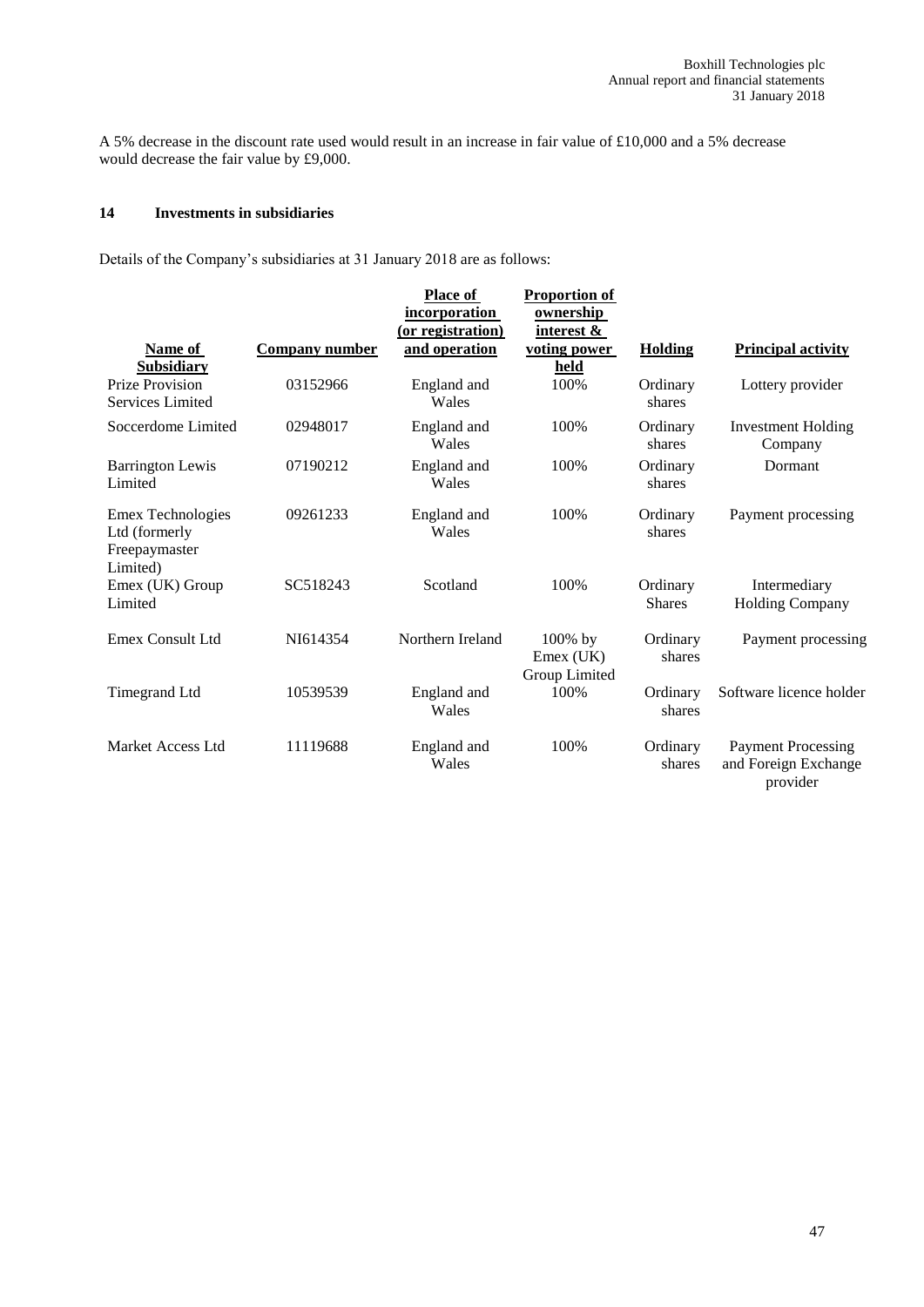The registered office address for each subsidiary is as follows:

| <u>Name of</u><br><b>Subsidiary</b>                             | <b>Registered office address</b>                                                                      |
|-----------------------------------------------------------------|-------------------------------------------------------------------------------------------------------|
| Prize Provision<br>Services Limited                             | Suite 3 20, Market Hill, Buckingham, Buckinghamshire,<br>England, MK18 1JX                            |
| Soccerdome Limited                                              | 39 St. James's Street, London,<br>SW <sub>1</sub> A 1JD                                               |
| <b>Barrington Lewis</b><br>Limited                              | 39 St. James's Street, London,<br>SW1A 1JD                                                            |
| Emex Technologies<br>Ltd (formerly<br>Freepaymaster<br>Limited) | 39 St. James's Street, London,<br>$SW1A$ 1JD                                                          |
| Emex (UK) Group<br>Limited                                      | Unit 17/18 Alpha Freight, Prestwick Intl' Airport,<br>Prestwick, South Ayrshire,<br>Scotland, KA9 2PL |
| Emex Consult Ltd                                                | Forsythe House, Cromac Square,<br>Belfast, Northern Ireland,<br><b>BT2 8LA</b>                        |
| Timegrand Ltd                                                   | 39 St. James's Street, London,<br>SW1A 1JD                                                            |
| Market Access Ltd                                               | 39 St. James's Street, London,<br>$SW1A$ $1ID$                                                        |

# **15 Trade and other receivables**

|                                | 2018<br>£000 | 2017<br>£000 |
|--------------------------------|--------------|--------------|
| Trade receivables              | 1,482        | 1,750        |
| Other receivables              | 1,625        | 6            |
| Prepayments and accrued income | 59           | 158          |
| VAT receivable                 | 59           | 35           |
|                                | 3,225        | 1,949        |
|                                |              |              |

Included within trade and other receivables is £nil (2017 : £nil) expected to be recovered in more than 12 months.

Included in Other receivables is £1,620,000 (2017 ; £nil), receivable from Phillite D UK Limited, relating to the development of the High Value Transaction Service (HVTS) of which more detail can be found in the strategic report on Page 1 and Note 25.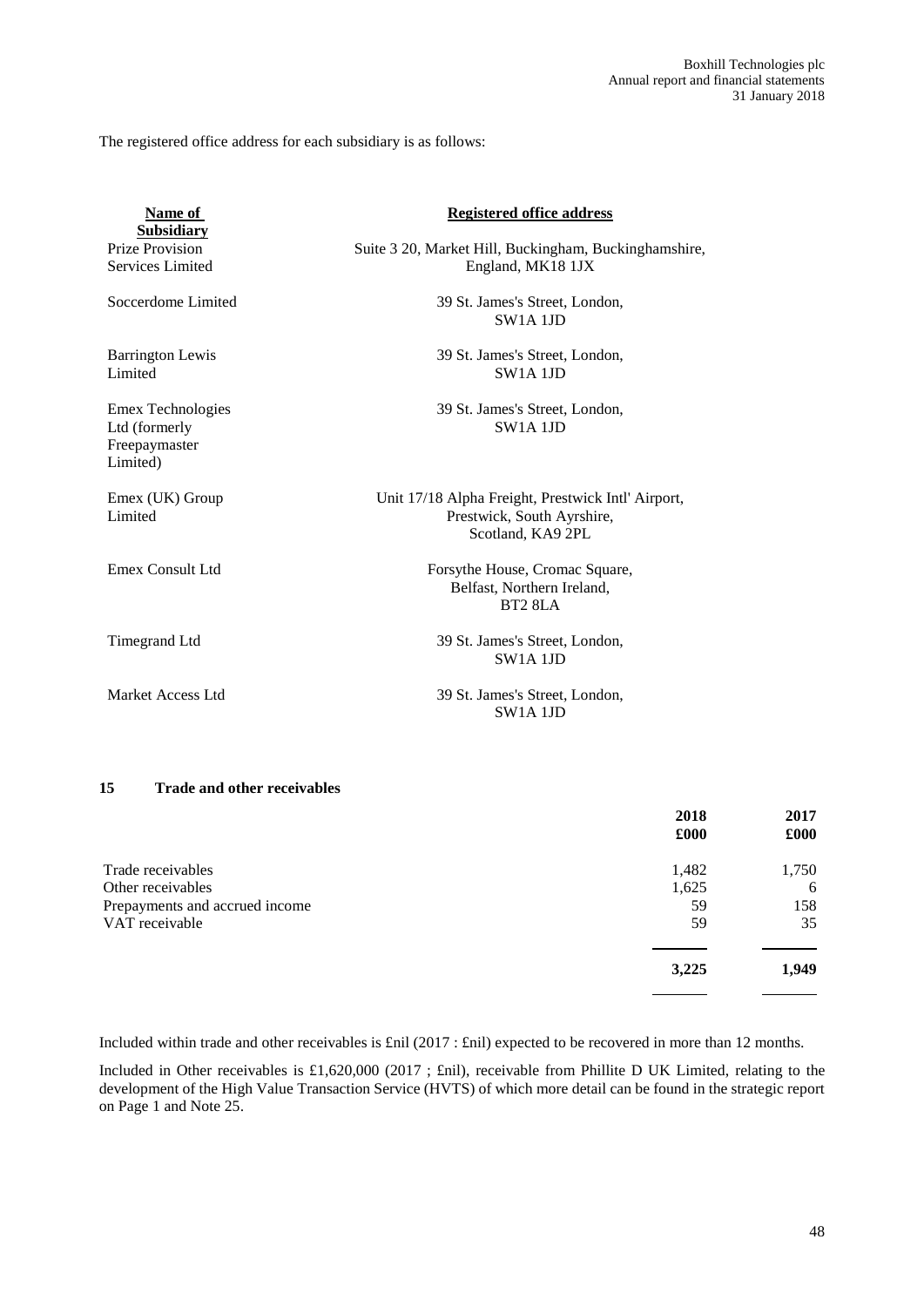The Group has provided fully for all receivables which are not considered recoverable. In determining the recoverability of all receivables, the Group considers any change in the credit quality of the receivable up to the reporting date.

The Directors consider that the carrying amount of the receivables approximates their fair value.

#### **16 Cash and cash equivalents/ bank overdrafts**

|                                             | 2018<br>£000 | 2017<br>£000 |
|---------------------------------------------|--------------|--------------|
| Cash and cash equivalents per balance sheet | 2.151        | 818          |

Cash and cash equivalents comprises cash held by the Group and short-term bank deposits with an original maturity of 6 months or less. The carrying amount of these assets approximates their fair value.

Within the cash balance of  $\text{\pounds}2,141,000$  is an amount of  $\text{\pounds}195,000$  held in designated trust accounts for the benefit of clients of Prize Provision Services Limited (2017: £215,000).

# **17 Other interest-bearing loans and borrowings**

#### *Borrowings*

Borrowings at 31 January 2018 include a loan of £6,100 (2017: £6,100). The loan is repayable on demand and no interest is payable.

# **18 Trade and other payables**

|                                         | 2018  | 2017  |
|-----------------------------------------|-------|-------|
|                                         | £000  | £000  |
| Trade payables                          | 691   | 450   |
| Other payables                          | 6,427 | 1,687 |
| Accrued liabilities and deferred income | 24    | 146   |
|                                         | 7,142 | 2,283 |
|                                         |       |       |
| Other payables comprise:                |       |       |
| Social security and other taxes         | 42    | 6     |
| Amounts owing to customers              | 6,189 | 1,457 |
| Other                                   | 196   | 224   |
|                                         | 6,427 | 1,687 |
| <b>Presented as:</b>                    |       |       |
| Current                                 | 6,427 | 1,687 |
| Non-current                             |       |       |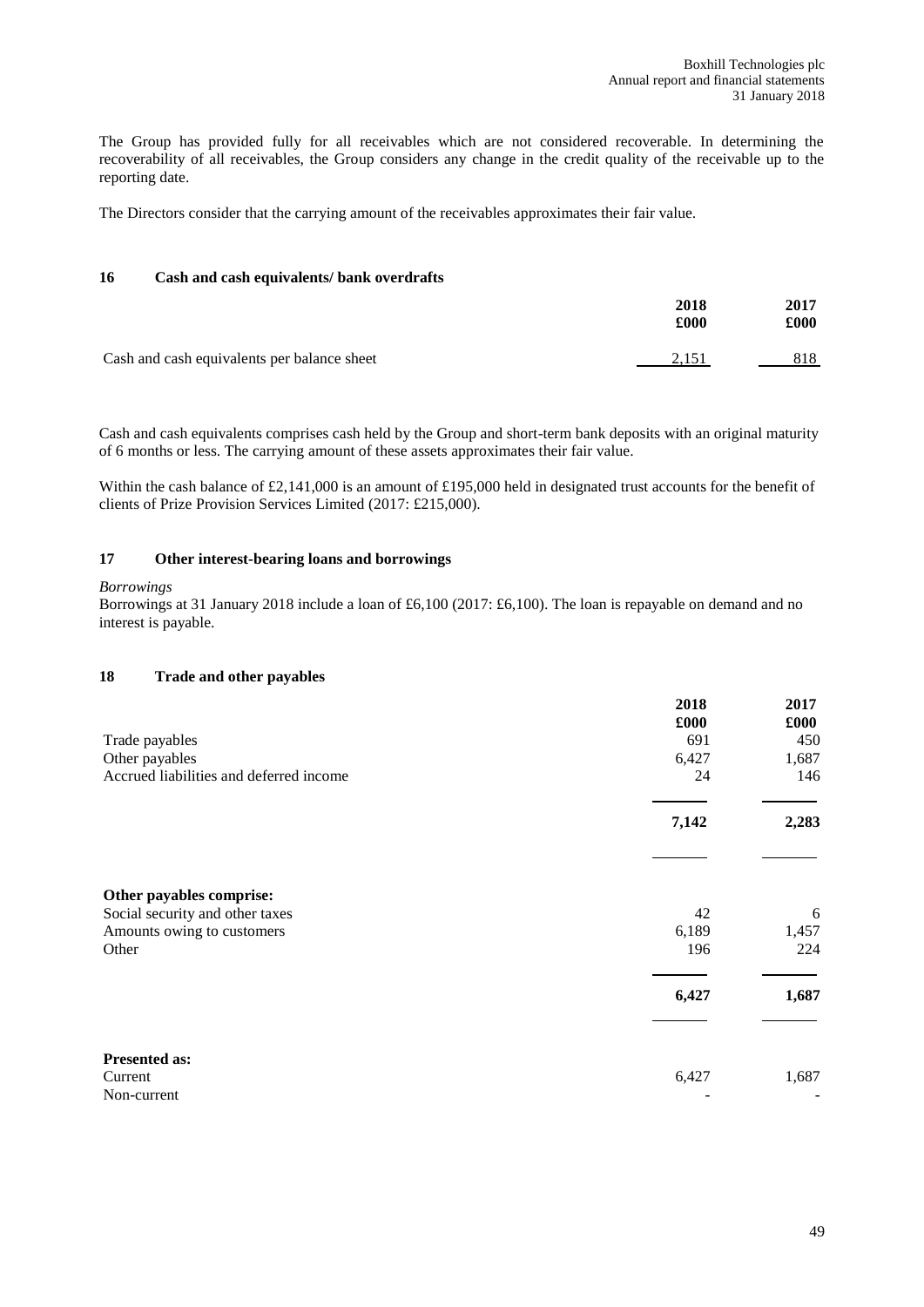Included within trade and other payables is £nil (2017 : £nil) expected to be settled in more than 12 months.

Included within Other payables is  $\pounds 6,189,000$  (2017 :  $\pounds 1,457,000$ ) of amounts held on customers' behalf through the digital wallet service, Emexgo.

The Group does not hold funds processed by credit card for merchants; this is all carried out by the acquiring bank and those segregated funds are outside of the Group's own bank accounts and are therefore not recorded in the Group's financial statements. The Group then requires that each merchant deposit its revenue from credit card payments into an EmexGo account, out of which the Group collects its revenue. The merchant can then withdraw funds to its chosen bank account when it wishes to do so. A liability is recognised in within Trade and Other Payables as Amounts owed to customers for the amount of such funds deposited by customers, and the balance of such funds held in the Group's bank accounts at the reporting date is included within Cash and cash equivalents.

Accrued liabilities and deferred income represents miscellaneous contractual liabilities that relate to expenses that were incurred, but not paid for at the period end and income received during the period, for which the Group had not supplied the goods or services at the end of the period.

The Directors consider that the book value of trade payables, accrued liabilities and deferred income approximates to their fair value at the balance sheet date.

The average credit period taken for trade purchases is 102 days (2017: 80 days).

#### **19 Deferred taxation**

A deferred tax asset has not been recognised in the year ended 31 January 2018 nor the year ending 31 January 2017 in respect of taxable losses carried forward as the probability of future taxable profits being available against which the unused tax losses and unused tax credits cannot be determined with sufficient certainty.

As at 31 January 2018, there were £1,107,354 of unused tax losses (2017:£781,486), of which £nil was utilised in the year to 31 January 2018.

There are not considered to be any material temporary differences associated with investments in subsidiaries for which deferred tax liabilities need to be recognised.

## **20 Equity Share capital**

|                                                                  | 2018<br>£2000 | 2017<br>$\pounds$ '000 |
|------------------------------------------------------------------|---------------|------------------------|
| Allotted, called up and fully paid                               |               |                        |
| 2,355,829,770 (2017: 1,855,829,770) Ordinary Shares of 0.1p each | 2.356         | 1.856                  |

On 31 January 2016 the Company issued £1.6m of 0% unsecured, undated, convertible loan stock which converted into 400,000,000 Ordinary Shares and were allotted to loan stock holders on 7 June 2016 and were admitted to trading on AIM on 15 June 2016. The shares were consideration for the acquisition of Emex (UK) Group Limited, and the associated company, Freepaymaster Limited (collectively, "Emex").

On 10 April 2017, the Company acquired all of the ordinary shares in Timegrand Limited, satisfied in full by the issue of 500,000,000 ordinary shares of 0.1p nominal each in the Company.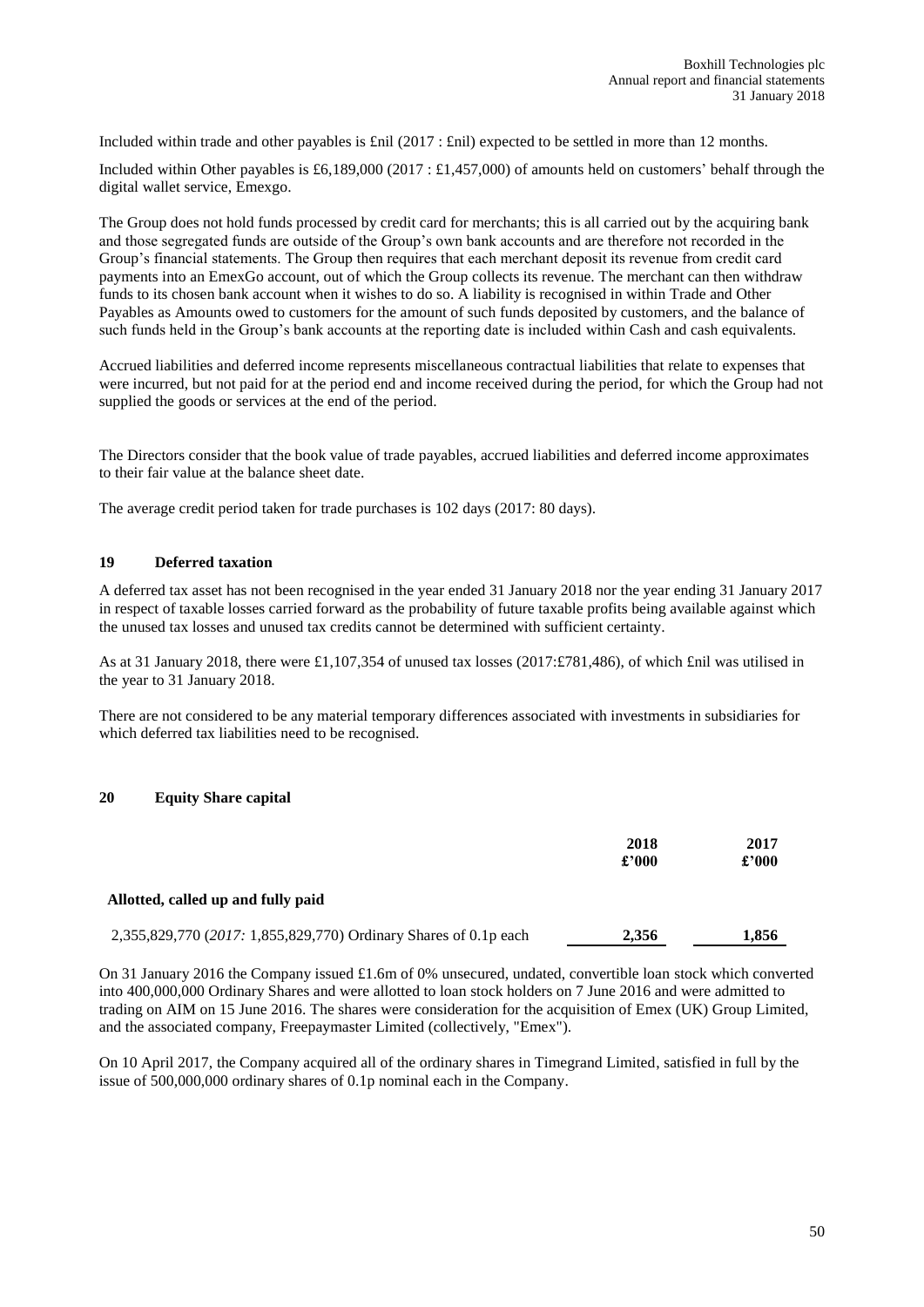On 23 April 2018 new shares totalling 410,000,000 Ordinary Shares of 0.1 pence each ("Ordinary Shares") were issued in settlement of amounts invoiced from key management personnel. In addition, 60,000,000 share options were granted to Directors and key management.

On 9 May 2018, new shares totalling 50,000,000 Ordinary Shares of 0.1 pence each were issued in settlement of invoices for consultancy fees totalling £50,000 from Nineteen Twelve Management Limited, a company controlled by James Rose.

Further details can be found in the Directors report on page 6.

# **21 Capital and reserves**

*Dividends*

No dividends were recognised in either the period to 31 January 2018 or to 31 January 2017.

#### **22 Share-based payments**

Certain Directors and key management were issued with share options on 8 June 2010, exercisable immediately at a price fixed at the date of issue. As at 2 June 2017 none of these options had been exercised and all options expired on this date.

Details of options granted were as follows:

| Date of Grant | No.<br>$\pounds$ '000 | Exercise price   | Exercise period            |
|---------------|-----------------------|------------------|----------------------------|
| 8 June 2010   | 2,700,000             | 0.75p            | 8 June 2010 to 2 June 2017 |
| 8 June 2010   | 2,700,000             | 1.0 <sub>p</sub> | 8 June 2010 to 2 June 2017 |
| 8 June 2010   | 2,700,000             | 1.25p            | 8 June 2010 to 2 June 2017 |

All of the above options were outstanding at and so lapsed on 2 June 2017.

#### **23 Financial instruments**

The key risks and uncertainties faced by the Group are managed within a risk management framework. The Group's day to day working capital is funded by its cash and cash equivalents. The key risks identified for the Group are discussed below.

The company has exposure to credit risk, market risk and liquidity risk that arises through the normal course of the Group's business.

#### *23 (a) Fair values of financial instruments*

The Directors consider that there is no material difference between the asset and liability values in the balance sheet and their fair value.

All assets and liabilities held at fair value are tier 1, with the exception of the Investment in Equity Instrument of £222k (2017: £280k) which is Tier 3. This asset has been valued using a discounted cash flow model to determine its value in use. The key assumptions for this calculation are described in note 13.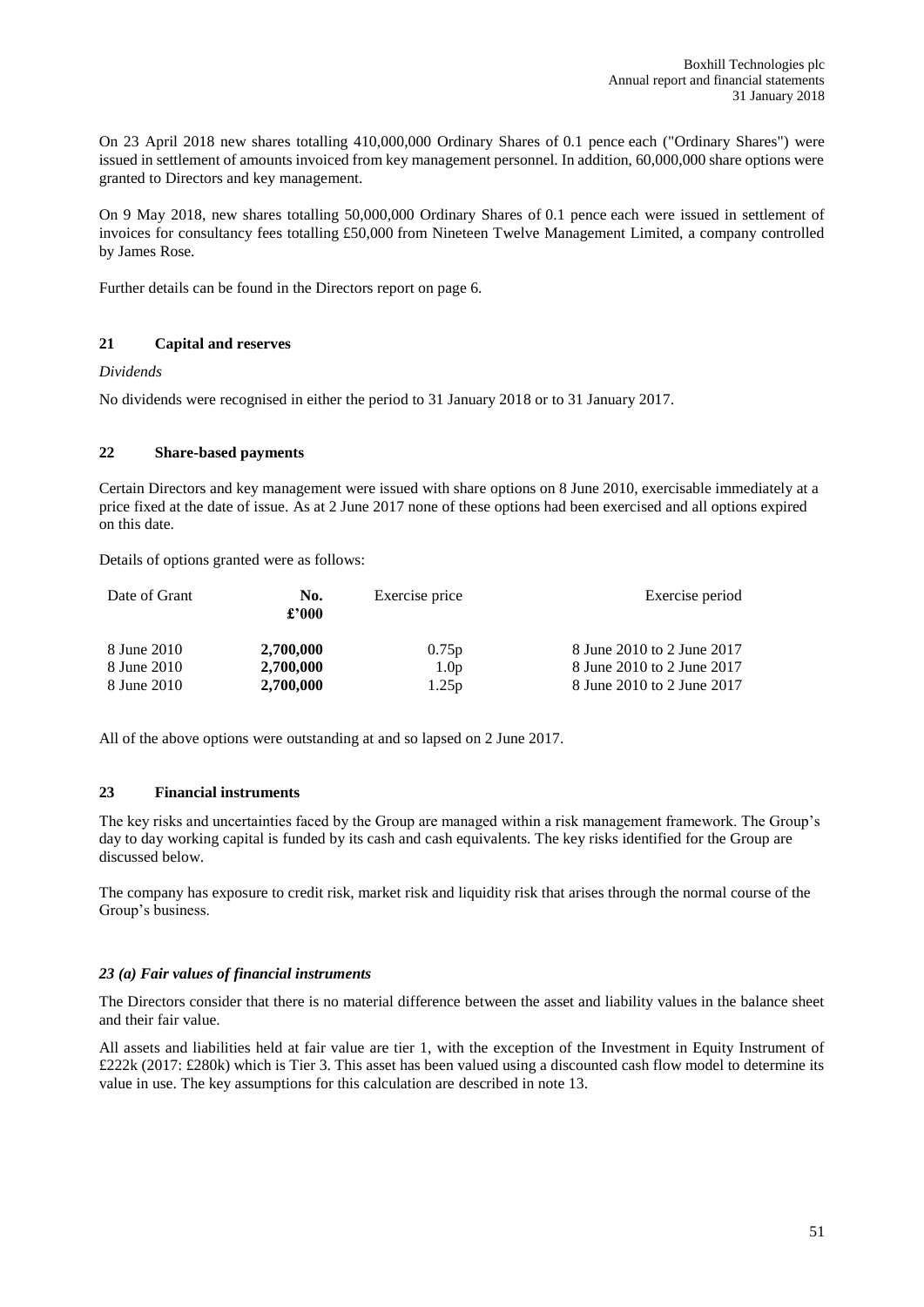# *23 (b) Credit risk*

#### *Financial risk management*

Credit risk is the risk of financial loss to the Group if a customer or counterparty to a financial instrument fails to meet its contractual obligations, and arises principally from the Group's receivables from customers.

#### *Exposure to credit risk*

The maximum exposure to credit risk at the balance sheet date by class of financial instrument was;

|                   | 2018<br>£000 | 2017<br>£000 |
|-------------------|--------------|--------------|
| Trade receivables | 1,482        | 1,750        |
| Other receivables | 1625         | 6            |
|                   |              |              |
|                   | 3,107        | 1,756        |
|                   |              |              |

As at 31 January 2018, all trade receivables were generated from within the UK.

#### *Credit quality of financial assets and impairment losses*

The aging of trade receivables at the balance sheet date was:

|                        | 2018<br>£000 | 2017<br>£000 |
|------------------------|--------------|--------------|
| Not past due           | 29           | 181          |
| Past due [0-30 days]   | 9            | 108          |
| Past due [31-120 days] | 184          | 514          |
| More than 120 days     | 2,880        | 947          |
|                        | 3,102        | 1,750        |
|                        |              |              |

All of the £3,064,000 that was in excess of 30 days past due as at 31 January 2018 was due from a related party (Phillite D UK Limited). The Directors are confident of its recovery, with significant sums recovered in H1 2019. In addition, Phillite D UK Limited has claims against three customers for sums in excess of the amounts owed to Group and is confident of their recovery. Therefore, there is no allowance for impairment.

At 31 January 2018 there were no trade receivables that were impaired (2017: £34,000).

# *23 (c) Liquidity risk*

#### *Financial risk management*

Liquidity risk is the risk that the Group will not be able to meet its financial obligations as they fall due.

Ultimate responsibility for liquidity risk management rests with the Board of Directors, which has built an appropriate liquidity risk management framework for the management of the Group's short, medium and long-term funding and liquidity management requirements. The Group manages liquidity risk by maintaining adequate reserves, banking facilities and reserve borrowing facilities by continuously monitoring forecast and actual cash flows and matching the maturity profiles of financial assets and liabilities.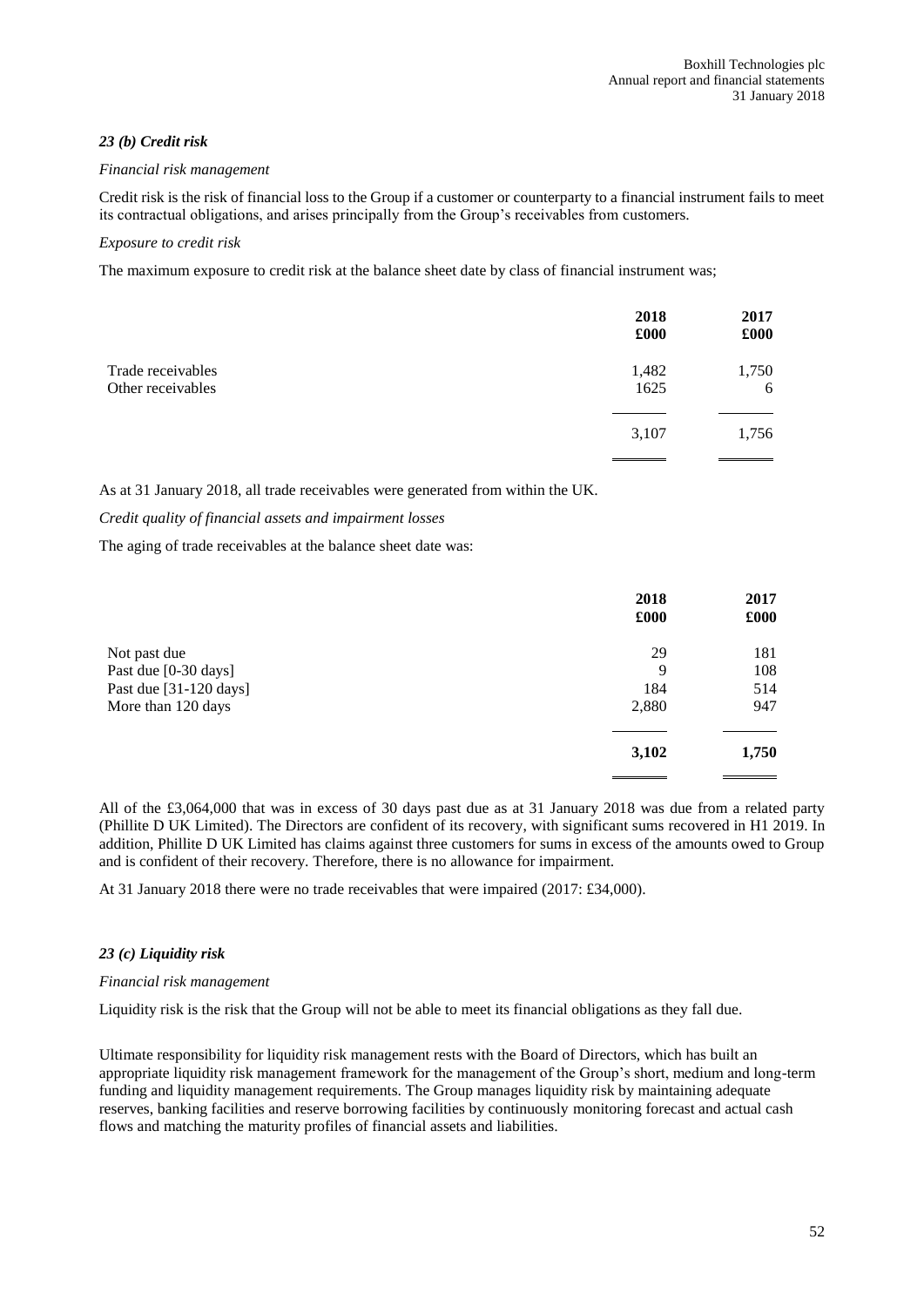As at 31 January 2018, the Group held a £6,100 loan (2017: £6,100).

In addition, as at 31 January 2018, the Group had Trade and other payables of £7,142,000 (2017: £2,283,000), of which all is due within the next 12 months. A significant proportion of this balance was sold as part of the disposal of the Emex Businesses.

The Directors consider that there is no material difference between the value in the balance sheet and its fair value.

## *23 (d) Market risk*

**31 January 2018**

#### *Financial risk management*

Market risk is the risk that changes in market prices, such as foreign exchange rates, interest rates and equity prices will affect the Group's income or the value of its holdings of financial instruments

The Group's exposure to interest rate risk mainly concerns financial assets and liabilities, which are subject to floating rates in the Group. At present the Group's loans are on fixed rate interest rates and hence it is not exposed to risk on these should rates move.

The Finance Director is responsible for managing cash flow management, interest and foreign exchange exposure to ensure adequate liquidity at all times to meet cash requirements.

#### **Market risk - Foreign currency risk**

The Group's exposure to foreign currency risk is as follows. This is based on the carrying amount for monetary financial instruments.

| JI Januar y 2010            |                 |                          |           |              |              |
|-----------------------------|-----------------|--------------------------|-----------|--------------|--------------|
|                             | <b>Sterling</b> | Euro                     | US Dollar | <b>Other</b> | <b>Total</b> |
|                             | £000            | £000                     | £000      | £000         | £000         |
| Cash and cash equivalents   | 383             | 1,767                    |           |              | 2,151        |
| Trade and other receivables | 1,550           | 1,268                    | 17        | 272          | 3,107        |
| <b>Bank</b> loans           | 6               | $\overline{\phantom{0}}$ |           |              | 6            |
| Trade and other payables    | 1.010           | 5.155                    | 843       | 110          | 7.118        |
| <b>Gross exposure</b>       | 2,687           | 9.224                    | 882       | 382          | 12.081       |

The same analysis for the year to 31 January 2017 was as follows:

| 31 January 2017             |                 |                   |                  |                          |              |
|-----------------------------|-----------------|-------------------|------------------|--------------------------|--------------|
|                             | <b>Sterling</b> | Euro              | <b>US Dollar</b> | <b>Other</b>             | <b>Total</b> |
|                             | £000            | £000              | £000             | £000                     | £000         |
| Cash and cash equivalents   | 311             | 69                | 438              | -                        | 818          |
| Trade and other receivables | 1,037           | 640               | 79               | $\overline{\phantom{0}}$ | 1.756        |
| <b>Bank</b> loans           | 6               | $\qquad \qquad -$ | -                |                          | 6            |
| Trade and other payables    | 683             | 725               | 728              | ۰                        | 2,137        |
| <b>Gross exposure</b>       | 2.037           | 1.434             | 1.245            |                          | 4.716        |

#### *Sensitivity analysis*

A 1% percent weakening of the following currencies against the pound sterling at 31 January 2018 would have reduced loss before tax by the amounts shown below. This calculation assumes that the change occurred at the balance sheet date and had been applied to risk exposures existing at that date.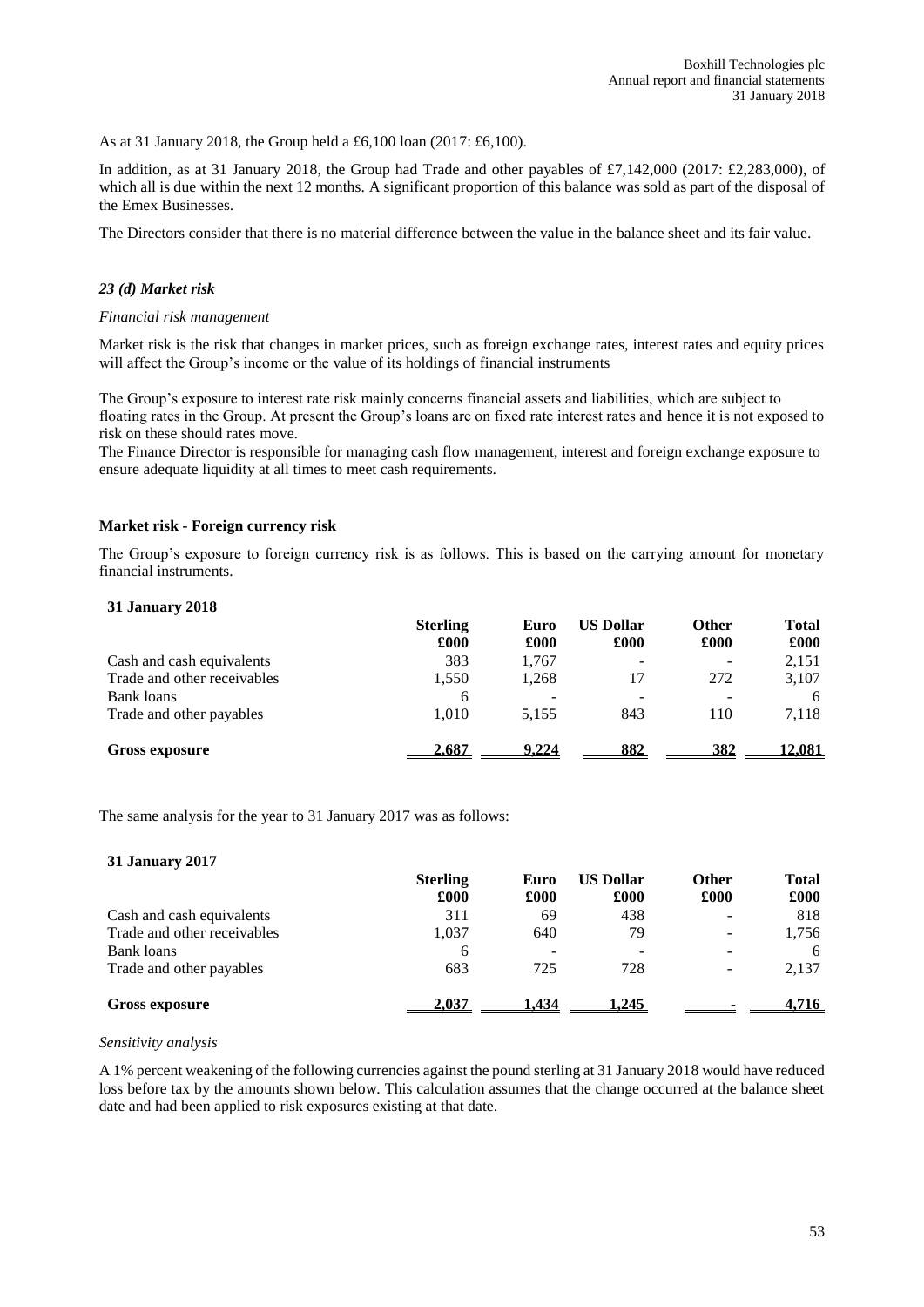This analysis assumes that all other variables, in particular other exchange rates and interest rates, remain constant. The analysis is performed on the same basis for the year ended 31 January 2017.

|       | <b>Equity</b><br>2018<br>£000 | <b>Equity</b><br>2017<br>£000 |
|-------|-------------------------------|-------------------------------|
| €     | 21                            | 14                            |
| \$    | 8                             | 12                            |
| other | (2)                           | -                             |

A 1% percent strengthening of the above currencies against the pound sterling at 31 January 2017 would have had the equal but opposite effect on the above currencies to the amounts shown above, on the basis that all other variables remain constant.

#### **Market risk – Interest rate risk**

During both the year to 31 January 2018 and the year to 31 January 2017, the Company's surplus funds were placed in deposits at floating rates. At present the Group's loans are on fixed rate interest rates and hence it is not exposed to risk on these should rates move.

#### **Market risk - Equity price risk**

The Group does not currently have any exposure to equity price risk. As at 31 January 2018, the Group did not have any investments in quoted equity securities

#### *23 (e) Capital management*

The objective of the Company's capital management is to ensure that there is sufficient liquidity within the Company to carry out the committed and forecast investment and expenditure. The Company monitors the longterm cash flow requirements of the business in order to assess the requirement for changes to the capital structure to meet that objective and to maintain flexibility. The capital structure of the Group consists of debt, which includes the borrowings disclosed in note 18, cash and cash equivalents and equity attributable to equity holders of the parent, comprising issued capital, reserves and retained earnings as disclosed in the consolidated statement of changes in equity. The Board manages the structure of its capital and makes necessary adjustments to accommodate the changes in the economic conditions. To maintain or adjust the capital structure, the Board may issue new shares for cash. No significant changes were made in the objectives, policies or processes during the period ended 31 January 2018.

#### **24 Operating leases**

Non-cancellable operating lease rentals are payable as follows:

| 2018<br>£000 | 2017<br>£000 |
|--------------|--------------|
| 22           | 19           |
| -            | -            |
| -            |              |
| 22           | 19           |
|              |              |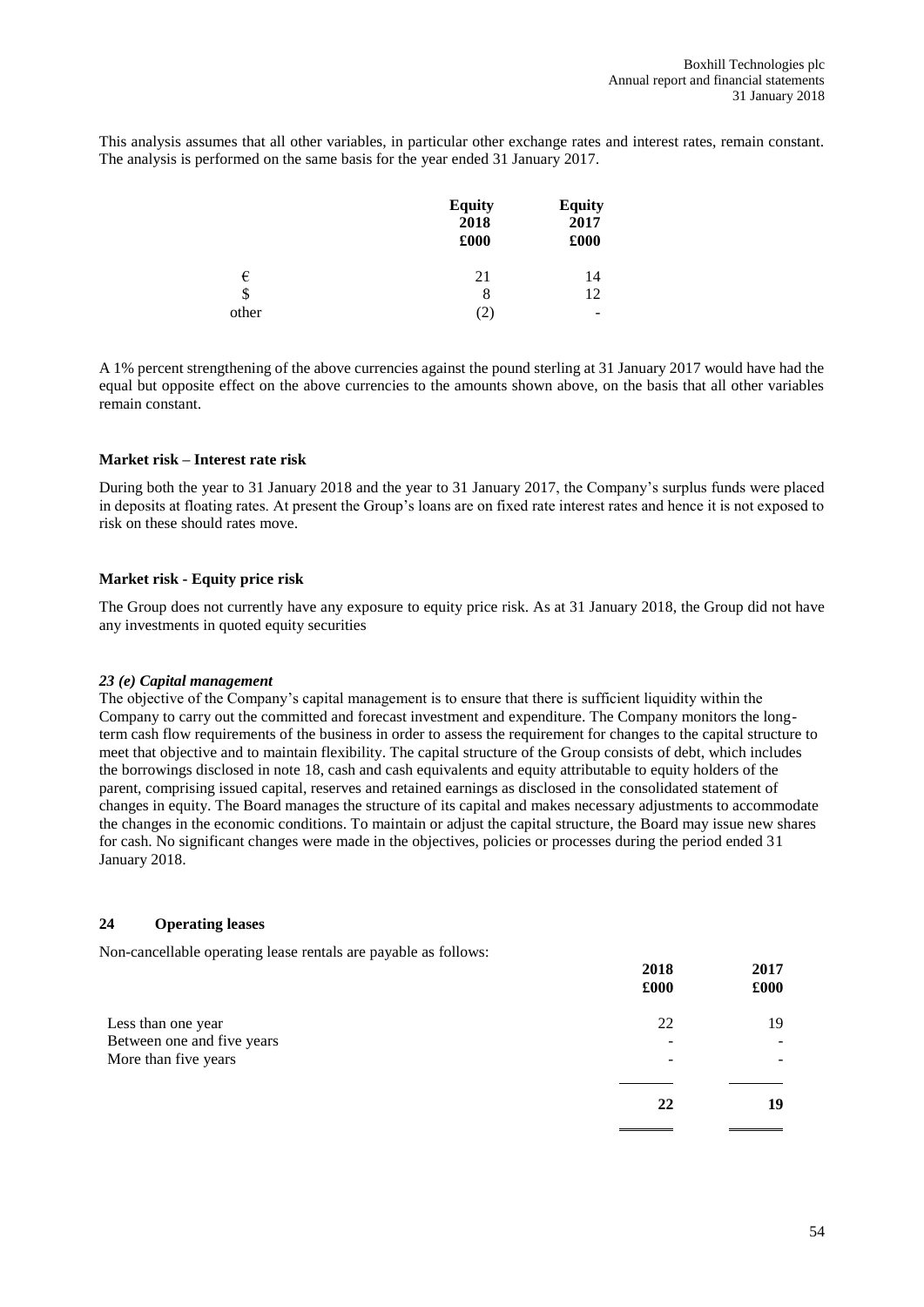Operating lease payments represent rentals payable by the Group for office premises. Leases are negotiated over the term considered most relevant to the individual subsidiary and rentals are fixed where possible for that term.

During the year to 31 January 2018 £28,500 was recognised as an expense in the income statement in respect of operating leases (2017: £33,000).

#### **25 Related parties**

The transactions set out below took place between the Group and certain related parties.

#### *Lord E T Razzall*

Lord E T Razzall, a director, charged the Group £24,000 (2017: £24,000) in the period, for directorship services provided, via an entity trading as R T Associates. At the year end R T Associates was owed £17,932 (2017: £35,400).

#### *Andrew J A Flitcroft*

Andrew Flitcroft, a director, charged the Group £33,000 (2017: £33,000) in the period, for directorship and company secretarial services provided, via an entity FS Business Limited. At the year end FS Business Limited was owed £77,250 (2017: £59,550).

# *Clive M Hyman*

Clive Hyman, a director, charged the Group £20,000 (2017: £14,000) in the period, for directorship services provided, via an entity Hyman Capital Services Limited. At the year end Hyman Capital Services Limited was owed £14,000 (2017: £8,000).

# *Philip I Jackson and John M Botros*

During the period Philip Jackson and John Botros were directors of Phillite D UK Limited ("PDU"). During the year ended 31 January 2018 the Group earned net fees from the provision of services to Group clients by PDU of £nil (2017: £626,723).

PDU performed regulated services on behalf of the Group between December 2014 and November 2016, which gave the Group the regulatory authorisation to perform payment processing. The revenue recognised and costs associated with this processing was reflected within the parent company (Boxhill Technologies Plc). Since November 2016, the services that PDU had previously provided to the Group have instead been undertaken within the Group by Emex Technologies Limited which obtained the necessary Financial Conduct Authority licences in May 2016.

During the period the Company launched a high value transfer service facilitating transactions in excess of €10,000,000 for corporate and individual customers ("HVTS"). The development of HVTS has involved investment by a number of organisations within the industry and the Group expects to generate future revenues from this product as part of its longer-term strategy. As part of this investment, the Group has provided £1,600,000 of working capital to PDU, and this amount is repayable by PDU in the normal course of business. It does not attract interest and is repayable on demand, and it is reported within Trade Receivables in the balance sheet along with other amounts owed by PDU.

At the period end the Group was owed £3,121,456 (£1,620,000is in Other Receivables) from PDU (2017: £1,767,536), the increase reflecting the £1,600,000 payment noted above, less amounts paid back to the Group.

HVTS was a product offered by Emexconsult Limited and Emex Technologies Limited, both of which were sold by the Group to MDC Nominees Limited on 30 July 2018. Included within the assets and liabilities disposed of in this transaction was the £1,600,000 balance owed by PDU.

Also included within the receivable from PDU is £301,000 related to recovery of legal costs arising from settlement of historic legal matters surrounding the Company's relationship with its former regulated payment processor, EUPay Group Limited ("EUPay") which has now been settled.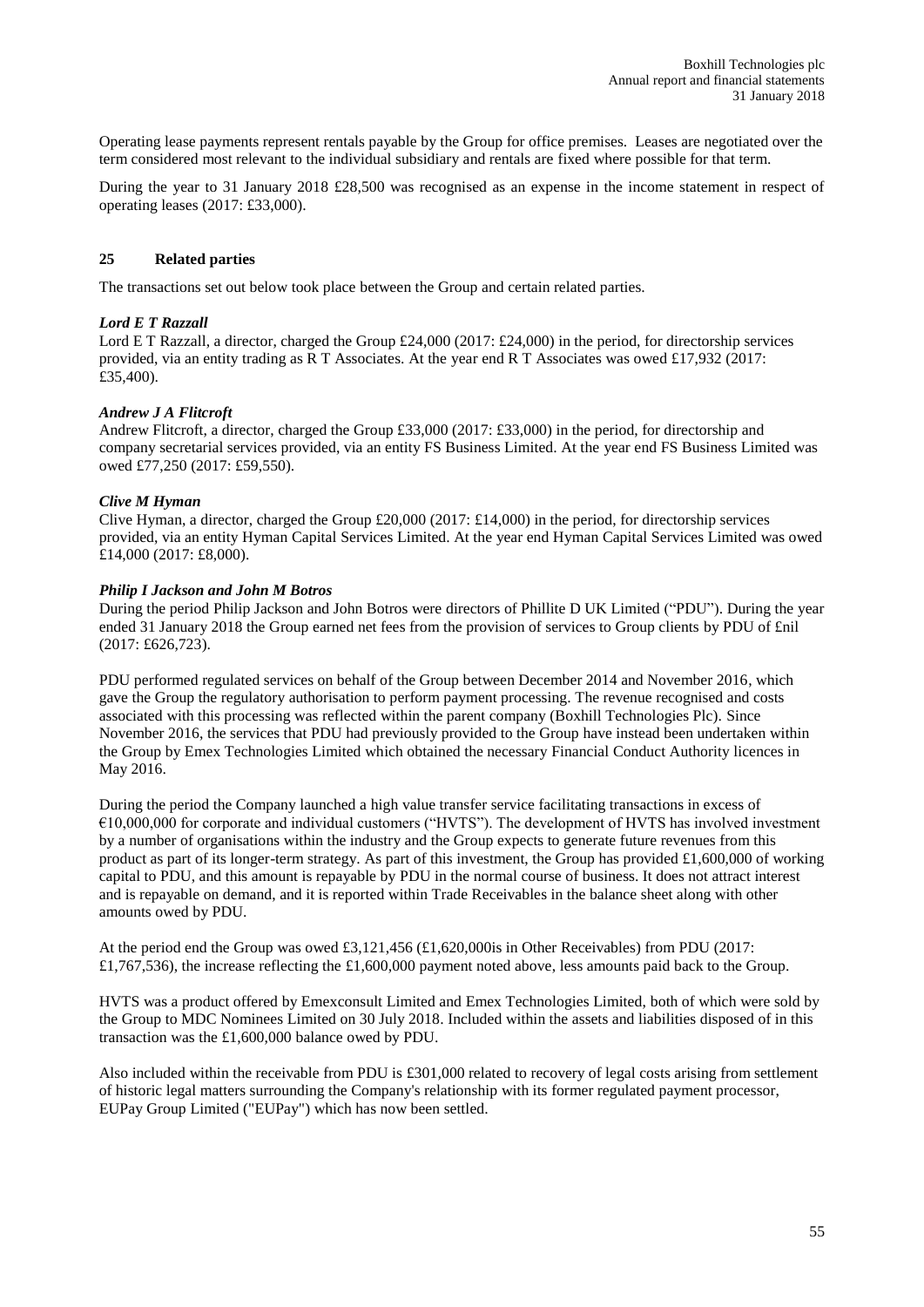John Botros was appointed as a Director of PDU on 27 December 2017. Philip Jackson resigned as a Director of PDU on 2 January 2018.

In addition, John Botros, a director of Emexconsult Limited, Emex Technologies Limited, Emex (UK) Group Limited, Soccerdome Limited and Market Access Limited, charged the Group £3,000 (2017: £nil) in the period, for Legal services provided, via St James Chambers. At the period end all invoices for St James Chambers Limited and Bluedale Limited had been settled.

#### **James Rose**

James Rose is a director of Prize Provision Services Limited ("PPSL") a wholly owned subsidiary of Boxhill Technologies PLC. During the period James Rose charged PPSL £60,000 for consultancy services via an entity Nineteen Twelve Management Limited (2017: £60,000). At the period end Nineteen Twelve Management Limited was owed £141,200 (2017: £134,450).

Mr Rose is a director of House of V Ltd, during the period the Group was charged £nil (2017: £2,112) from House of V Limited.

#### **Remuneration of key management personnel**

The remuneration of the Directors and Phil Jackson, who are the key management personnel of the Group, is as referred to above, and on page 6 within the Directors' Report and in Note 7.

# **Issue of Equity**

As referred to in Note 22, share options were granted in 2010 to Directors and key management, all of which lapsed prior to the period end. The following options were held by the Directors and key management and lapsed on 2 June 2017:

|                  | <b>Options No.</b> | <b>Option details</b> |
|------------------|--------------------|-----------------------|
| Lord E T Razzall | 3,300,000          | See A below           |
| J M Botros       | 4.800.000          | See B below           |

A – 1,100,000 at 0.75p, 1,100,000 at 1p and 1,100,000 at 1.25p

B – 1,600,000 at 0.75p, 1,600,000 at 1p and 1,600,000 at 1.25p

On 23 April 2018 new shares totalling 410,000,000 Ordinary Shares of 0.1 pence each ("Ordinary Shares") were issued in settlement of amounts invoiced from key management personnel. In addition, 60,000,000 share options were granted to Directors and key management.

On 9 May 2018, new shares totalling 50,000,000 Ordinary Shares of 0.1 pence each were issued in settlement of invoices for consultancy fees totalling £50,000 from Nineteen Twelve Management Limited, a company controlled by James Rose.

Further details can be found in the Directors report on page 6.

*Transactions with key management personnel*

Directors of the Company and their immediate relatives control 15.23% of the voting shares of the Company.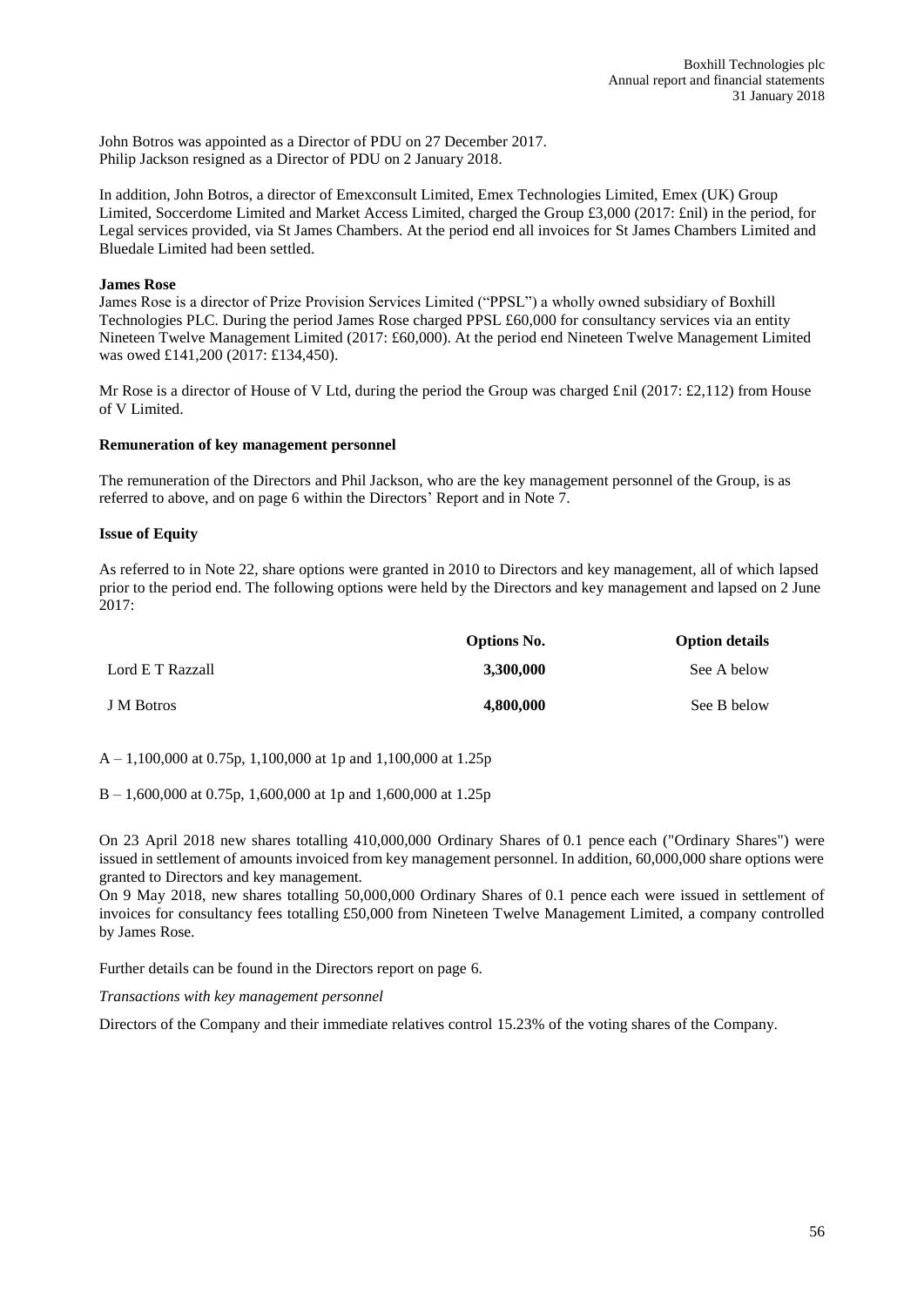The compensation of key management personnel is as follows:

|                                                             | 2018<br>£000 | 2017<br>£000 |
|-------------------------------------------------------------|--------------|--------------|
| Key management remuneration including social security costs | 346          | 267          |
|                                                             | 346          | 267          |
|                                                             |              |              |

### **26 Subsequent events**

#### **Disposal of Subsidiaries**

On 30 July 2018, the Group separated the provision of payment services to Non-Conforming Customers from the rest of the Group through the sale of Emex (UK) Group Limited, Emexconsult Limited and Emex Technologies Limited to MDC Nominees Limited. This included the disposal of all assets and liabilities that formed part of the Payment Processing operating segment as at and for the year ended 31 January 2018. Further details are described below.

The consideration for the purchase of Emex is £2,000,000, satisfied through the issue by MDC Nominees Limited of the Loan Note, which has the following key terms:

- Amount £2,000,000
- Term 10 years
- Interest rate 0 per cent
- Security A debenture over the issued share capital of Emex Technologies Limited, Emexconsult Ltd, Net World Limited and Emex (UK) Group Limited
- Repayment by way of the establishment of a sinking fund into which the net revenues of Emex resulting from the customers left in place at the time of the transaction or any new Non-Conforming Customers referred by Market Access shall be transferred on a monthly basis and used for general working capital purposes and any balance outstanding at the end of 10 years, after the above sinking fund has been extinguished, by MDC Nominees Limited.

As part of the Transaction, whilst Non-Conforming Customers of Emex remained with the Emex Group Conforming customers were given the opportunity from October 2018 to engage with Market Access Limited as part of the transaction, clear of any liabilities. In consideration of this arrangement for the Conforming Customers, Boxhill agreed to issue 100,000,000 Shares to MDC.

Under the terms of the Transaction, Market Access continues to have an ongoing commercial relationship with Emex, with Market Access referring any new Non-Conforming Customers to Emex, and Market Access providing certain ongoing support services to Emex. Once the Loan Note is fully repaid, Market Access will receive a commission of 50 per cent of the net revenues resulting from the Non-Conforming Customers both in place at the time of the Transaction and those subsequently referred to Emex by Market Access.

The Board believes that this transaction will be financially beneficial to the Group. While profits will be reduced in the short-term until Market Access becomes more established, the structure of the transaction will be neutral in terms of Group cashflow in the short term. The separation of the Conforming Clients from the Non-Conforming Clients is anticipated to lead to improved banking relationships for the Group, which in turn should generate financial benefits over the medium term. Furthermore, these businesses were in a significant net liabilities position which had arisen from the working capital shortfall between cash balances and client fund liabilities in EmexGo. Therefore, their disposal helps to establish a better balance sheet position for the continuing Group. Subsequent to the disposal, Emex Technologies Limited has entered into administration. The Directors, having taken external legal advice, are satisfied that the Group has no further obligations or liabilities related to this matter.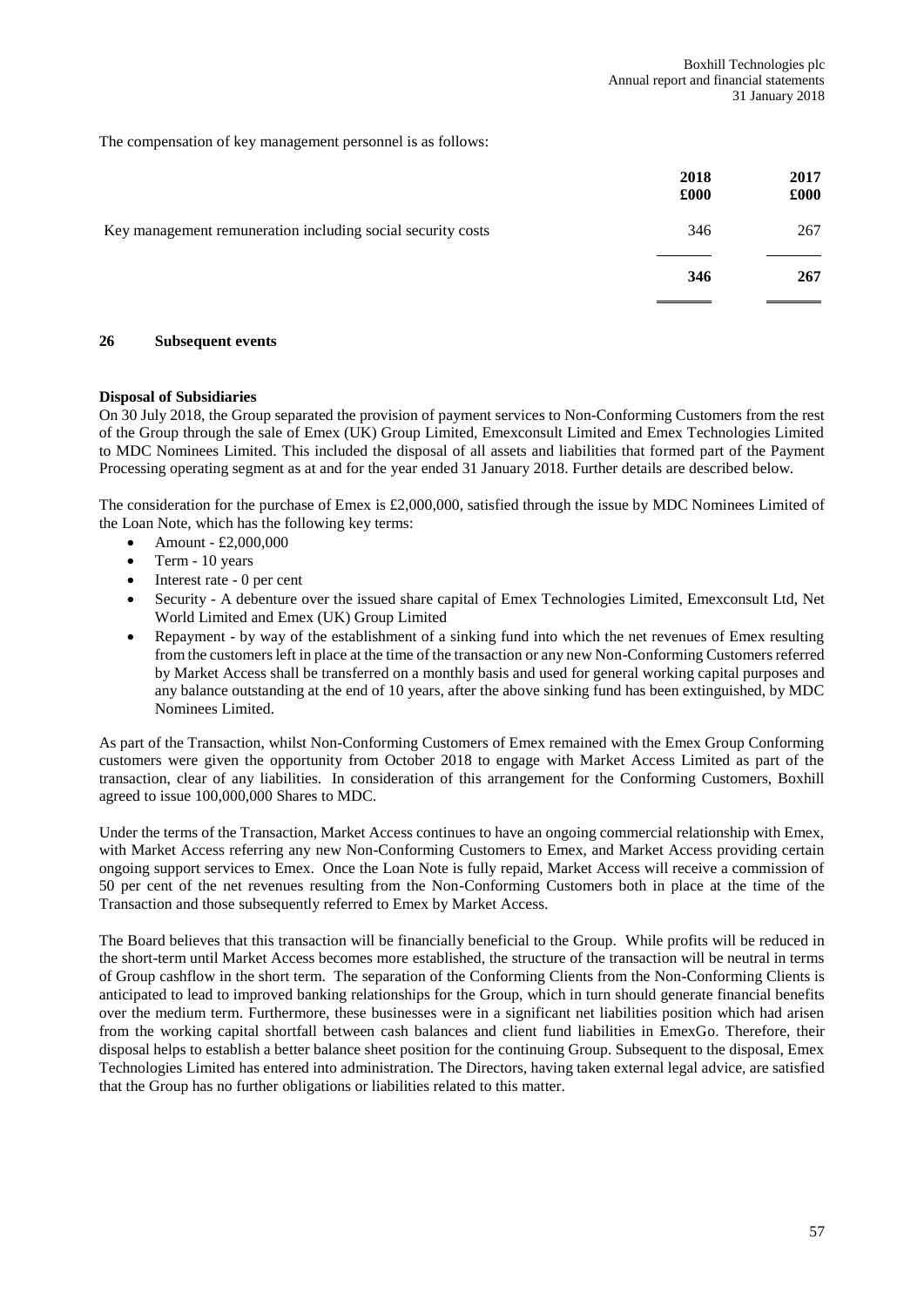MDC Nominees Limited is owned by John Botros, a director of certain Group subsidiaries and, with persons closely associated (as defined under the Market Abuse Regulation), a substantial shareholder (as defined by the AIM Rules) of Boxhill. The Transaction therefore constituted a related party transaction under the AIM Rules.

## **27 Accounting estimates and judgements**

In application of the Group's accounting policies above, the Directors are required to make judgements, estimates and assumptions about the carrying amount of assets and liabilities. These estimates and assumptions are based on historical experience and other factors considered relevant. Actual results may differ from estimates.

The estimates and underlying assumptions are reviewed on an ongoing basis. Revisions to accounting estimates are recognised in the period which the estimate is revised if the revision affects only that period or in the period of the revision and future payments if the revision affects both current and future periods.

# *Key sources of estimation uncertainty*

The key assumptions concerning the future, and other key sources of estimation uncertainty at the balance sheet date, that have a significant risk of causing a material adjustment to the carrying amounts of assets and liabilities within the next financial year, are discussed below.

# *Impairment of goodwill*

Determining whether goodwill is impaired requires an estimation of the value in use of cash generating units to which goodwill has been allocated. The value in use calculation requires the entity to estimate the future cash flows expected to arise from the cash-generating unit and a suitable discount rate in order to calculate present value. Further detail of the key assumptions and sensitivities are included in note 12.

#### *Valuation of investment in equity instrument carried at fair value*

Determining fair value requires the entity to estimate the future cash flow expected to arise from the investment and a suitable discount rate in order to calculate present value. Further details of the key assumptions and sensitivities are included in note 13.

# *Recoverability of receivables*

The Directors are confident of the recoverability of receivables, in particular the Phillite D UK Limited trade receivable as some amounts have already been recovered in H1 2019. In addition, Phillite D UK Limited has claims against three customers for sums in excess of the amounts owed to Group and is confident of their recovery.

# *Fair value accounting – purchase of software asset*

The Group purchased the Timegrand software asset for consideration of ordinary shares. In accordance with IFRS 2, the asset is recognised at fair value. Determining fair value requires the Directors to use a valuation technique that is based upon estimates regarding the cost to build an equivalent asset (replacement cost). This is an appropriate methodology for internal use software and the Directors engaged a third party valuations expert to prepare the valuation.

# *Critical accounting judgements*

# *Capitalisation of internally generated intangibles*

During the year the Group capitalised £587,000 (2017: £nil) of costs related to internally generated intangible assets, being software development for IBAN technology and the development of an operating licence. The two key judgements are firstly identifying the point at which a project moves from research and into development activities and therefore capitalisation of costs is required, and secondly identifying and capturing all directly attributable costs appropriately. The Group used detailed project plans and timetables in order to assess when the criteria for capitalisation of costs is appropriate and to identify the directly attributable costs to be capitalised.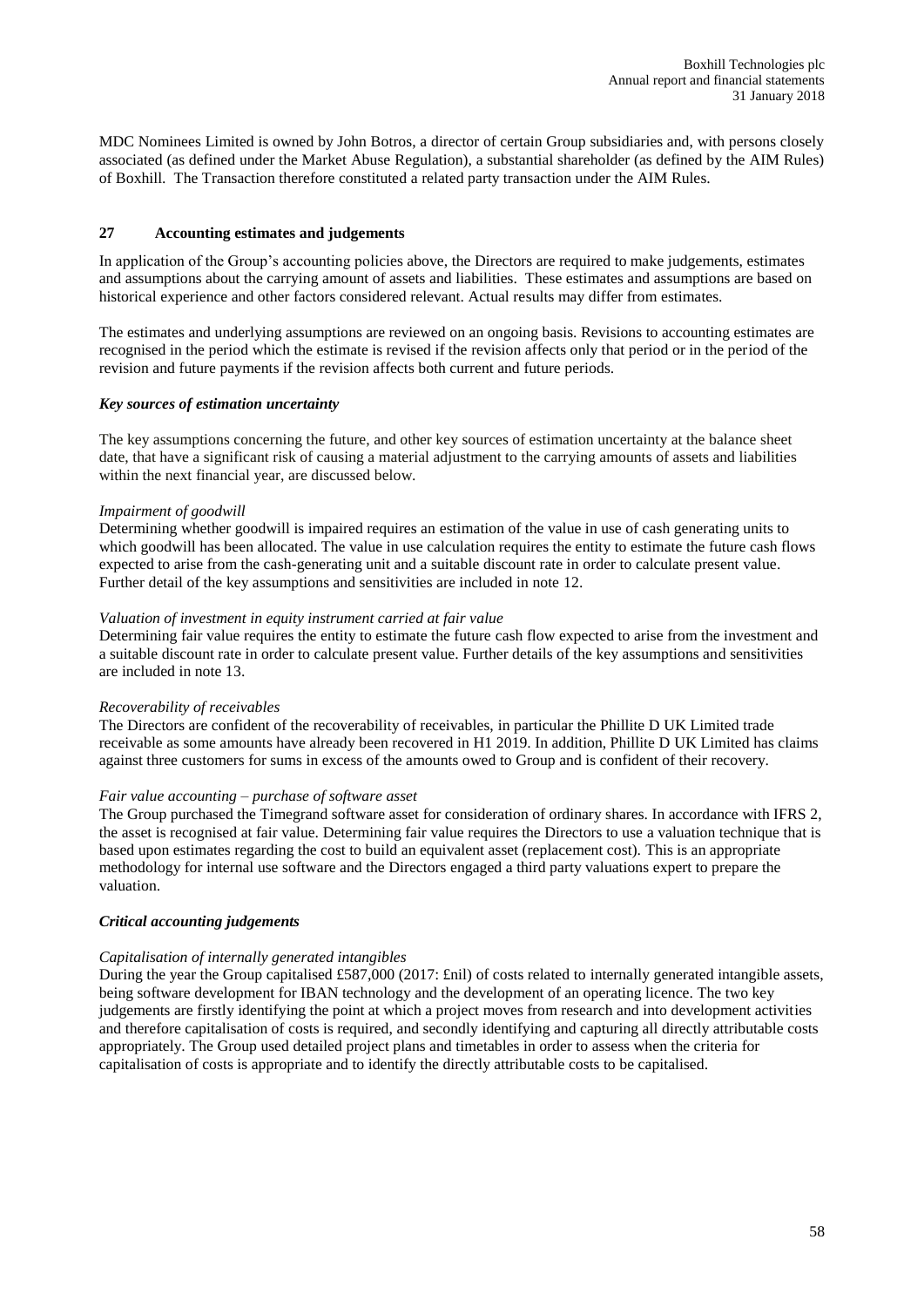# **28 Controlling Party**

No single individual has sole control of the company.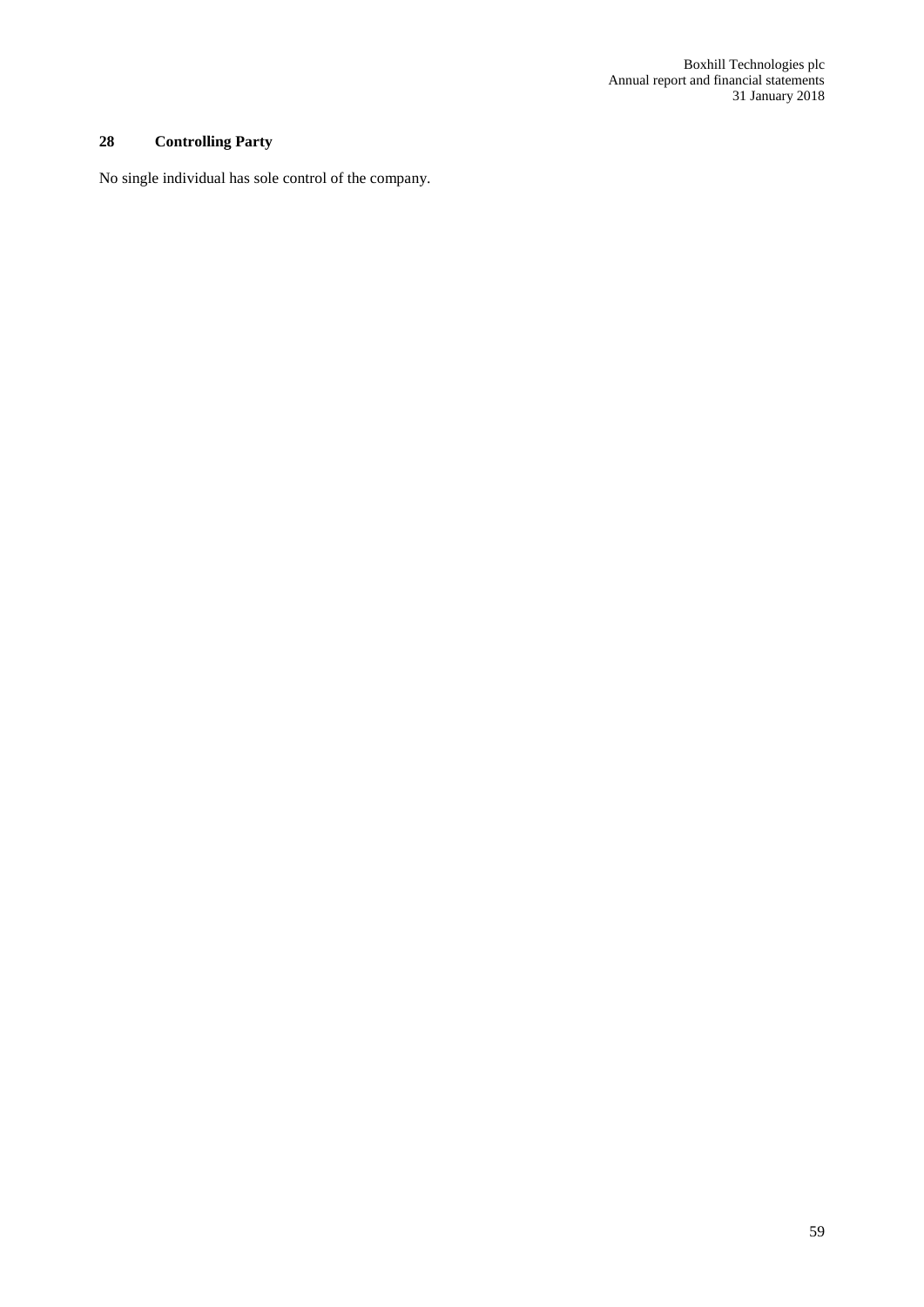# **Company Balance Sheet**

| At 31 January 2018                           |                  |                       |              |
|----------------------------------------------|------------------|-----------------------|--------------|
|                                              | Note             | 2018<br>£000          | 2017<br>£000 |
| Non-current assets                           |                  |                       |              |
| Property, plant and equipment<br>Investments | 3                | $\mathbf{1}$<br>1,344 | 1<br>1,902   |
| <b>Total non-current assets</b>              |                  | 1,345                 | 1,903        |
| <b>Current assets</b>                        |                  |                       |              |
| Trade and other debtors                      | $\overline{4}$   | 644                   | 945          |
| Cash and cash equivalents                    | 5                | 7                     | 11           |
| <b>Total current assets</b>                  |                  | 651                   | 956          |
| <b>Total assets</b>                          |                  | 1,996                 | 2,859        |
| <b>Current liabilities</b>                   |                  |                       |              |
| Trade and other payables                     | 6                | 774                   | 497          |
| <b>Total current liabilities</b>             |                  | 774                   | 497          |
| <b>Total liabilities</b>                     |                  | 774                   | 497          |
| Net assets                                   |                  | 1,222                 | 2,362        |
| <b>Capital and reserves</b>                  |                  |                       |              |
| Share capital                                | 7                | 2,356                 | 1,856        |
| Share premium                                | $\boldsymbol{7}$ | 3,020                 | 3,020        |
| Retained earnings                            | 7                | (4,154)               | (2,514)      |
| <b>Equity shareholders' funds</b>            |                  | 1,222                 | 2.362        |
|                                              |                  |                       |              |

The accompanying notes on pages 62 to 65 form an integral part of these financial statements.

These financial statements were approved by the board of directors on 29 January 2019

and were signed on its behalf by:

**A J A Flitcroft** *Director*

Company registered number: 04458947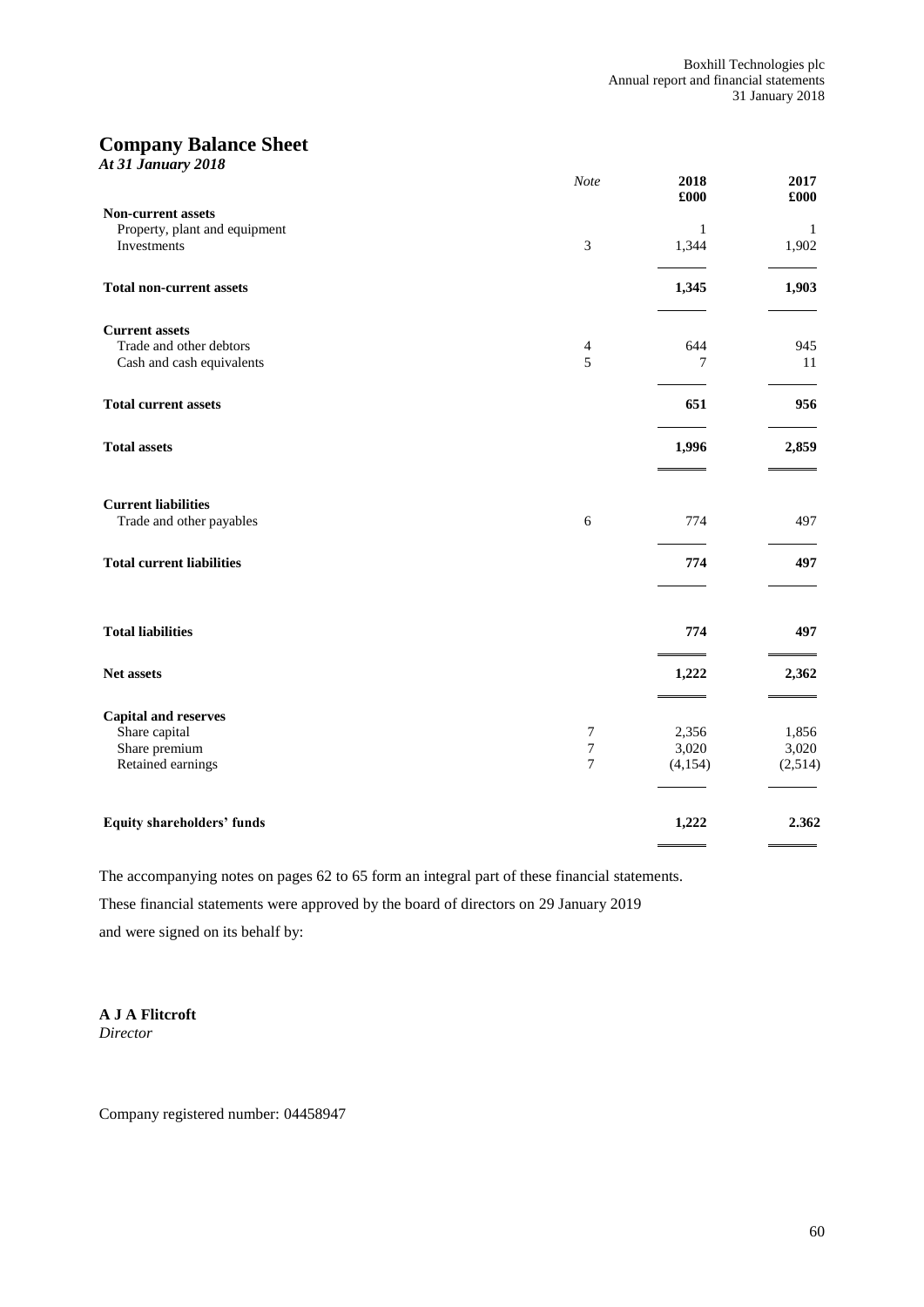# **Company Statement of Changes in Equity**

|                                   | <b>Share</b><br>capital<br>£000 | <b>Share</b><br>premium<br>£000 | <b>Retained</b><br>earnings<br>£000 | <b>Total</b><br>equity<br>£000 |
|-----------------------------------|---------------------------------|---------------------------------|-------------------------------------|--------------------------------|
| <b>Balance at 31 January 2016</b> | 1,456                           | 1,820                           | (2,372)                             | 904                            |
| Shares issued                     | 400                             | 1,200                           |                                     | 1,600                          |
| Loss for the period               |                                 |                                 | (142)                               | (142)                          |
| <b>Balance at 31 January 2017</b> | 1,856                           | 3,020                           | (2,514)                             | 2,362                          |
| Shares issued                     | 500                             |                                 |                                     | 500                            |
| Loss for the period               |                                 |                                 | (1,640)                             | (1,640)                        |
| <b>Balance at 31 January 2018</b> | 2,356                           | 3,020                           | (4,154)                             | 1,222                          |

The accompanying notes in pages 62 to 65 form an integral part of these financial statements.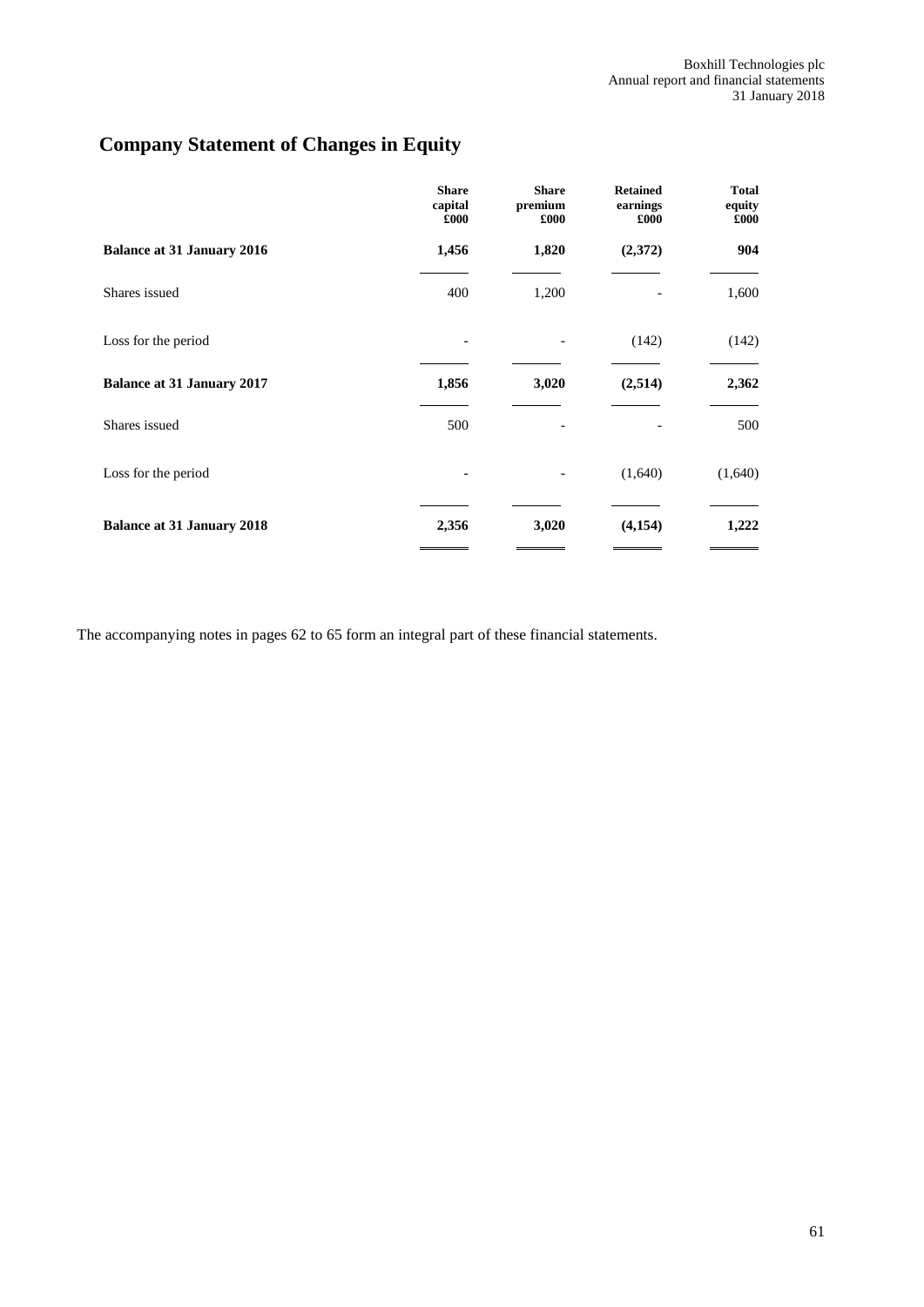# **Notes**

*(forming part of the financial statements)*

# **1 Accounting policies**

There have been no changes in accounting policies during the year to 31 January 2018:

Investments in subsidiaries are stated at cost less, where appropriate, provisions for impairment.

# *Trade and other receivables*

Trade and other receivables are recognised initially at fair value. Subsequent to initial recognition they are measured at amortised cost using the effective interest method, less any impairment losses.

# *Trade and other payables*

Trade and other payables are recognised initially at fair value. Subsequent to initial recognition they are measured at amortised cost using the effective interest method.

# *Cash and cash equivalents*

Cash and cash equivalents comprise cash balances and call deposits. Bank overdrafts that are repayable on demand and form an integral part of the Group's cash management are included as a component of cash and cash equivalents for the purpose only of the cash flow statement.

The Company's financial risk management policies are disclosed in the consolidated financial statements.

The accounting policies have been applied consistently in dealing with items which are considered material in relation to the financial statements.

# **2 Basis of preparation**

These financial statements were prepared in accordance with Financial Reporting Standard 102 *The Financial Reporting Standard* applicable in the UK and Republic of Ireland (*"FRS 102"*) as issued in August 2014. The amendments to FRS 102 issued in July 2015 have been applied. The presentation currency of these financial statements is sterling which is the functional currency of the Company. All amounts in the financial statements have been rounded to the nearest £1,000.

In these financial statements, the company is considered to be a qualifying entity (for the purposes of this FRS) and has applied the exemptions available under FRS 102 in respect of the following disclosures:

- Reconciliation of the number of shares outstanding from the beginning to end of the period;
- Cash Flow Statement and related notes; and
- Key Management Personnel compensation.

As the consolidated financial statements of the Company include the equivalent disclosures, the Company has also taken the exemptions under FRS 102 available in respect of the following disclosures:

- Certain disclosures required by FRS 102.26 *Share Based Payments;* and,
- Certain disclosures required by FRS 102.11 Basic Financial Instruments and FRS 102.12 Other Financial Instrument Issues in respect of financial instruments not falling within the fair value accounting rules of Paragraph 36(4) of Schedule 1.

As permitted by Section 408 of the Companies Act 2006, the holding company's profit and loss account has not been included in these financial statements. The loss for the period after taxation was £1,640,000 (2017: £142,000).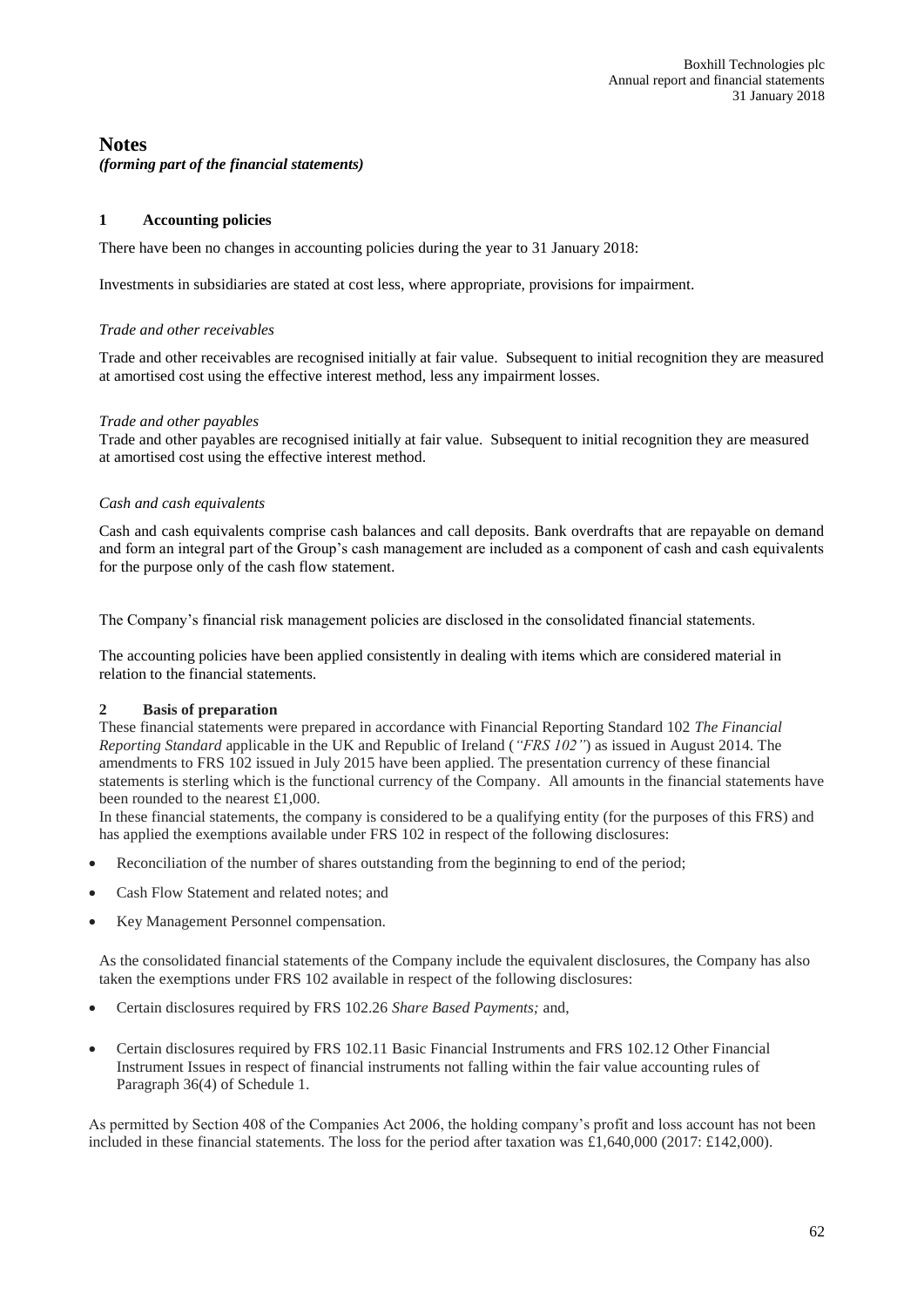### **3 Fixed asset investments**

| <b>Subsidiary</b>                                         | <b>Investment</b><br>held<br>2018<br>£'000 | <b>Investment</b><br>held<br>2017<br>$\pounds$ '000 |
|-----------------------------------------------------------|--------------------------------------------|-----------------------------------------------------|
| <b>Prize Provision Services Limited</b>                   | 14                                         | 14                                                  |
| Soccerdome Limited                                        | 222                                        | 280                                                 |
| <b>Barrington Lewis Limited</b>                           |                                            |                                                     |
| Emex Technologies Ltd (formerly<br>Freepaymaster Limited) |                                            | 1,005                                               |
| Emex (UK) Group Limited<br>Emex Consult Ltd               | 603                                        | 603                                                 |
| <b>Timegrand Limited</b>                                  | 505                                        |                                                     |
| Market Access Ltd                                         |                                            |                                                     |
|                                                           | 1,344                                      | 1,902                                               |

The Company's investments consist of investments in subsidiaries of £2,344,000 (2017: £1,902,000).

As part of the annual impairment review of the Company's investment in Soccerdome (which has a 10% investment in Nineteen Twelve Holdings Limited as disclosed in note 13 to the Group financial statements), an impairment to the value of the Company's investment in Soccerdome Limited of £58,000 has been made in the year to 31 January 2018. Details of the assumptions for valuing Soccerdome Limited are included in note 13 of the Group financial statements.

Emex Technologies Limited was sold to MDC Nominees Limited on 30 July 2018, and it subsequently entered Administration on 19 September 2018. As a result, there is uncertainty over the timing and quantum of cash receipts that the Company will receive from MDC Nominees Limited relating to the activity of Emex Technologies Limited. Consequently, an impairment for the full value of the investment in subsidiary has been made as at 31 January 2018.

Details of the Company's subsidiaries at 31 January 2018 can be found in note 15 of the consolidated financial statements.

#### **4 Debtors**

|                                         | 2018<br>£000 | 2017<br>£000 |
|-----------------------------------------|--------------|--------------|
| Amounts due from subsidiary undertaking | 3            | 8            |
| Trade receivables                       | 538          | 582          |
| Other receivables                       | 66           | 203          |
| Prepayments                             | 37           | 152          |
|                                         | 644          | 945          |

Included within trade and other receivables is £nil (2017 : £nil) expected to be recovered in more than 12 months.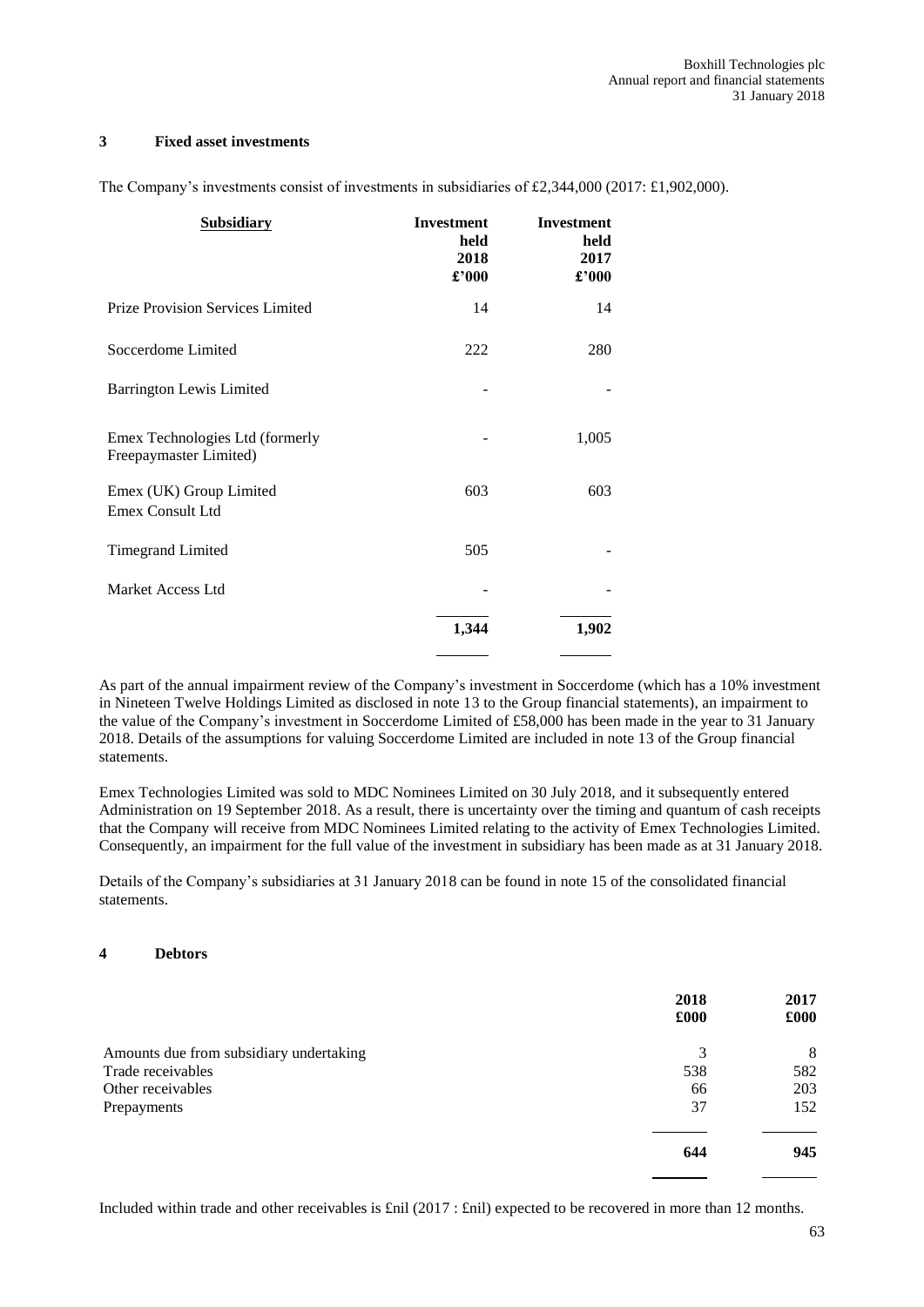#### **5 Cash and cash equivalents/ bank overdrafts**

|                                         | 2018<br>£000 | 2017<br>£000 |
|-----------------------------------------|--------------|--------------|
| Cash at bank and in hand                | 7            | 11           |
| Cash and cash equivalents               | 7            | 11           |
| 6<br><b>Current liabilities</b>         |              |              |
|                                         | 2018<br>£000 | 2017<br>£000 |
| Amounts due to subsidiary undertakings  | 168          | 37           |
| Trade payables                          | 467          | 300          |
| Other payables                          | 121          | 21           |
| Accrued liabilities and deferred income | 16           | 139          |
|                                         | 772          | 497          |
|                                         |              |              |
| Presented as:                           |              |              |
| Current                                 | 1,055        | 497          |
| Non-current                             |              |              |

Included within trade and other payables is £nil (2017 : £nil) expected to be settled in more than 12 months.

Accrued liabilities and deferred income represents miscellaneous contractual liabilities that relate to expenses that were incurred, but not paid for at the period end and income received during the period, for which the company had not supplied the goods or services at the end of the period.

The Directors consider that the book value of trade payables, accrued liabilities and deferred income approximates to their fair value at the balance sheet date.

# **7 Capital and reserves**

The movements on share capital are disclosed in note 20. of the consolidated financial statements.

# **8 Operating leases**

All operating leases have been included in note 24 in the Consolidated financial statements.

#### **9 Commitments**

#### *Capital commitments*

The Company had no contractual commitments to purchase tangible fixed assets as at 31 January 2018. (2017:£nil)